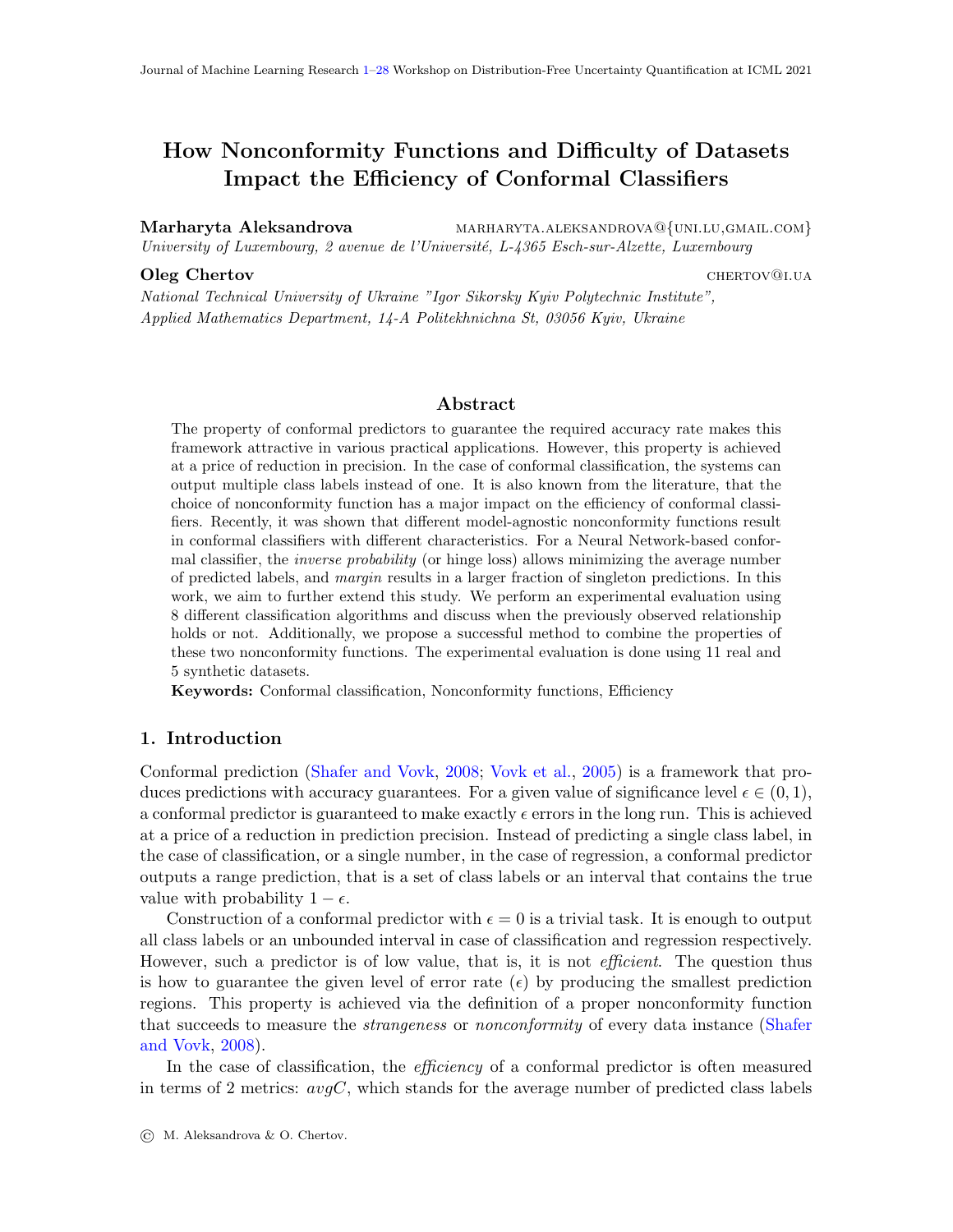per instance, and oneC, which stands for the fraction of produced singleton predictions. Naturally, one would want to minimize  $avgC$  and maximize  $oneC$  at the same time. A recent study by [Johansson et al.](#page-26-2) [\(2017\)](#page-26-2) showed that the usage of the nonconformity function known as margin results in higher one C and the usage of inverse probability (also known as hinge) as a nonconformity function results in lower values of  $avgC$ . In the rest of the text, we will refer to this relationship as a baseline or original pattern (relationship). The authors use 21 datasets to demonstrate the statistical significance of this relationship. However, this was done for the case where the baseline classifiers were either a single neural network (ANN) or an ensemble of bagged ANNs. In this paper, we aim to extend this study with the following contributions.

- 1. We study if the same pattern is present when other classification algorithms are used. Our experimental results with 8 different classifiers, 5 synthetic datasets and 11 publicly available datasets show that although the previously observed pattern does hold in the majority of the cases, the choice of the best nonconformity function can depend on the analyzed dataset and the chosen underlying classification model. For example, k-nearest neighbours classifier performs best with margin. Margin is also the best choice in the case of balance dataset regardless of the chosen classification model.
- 2. We propose a method to combine both nonconformity functions. Our experimental evaluation shows that this combination always results in better or the same performance as *inverse probability*, thus allowing to increase the value of *oneC* and decrease the value of  $avgC$ . In some cases, the proposed combination outperforms both *inverse* probability and *margin* in terms of both efficiency characteristics.
- 3. We discuss several aspects of how the accuracy of the baseline classifier can impact the performance of the resulting conformal predictor. In particular, if the baseline prediction accuracy is very good, then nonconformity functions have no impact on the efficiency. Also, the accuracy of the baseline classifier strongly correlates with the fraction of singleton predictions that contain the true label. In this way, the accuracy can be an indicator of the usefulness of the oneC metric.

The rest of the paper is organized as follows. In Section [2,](#page-1-0) we discuss related works. Section [3](#page-2-0) is dedicated to the description of the proposed strategy to combine advantages of margin and inverse probability nonconformity functions. Section [4](#page-4-0) and Section [5](#page-5-0) present the experimental setup and results. Finally, we summarize our work in Section [6.](#page-24-0)

# <span id="page-1-0"></span>2. Related work

Conformal prediction is a relatively new paradigm developed at the beginning of 2000, see [Linusson](#page-26-3) [\(2021\)](#page-26-3) for an overview. It was originally developed for transductive setting [\(Vovk,](#page-26-4) [2013\)](#page-26-4). The latter is efficient in terms of data usage but is also computationally expensive. Recent studies, including the current one, focus on *Inductive Conformal Pre-*diction (ICP) [\(Papadopoulos,](#page-26-5) [2008\)](#page-26-5). ICP trains the learning model only once, however a part of the training dataset should be put aside for model calibration using a predefined nonconformity function.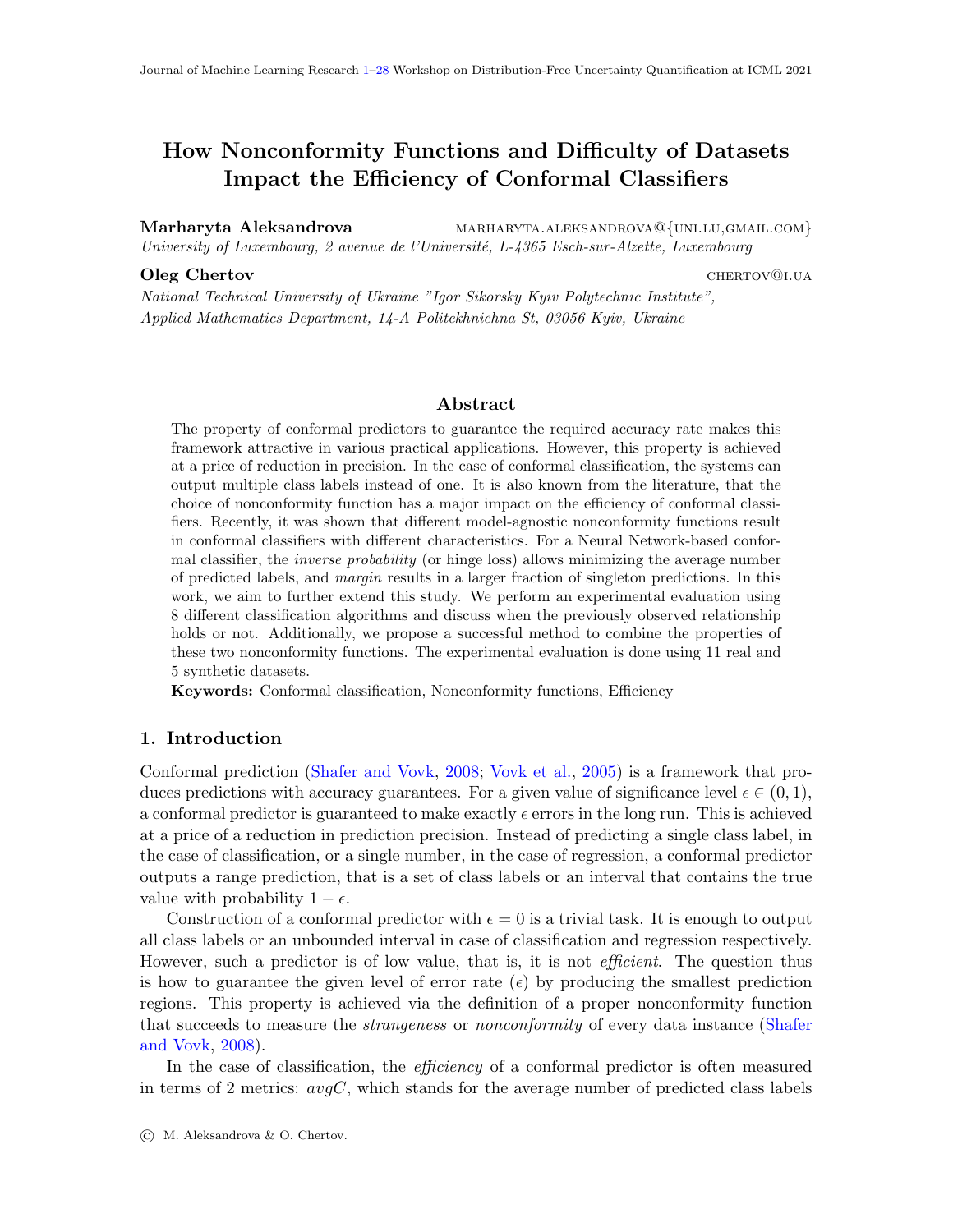There are two groups of nonconformity functions: model-agnostic and model-dependent. Model-dependent nonconformity functions are defined based on the underlying prediction model. Such functions can depend on the distance to the separating hyperplane in SVM [\(Balasubramanian et al.,](#page-26-6) [2009\)](#page-26-6), or the distance between instances in KNN classifier [\(Proedrou et al.,](#page-26-7) [2002\)](#page-26-7). These nonconformity functions are model-specific, thereby, one can not draw generalized conclusions about their behaviour. In a recent study by [Jo](#page-26-2)[hansson et al.](#page-26-2) [\(2017\)](#page-26-2), it was shown that model-agnostic nonconformity functions do have some general characteristics. *Inverse probability* nonconformity function, also knows as hinge, is defined by the equation  $\Delta[h(x_i), y_i] = 1 - \hat{P}_h(y_i|x_i)$ , where  $x_i$  is the analyzed data instance,  $y_i$  is a tentative class label, and  $\hat{P}_h(y_i|\mathbf{x_i})$  is the probability assigned to this label given the instance  $x_i$  by the underlying classifier h. It was shown that conformal classifiers based on this metric tend to generate prediction regions of lower average length  $(avgC)$ . At the same time, the *margin* nonconformity function results in a larger fraction of singleton predictions  $(oneC)$ . The latter is defined by the following formula  $\Delta[h(\boldsymbol{x_i}), y_i] = \max_{y \in y_i} \hat{P}_h(y|\boldsymbol{x_i}) - \hat{P}_h(y_i|\boldsymbol{x_i})$ , and it measures how different is the probability of the label  $y_i$  from another most probable class label. The experimental evaluations in [\(Johansson et al.,](#page-26-2) [2017\)](#page-26-2), however, were performed for a limited number of underlying classification models: ANN and ensemble of bagged ANNs. To the best of our knowledge, there are no research works dedicated to the validity analysis of the discovered pattern in the case of other classification algorithms. To our opinion, this piece of research is missing to draw global conclusions about the characteristics of these nonconformity functions.

Combining characteristics of both margin and inverse probability nonconformity functions is a tempting idea. In recent years many authors dedicated their efforts to understand how one can generate more efficient conformal predictions through a combination of several conformal predictors. [Yang and Kuchibhotla](#page-27-1) [\(2021\)](#page-27-1) and [Toccaceli and Gammerman](#page-26-8) [\(2019\)](#page-26-8) studied how to aggregate conformal predictions based on different training algorithms. Various strategies were proposed for such combination: via p-values [\(Toccaceli and](#page-26-9) [Gammerman,](#page-26-9) [2017\)](#page-26-9), a combination of monotonic conformity scores [\(Gauraha and Spjuth,](#page-26-10) [2018\)](#page-26-10), majority voting [\(Cherubin,](#page-26-11) [2019\)](#page-26-11), out-of-bag calibration [\(Linusson et al.,](#page-26-12) [2020\)](#page-26-12), or via established result in Classical Statistical Hypothesis Testing [\(Toccaceli,](#page-26-13) [2019\)](#page-26-13). The challenge of every combination of conformal predictors is to retain *validity*, that is to achieve the empirical error rate not exceeding the predefined value  $\epsilon$ . This property is usually demonstrated experimentally and some authors provide guidelines on which values of significance levels should be used for individual conformal algorithms to achieve the desired validity of the resulting combination. As opposed to these general approaches, in Section [3](#page-2-0) we propose a procedure that is based on the properties of margin and inverse probability. We show that this approach allows combining their characteristics, higher oneC and lower  $avgC$ , and retains the validity at the same time.

# <span id="page-2-0"></span>3. Combination of inverse probability and margin nonconformity functions

As was shown by [Johansson et al.](#page-26-2) [\(2017\)](#page-26-2), the usage of *inverse probability* nonconformity function results in less number of predicted class labels on average (lower  $avgC$ ), and margin results in a larger fraction of singleton predictions (higher  $oneC$ ). In this section, we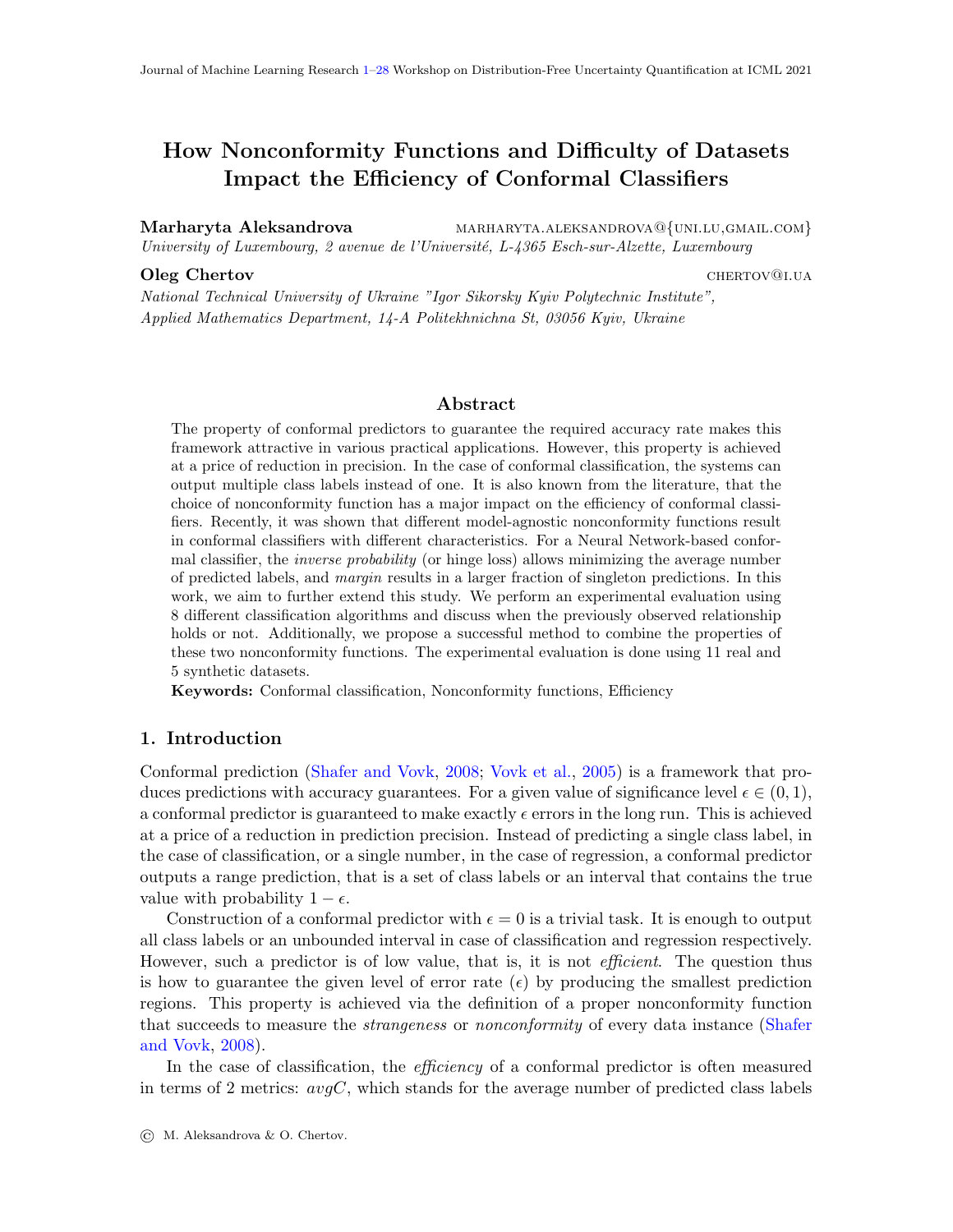propose an approach to combine these properties of the two nonconformity functions. The validity of this method is studied empirically in Sections  $5.1.2$  and  $5.2.2$  and its efficiency is demonstrated in Sections [5.1.4](#page-8-0) and [5.2.4.](#page-21-1)

It is desirable to have more singleton predictions. However, if a singleton prediction does not contain the true label, then the metric *oneC* not only loses its value but also becomes misleading. In Section [5.2.3,](#page-21-2) we demonstrate that for some datasets only a half of singleton predictions contain the true label. Hence, in our proposed method we decide to take the results produced by inverse probability nonconformity function as a baseline, and then extend them with some singleton predictions resulting from the usage of *margin*.

The proposed procedure is presented in Fig. [1.](#page-3-0) First, we construct conformal predictors using both nonconformity functions separately<sup>[1](#page-3-1)</sup>. For the conformal predictor based on inverse probability, we use the value of  $\epsilon$  specified by the user as the significance level. For the conformal predictor based on *margin*, we set the significance level equal to  $\epsilon/2$ . This is done to compensate for possible erroneous singleton predictions produced by *margin* nonconformity function and to achieve the required level or empirical error rate. **Second**, for every instance in the testing or production dataset, we analyze the predictions generated by both conformal classifiers. If the conformal classifier based on margin outputs a singleton and the other conformal classifier not, then the prediction is taken from the first model. Otherwise, the output of the conformal classifier based on inverse probability is used. Such a combination will perform in the worst case the same as the conformal predictor based on *inverse probability.* Otherwise, the values of one C and/or  $avgC$  will be improved, as some non-singleton predictions will be replaced with singletons. Thereby, in case the validity is preserved, this combination can be considered as an improved version of the inverse probability nonconformity function.



<span id="page-3-0"></span>Figure 1: Algorithm for combining margin  $(M)$  and inverse probability  $(IP)$ : IP\_M.

In the rest of the paper, we use  $M$  and  $IP$  to refer to the conformal classifiers based on margin and inverse probability respectively.  $IP_{\mathcal{M}}$  will be used to refer to the combination explained above. For simplicity, sometimes  $IP_{\mathcal{M}}$  is referred to as a nonconformity function, although technically it is not.

<span id="page-3-1"></span><sup>1.</sup> See [Vovk et al.](#page-26-1) [\(2005\)](#page-26-1); [Shafer and Vovk](#page-26-0) [\(2008\)](#page-26-0); [Johansson et al.](#page-26-2) [\(2017\)](#page-26-2) for an explanation of how conformal predictors are constructed.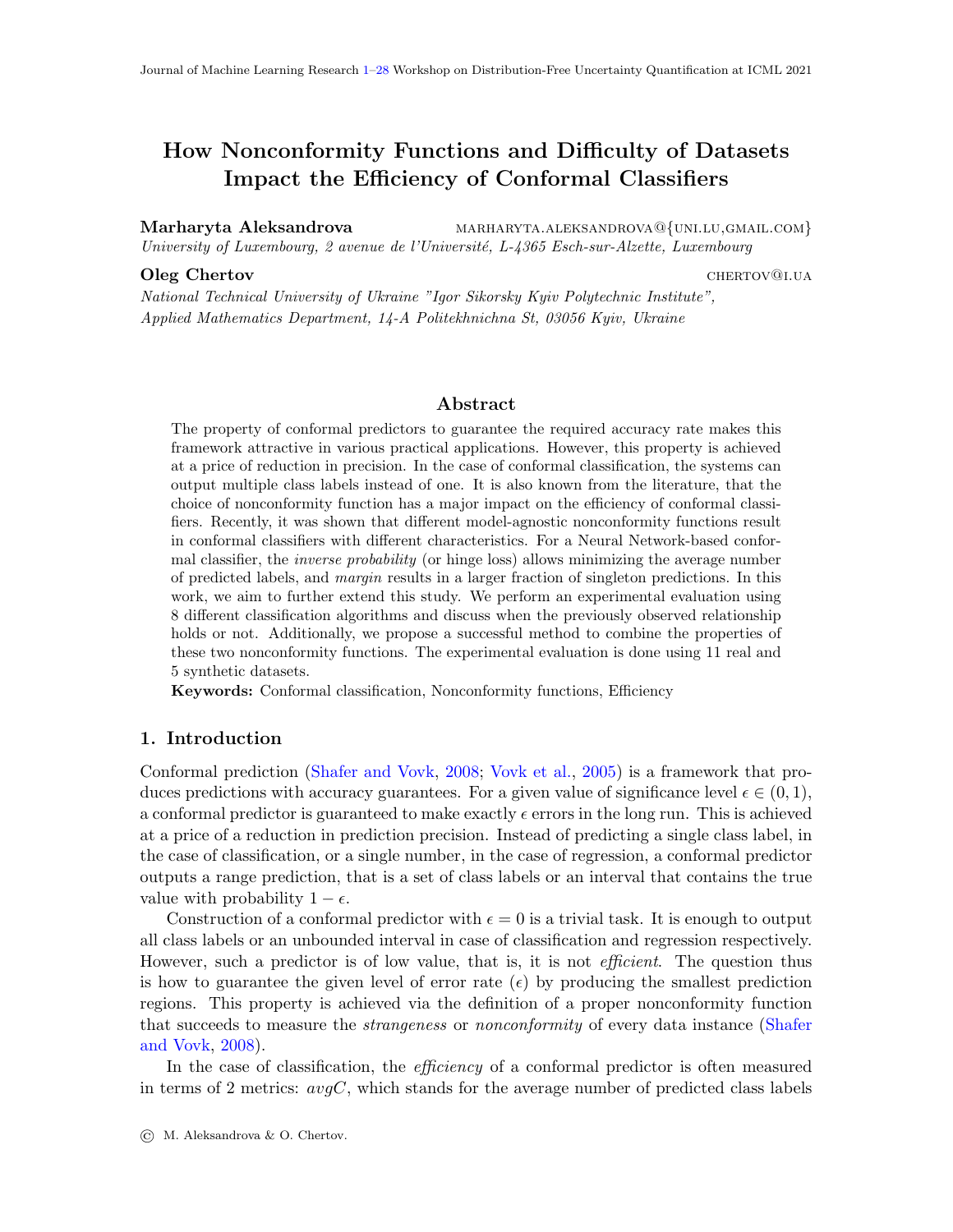# <span id="page-4-0"></span>4. Experimental setup

To perform experimental analysis, we used the implementation of conformal predictors available from *nonconformist*<sup>[2](#page-4-1)</sup> Python library. We followed the general experimental setup from the original paper by [Johansson et al.](#page-26-2) [\(2017\)](#page-26-2). That is we used 10x10-fold crossvalidation with 90% of the data used for training and validation of the model, and 10% used for testing. The training dataset was further split into a proper training set and a calibration set in proportion 4:1, i.e., 80% of the training set was used for actual training of the classification model, and the rest 20% were used for calibration. All the results reported below are averaged over the 10x10 folds.

In the original study, the authors used 21 publicly available multi-class datasets from the UCI repository [Dua and Graff](#page-26-14) [\(2017\)](#page-26-14). In this paper, we present not aggregated, but detailed results for every analyzed dataset. That is why we chose 11 representative datasets with different characteristics from the original list of 21 ones. The general information about these datasets, such as the number of instances, attributes, and defined classes is given in the first section of Table [9.](#page-22-0) Additionally, we aim to analyze the impact of the 'easiness' of a dataset on the performance of conformal predictors. For this, we generate synthetic datasets of different difficulties. The characteristics of these datasets are presented in the first section of Table [2](#page-6-0) and are discussed in Section [5.1.](#page-5-2) We start with the analysis of the results for synthetic datasets in Section [5.1.](#page-5-2) After that, we proceed to the analysis of results obtained for real-world datasets in Section [5.2.](#page-14-0)

The original study by [Johansson et al.](#page-26-2) [\(2017\)](#page-26-2) analyzed the performance of conformal classifiers based on the ANN classification model. In this paper, we aim to further extend this analysis and use 8 different classification algorithms as baseline models: Support Vector Machine (SVM), Decision Tree (DT), k-Nearest Neighbours (KNN), AdaBoost (Ada), Gaussian Naive Bayes (GNB), Multilayer Perceptron (MPR), Random Forest (RF) and Quadratic Discriminant Analysis (QDA). We used implementations of these algorithms available from the scikit-learn Python library. In Table [1,](#page-4-2) we summarize the input parameters of these algorithms unless the default values are used.

| Algorithm  | Input parameters                                                       |
|------------|------------------------------------------------------------------------|
| <b>SVM</b> | probability=True                                                       |
| DT         | $\min$ _samples_split= $\max(5, 5\%$ of proper training dataset)       |
| <b>KNN</b> | $n\_{neighbour} = 5$                                                   |
| MPR.       | alpha= $1$ , max_iter= $1000$                                          |
| <b>RF</b>  | $n_{\text{estimators}} = 10$ , $min_{\text{samples}} \text{split} = 0$ |

<span id="page-4-2"></span>Table 1: Input parameters of classification algorithms

Different classifiers perform differently on different datasets. We demonstrate this with the error in the baseline mode<sup>[3](#page-4-3)</sup> *b\_err* in the first section of Tables [2](#page-6-0) and [9.](#page-22-0) As will be discussed later, 8 classifiers perform similarly in terms of baseline error on synthetic datasets and produce different results on real-world datasets. That is why in Table [9](#page-22-0) we report both

<span id="page-4-1"></span><sup>2.</sup> <https://github.com/donlnz/nonconformist>

<span id="page-4-3"></span><sup>3.</sup> In this text, we use the baseline mode to refer to the standard (non-conformal) prediction.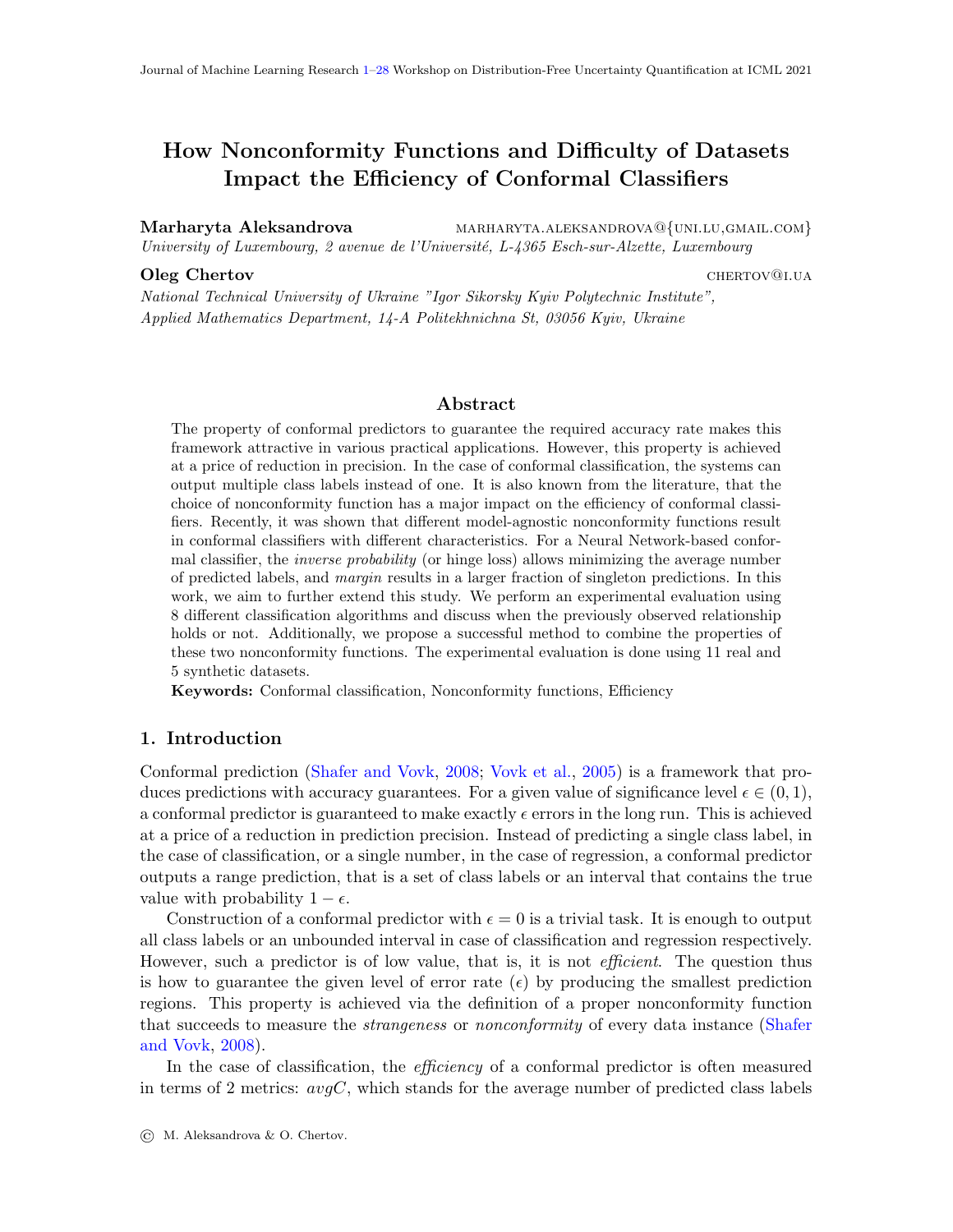the range of  $b_error$  and the median values for real datasets. However, for the generated datasets, we report only the median of  $b\text{-}err$  in Table [2.](#page-6-0) To calculate the corresponding values, we used the same 10x10-fold cross-validation but without splitting the training set into a proper training set and a validation set.

All experimental evaluations were performed for 5 different values of significance level  $\epsilon \in \{0.01, 0.05, 0.1, 0.15, 0.20\}$ . For every combination of a dataset, baseline classification algorithm and  $\epsilon$ , we calculated the values of *oneC* and  $avgC$  with 2 different nonconformity functions  $(IP \text{ and } M)$  and their combination  $IP_M$ . After that, the results were compared to see if any of the nonconformity functions or their combination results in a more efficient conformal predictor.

# <span id="page-5-0"></span>5. Experimental results

In this section, we present experimental results for synthetic (see Section [5.1\)](#page-5-2) and real-world (see Section [5.2\)](#page-14-0) datasets. The demonstrated results can be reproduced using Python code from the relevant repository<sup>[4](#page-5-3)</sup>.

## <span id="page-5-2"></span>5.1. Synthetic datasets

#### 5.1.1. DESCRIPTION

To study the impact of the 'easiness' of the dataset on the performance of conformal classifiers with different nonconformity functions, we generated 5 artificial datasets. All 5 datasets have 2 attributes and 4 classes with 2000 instances per class, see section 1 of Table [2.](#page-6-0) The 4 classes of every dataset are defined as a set of normally distributed points around 4 centers on a 2D plane:  $(1,0)$ ,  $(0,1)$ ,  $(-1,0)$  and  $(0,-1)$ . The difference between the 5 datasets is in the value of standard deviation  $\sigma$  used to generated the normally distributed points. The latter has 5 possible values:  $\sigma \in \{0.2, 0.4, 0.6, 0.8, 1.0\}$ . The impact of the value of  $\sigma$  on the distribution of points is visually demonstrated in Figs.  $2(a)$ ,  $3(a)$ ,  $4(a)$ ,  $5(a)$  and  $6(a)$ . As expected, the datasets with a larger value of  $\sigma$  are also more difficult to classify, see median value b err in section 1 of Table [2](#page-6-0) and the values of b err per classifier in Figs. [2\(b\),](#page-10-1) [3\(b\),](#page-12-1)  $4(b)$ , [5\(b\)](#page-17-1) and [6\(b\).](#page-19-1) In the rest of the text, we use the corresponding value of  $\sigma$  to refer to different synthetic datasets.

## <span id="page-5-1"></span>5.1.2. Validity

We start with the analysis of *validity*, that is first we check if the produced conformal predictors indeed achieve the required error rate. This property was demonstrated in previous works both for inverse probability and margin. It is also theoretically guaranteed for any nonconformity function, but not for a combination of those, like IP\_M. In Table [3](#page-7-0) we demonstrate the empirical error rates for every synthetic dataset and an average over them. As we can see, all conformal predictors are well-calibrated. The only exception is the  $\sigma = 0.2$  dataset for which the empirical error rates are usually lower than the value of  $\epsilon$ . This difference is the most prominent in the case of large values of significance (for  $\epsilon = 0.15$ ) and  $\epsilon = 0.2$ ). This can be explained by the fact that the 4 classes of the synthetic dataset

<span id="page-5-3"></span><sup>4.</sup> <https://github.com/marharyta-aleksandrova/copa-2021-conformal-learning>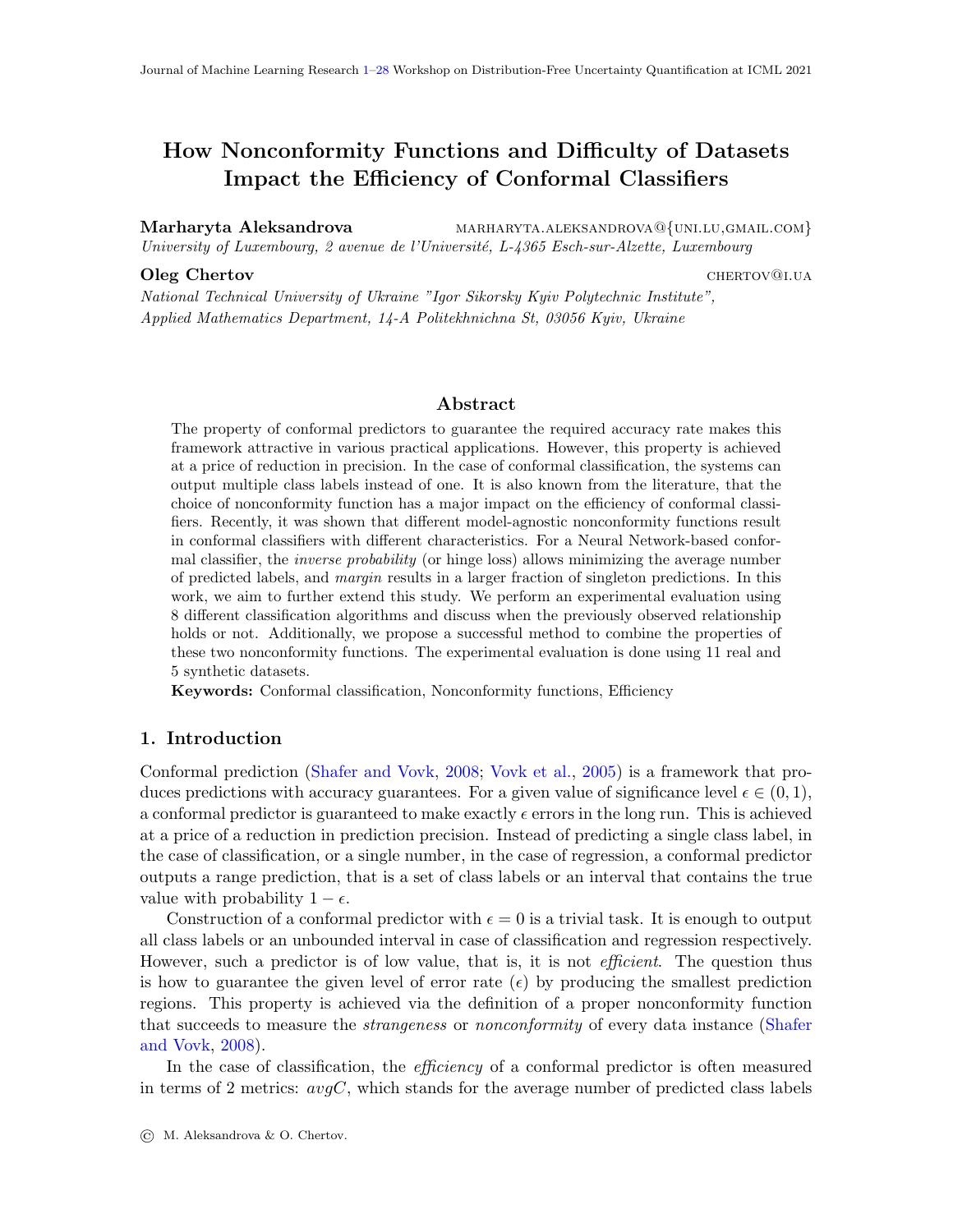| $\sigma=1.0$                   |                |                                                                                               | 0.429                                  |                  | $\frac{0.775}{0.025}$ | 0.734       |                     | $\frac{92.5}{97.5}$ | $rac{6.26}{10}$ | 97.5       |                 |                                              | $\frac{\text{SVM [0.01]} }{\text{KNN} \text{ (0.04)}}$                                                                                                                             |                                   |  |                | $\overline{\mathbf{y}}$             |
|--------------------------------|----------------|-----------------------------------------------------------------------------------------------|----------------------------------------|------------------|-----------------------|-------------|---------------------|---------------------|-----------------|------------|-----------------|----------------------------------------------|------------------------------------------------------------------------------------------------------------------------------------------------------------------------------------|-----------------------------------|--|----------------|-------------------------------------|
| $\sigma=0.8$                   |                |                                                                                               | 0.338                                  | $0.828$<br>0.018 |                       | 0.532       | $\frac{92.5}{77.5}$ |                     | 15              | 95         |                 |                                              | $\frac{\text{SVM [0.01]} }{\text{Ada [0.05, 0.1]}}, \ \text{KNN [0.04, 0.1]}$                                                                                                      |                                   |  |                | ≻                                   |
| $\sigma=0.6$                   | 8000           | $\frac{1}{2}$                                                                                 | 0.227                                  |                  | $\frac{0.862}{0.018}$ |             | $rac{60}{18}$       |                     | $\infty$        | 82.5       |                 |                                              | $\begin{array}{l l} \hbox{\bf KNN} & [0.05, \, 0.15], \ \hbox{Ada, GNB} & [0.2], \ \hbox{MPR} & [0.2] & \ \hbox{QDA} & [0.2] & \ \hline \hbox{KNN} & [0.1] & \ \hline \end{array}$ |                                   |  |                |                                     |
| $\sigma = 0.4$                 |                |                                                                                               | 0.081                                  | 0.949            | $0.002$<br>$0.974$    |             |                     | $\frac{37.5}{27.5}$ | $rac{6}{37.5}$  | 35         |                 |                                              | $\overline{\textbf{KNN}}$ [0.05],                                                                                                                                                  | $\mbox{Ada}, \\ \mbox{RF}\ [0.1]$ |  |                | ≻                                   |
| $= 0.2$<br>$\overline{\sigma}$ |                |                                                                                               | 0.001                                  | $\frac{1}{0}$    |                       | 0.936       |                     |                     | Σ.,             | ζ.7        |                 | GNB $[0.2]$ ,<br>RF $[0.2]$ ,<br>QDA $[0.2]$ |                                                                                                                                                                                    |                                   |  |                | ≻                                   |
| Datasets                       | $\#$ instances | $\begin{array}{l} \# \mbox{ attributes} \\ \# \mbox{ classes} \\ \mbox{balanced} \end{array}$ | $n, \overline{\%}$<br>$b_error$ media: | mean             | mean-std              | corr. b_acc | one $C,\%$          | $avgC, \%$          | $oneC, \%$      | $avgC, \%$ | inverse pattern |                                              |                                                                                                                                                                                    | M is the best                     |  | IP is the best | $IP\overline{M} \geq \overline{IP}$ |
|                                |                | ojui                                                                                          |                                        |                  |                       | $\bar{H}$   |                     | .<br>Berth          |                 | .<br>Jata. |                 |                                              |                                                                                                                                                                                    | pattern                           |  |                |                                     |
| Section                        |                |                                                                                               |                                        |                  | $\mathbf{\Omega}$     |             |                     | S                   |                 |            |                 |                                              |                                                                                                                                                                                    | 4                                 |  |                |                                     |

<span id="page-6-0"></span>Table 2: Synthetic datasets: Characteristics of the datasets and summarization of results. Strikethrough text indicates those Table 2: Synthetic datasets: Characteristics of the datasets and summarization of results. Strikethrough text indicates those values of  $\epsilon$ , for which we do not observe a particular pattern. values of  $\epsilon$ , for which we do not observe a particular pattern.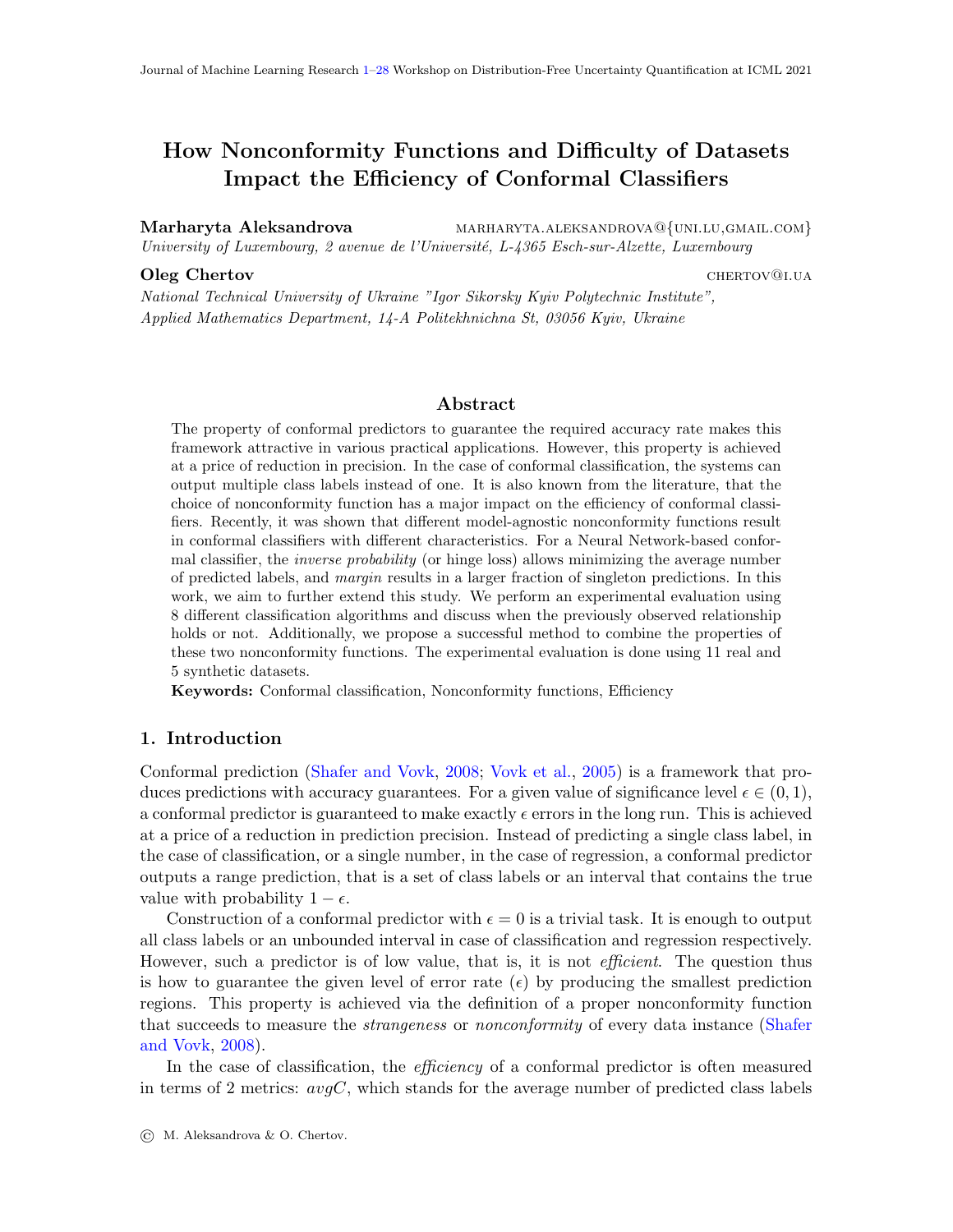with  $\sigma = 0.2$  are well-separated, see Fig. [2\(a\),](#page-10-0) and allow almost perfect classification, see the values of  $b\_err$  in Table [2](#page-6-0) and in Fig.  $2(b)$ . This also affects the average values presented in the section MEAN of Table [3.](#page-7-0)

The validity of conformal predictor based on  $IP_{\mathcal{M}}$  can be explained by the fact, that we add *margin*-based predictions to the IP-based model only in case when we are very confident about them. Recall that the significance level is set to  $\epsilon/2$  for this case, see Section [3.](#page-2-0) Thereby, the probability to generate enough invalid predictions to surpass the allowed error rate  $\epsilon$  is very low.

|              | $\epsilon$ | IΡ   | IP_M    | М                |               | $\epsilon$ | IР   | $IP\_M$ | $\,M_{\rm}$      |
|--------------|------------|------|---------|------------------|---------------|------------|------|---------|------------------|
|              | 0.01       | 0.01 | 0.01    | 0.01             |               | 0.01       | 0.01 | 0.01    | 0.01             |
| 0.2          | 0.05       | 0.04 | 0.04    | 0.04             | $\frac{8}{2}$ | 0.05       | 0.04 | 0.05    | 0.05             |
| $\vert\vert$ | 0.10       | 0.08 | 0.08    | 0.08             | $\mathbb{I}$  | 0.10       | 0.09 | 0.10    | 0.10             |
| р            | 0.15       | 0.11 | 0.11    | 0.11             | ь             | 0.15       | 0.15 | 0.15    | 0.14             |
|              | 0.20       | 0.13 | 0.13    | 0.14             |               | 0.20       | 0.19 | 0.20    | 0.20             |
|              | $\epsilon$ | ΙP   | $IP\_M$ | $\boldsymbol{M}$ |               | $\epsilon$ | IP   | $IP\_M$ | $\boldsymbol{M}$ |
|              | 0.01       | 0.01 | 0.01    | 0.01             |               | 0.01       | 0.01 | 0.01    | 0.01             |
| 0.4          | 0.05       | 0.05 | 0.05    | 0.05             |               | 0.05       | 0.04 | 0.05    | 0.05             |
| $\mathbb{I}$ | 0.10       | 0.10 | 0.10    | 0.10             | Ш             | 0.10       | 0.09 | 0.10    | 0.10             |
| P            | 0.15       | 0.14 | 0.15    | 0.15             | р             | 0.15       | 0.14 | 0.16    | 0.15             |
|              | 0.20       | 0.19 | 0.20    | 0.19             |               | 0.20       | 0.19 | 0.20    | 0.20             |
|              | $\epsilon$ | IΡ   | $IP\_M$ | $\boldsymbol{M}$ |               | $\epsilon$ | IP   | $IP\_M$ | $\boldsymbol{M}$ |
|              | 0.01       | 0.01 | 0.01    | 0.01             |               | 0.01       | 0.01 | 0.01    | 0.01             |
| 0.6          | 0.05       | 0.04 | 0.05    | 0.05             |               | 0.05       | 0.04 | 0.05    | 0.05             |
| $\mid \mid$  | 0.10       | 0.10 | 0.10    | 0.09             | MEAN          | 0.10       | 0.09 | 0.10    | 0.09             |
| р            | 0.15       | 0.14 | 0.15    | 0.14             |               | 0.15       | 0.14 | 0.14    | 0.14             |
|              | 0.20       | 0.19 | 0.20    | 0.19             |               | 0.20       | 0.18 | 0.19    | 0.18             |

<span id="page-7-0"></span>Table 3: Synthetic datasets: Empirical error rates

#### <span id="page-7-1"></span>5.1.3. INFORMATIVENESS OF  $oneC$

In Section [3,](#page-2-0) we discussed the issue that can happen with *oneC* metric. Indeed, if a large portion of predicted singletons does not contain the true label, then this metric can be misleading. We calculated the ratio of the number of singleton predictions that contain the true label to the overall number of singleton predictors for different setups and algorithms. We denote this value as  $E\text{-}oneC$  from *effective oneC*. The corresponding results are presented in section 2 of Table [2.](#page-6-0)

The first row of this section shows the averaged value of E one C overall 5 values of  $\epsilon$ and 3 nonconformity functions. We can notice that this value decreases when the difficulty of a dataset increases. It drops from 1.0 for  $\sigma = 0.2$  to 0.775 for  $\sigma = 1.0$ . This means that on average more than 20% of the produced singleton predictions for the latter dataset do not contain the true label.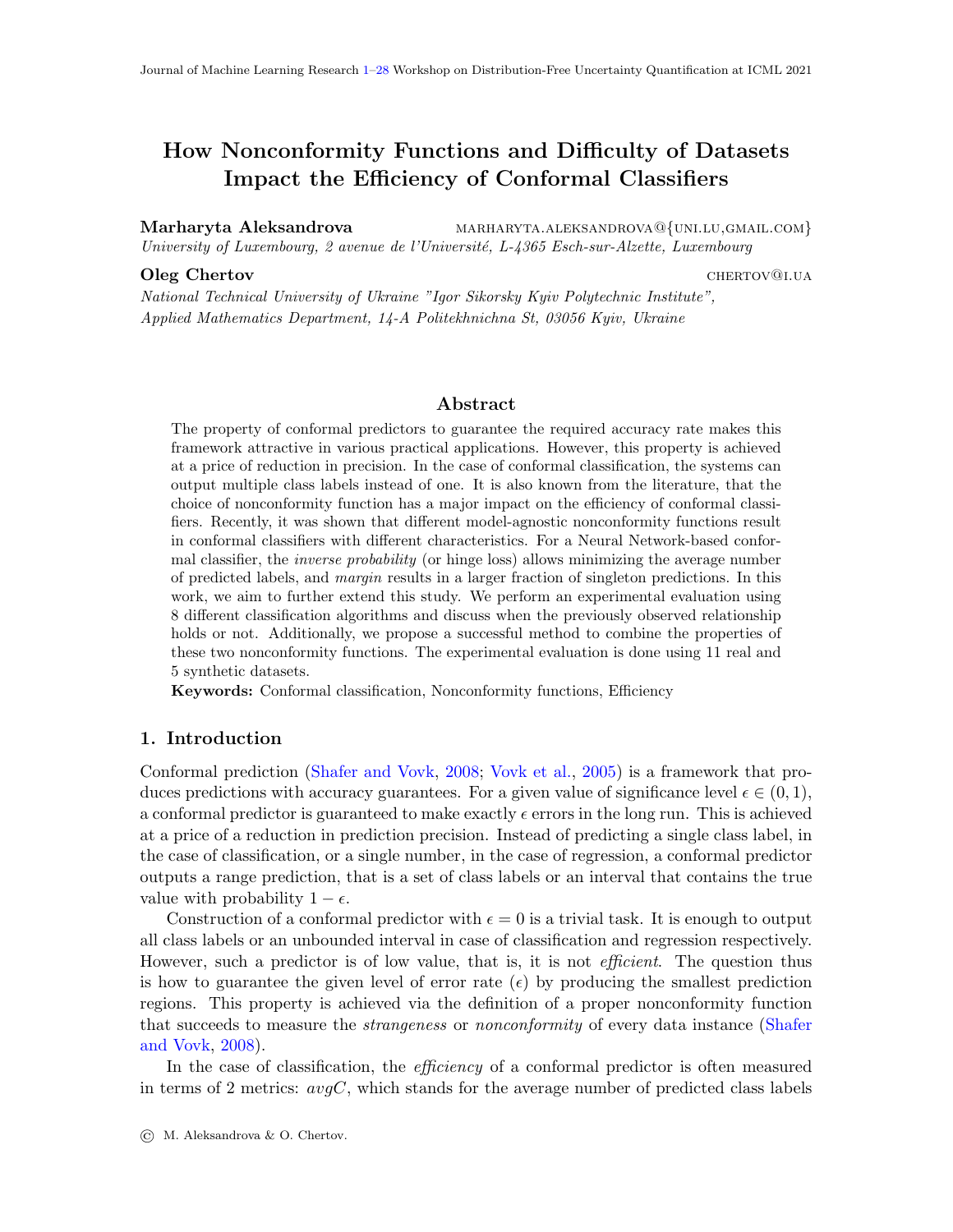To further analyze the relationship between  $E\text{-}oneC$  and  $b\text{-}err$ , we calculated the value of correlation between the corresponding characteristics through 8 baseline classifiers within the results for a particular dataset. The results are presented in the third row *corr.* b acc. We can see that the correlation is always high and exceeds 0.9 for 3 of 5 datasets. The lowest value of 0.532 is observed for  $\sigma = 0.8$ . These results show a strong relationship between the baseline error of the underlying classification model and the correctness of singleton predictions.

Finally, to check if  $E\_{one}C$  depends on the chosen nonconformity function, we averaged the results separately for different non-conformity functions and then calculated the standard deviation of the resulting three values. The corresponding results are presented in the second row *mean-std*. We notice that *mean-std* is very low for all datasets. This indicates that  $E\textsubscript{one}C$  does not depend on the choice of nonconformity function.

#### <span id="page-8-0"></span>5.1.4. Efficiency of different nonconformity functions

In this section, we study the relationship between different nonconformity functions and the effectiveness of the resulting conformal predictors. For every combination of a dataset, a baseline classifier, and a value of  $\epsilon$ , we calculate the values of oneC and  $avgC$ . For visual analysis, the corresponding results are plotted in figures like Figs. [2](#page-10-2) and [3.](#page-12-2) Such figures contain visualization of 4 defined classes (plots  $a$ ), the baseline error rate of all classification algorithms  $b_error$  (plots b), and the corresponding values of the efficiency metrics (plots from c to j). The latter group of plots contains three lines corresponding to *margin* (dashed line), *inverse probability* (dash and dot line) and their combination  $IP_M$  (thin solid line).

Further, we evaluate how significant are the differences between different nonconformity functions. The corresponding results are presented in tables like Tables [4](#page-11-0) and [5.](#page-13-0) Here, for every baseline classifier and value of  $\epsilon$ , we present a comparison matrix. A value in the matrix shows if the row setup is better (indicated with  $+)$  or worse (indicated with  $-)$ ) than the column setup. The star indicates if the detected difference is statistically significant<sup>[5](#page-8-1)</sup>. To avoid too small differences, we put a sign into the matrix only if the corresponding difference is above the threshold of  $2\%$ <sup>[6](#page-8-2)</sup> or it is statistically significant. Therefore, an empty cell indicates that neither threshold differences of at least 2%, nor statistically significant differences were observed for the relative pair of nonconformity functions. For example, from Table [5](#page-13-0) we can see that *margin* results in better values of *oneC* than IP and IP\_M for SVM with  $\epsilon = 0.01$ . These results are also statistically significant, as indicated by a \*. Section 3 of Table [2](#page-6-0) shows the fraction of setups, for which we can observe a difference between the performance of conformal classifiers with different nonconformity functions either by exceeding the threshold of  $2\%$  (*thres.*) or observing statistical significance (*stat.*). These values are calculated as follows. For every dataset, we have 40 setups (5 values of  $\epsilon \times 8$  baseline classifiers). Each such setup corresponds to one matrix for *oneC* and one matrix for  $\alpha \nu gC$  in tables like Table [5.](#page-13-0) We calculate how many of these matrices either have at least one + or  $-$ , or have at least one statistically significant result. After that, the calculated number is divided over 40. By analyzing the corresponding values from section

<span id="page-8-1"></span><sup>5.</sup> Statistical significance was estimated using Student's t-test with  $\alpha = 0.05$ .

<span id="page-8-2"></span><sup>6.</sup> For 100% we take the value of 1 for one C and the total number of classes for  $avgC$ . These are the maximum values of these two metrics.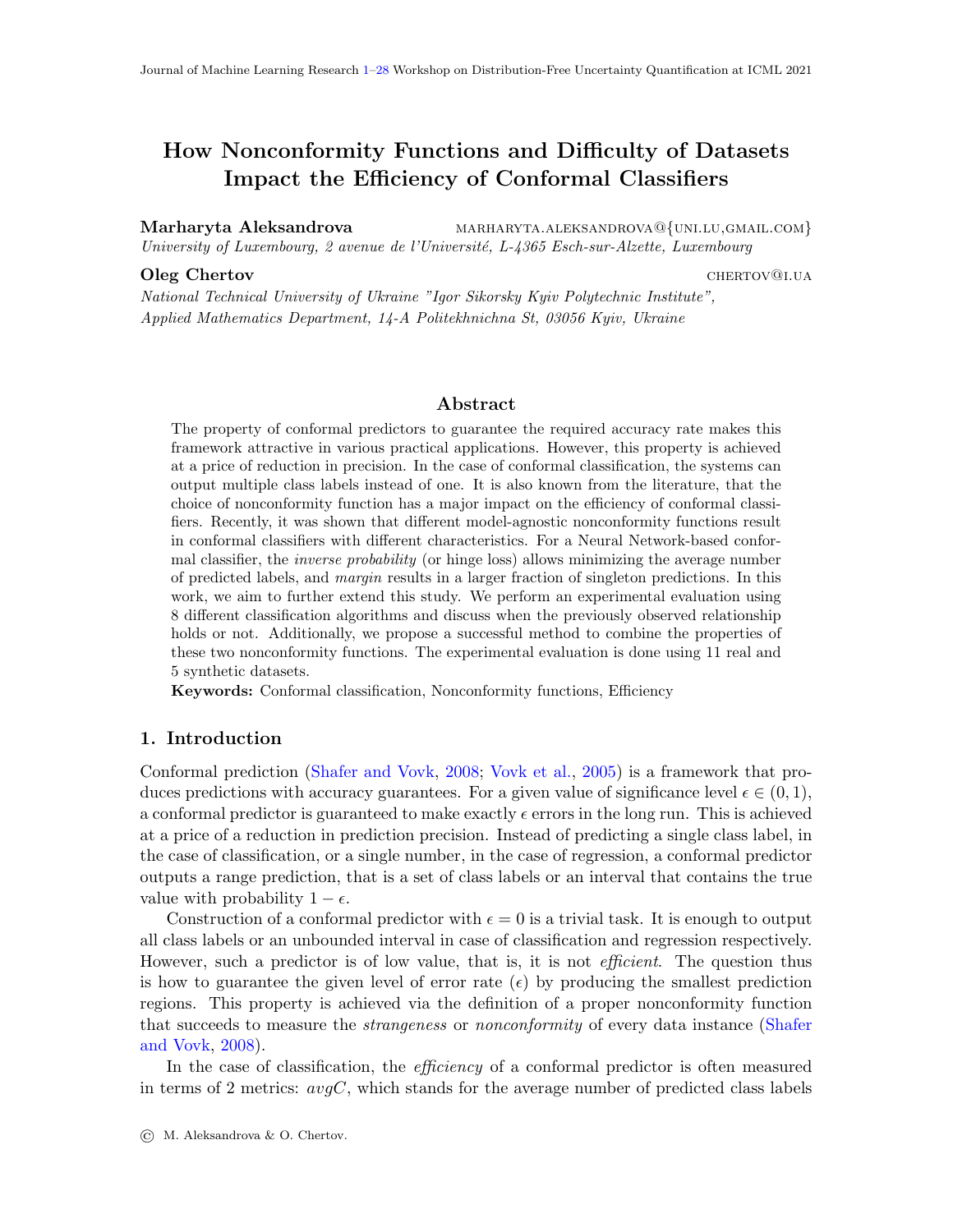3 of Table [2,](#page-6-0) we can notice that for all synthetic datasets we observe more statistically significant differences than differences exceeding the threshold of 2%. Further analysis of Tables [4](#page-11-0) to [8](#page-20-0) shows that all observed differences for synthetic datasets are statistically significant.

Using the information provided in figures like Figs. [2](#page-10-2) and [3](#page-12-2) and tables like Tables [4](#page-11-0) and [5,](#page-13-0) we can analyze the efficiency of conformal classifiers for different nonconformity functions and identify which nonconformity functions perform better. The corresponding findings are summarized in section 4 of Table [2.](#page-6-0) This section shows the deviations from the pattern originally observed by [Johansson et al.](#page-26-2) [\(2017\)](#page-26-2). In our experiments with synthetic datasets, we observed the following 3 deviations: 1) inverse pattern: opposite to the pattern observed in the original study, *inverse probability* results in higher values of *oneC* and margin results in lower values of  $avgC$ ; 2) M is the best: margin can produce both higher values of oneC and lower values of  $avgC$ , that is margin is the best choice of nonconformity function; 3)  $IP$  is the best: *inverse probability* is the best choice of nonconformity function. Additionally, our experiments show that  $IP_{\mathcal{M}}$  never performs worse than IP (IP\_M  $\geq$  IP). In the rest of this section, we analyze in detail the results for 5 synthetic datasets. The general conclusions are discussed in Section [5.3.](#page-23-0)

The detailed results for the synthetic dataset with  $\sigma = 0.2$  $\sigma = 0.2$  are presented in Fig. 2 and Table [4.](#page-11-0) As shown in section 3 of Table [2,](#page-6-0) we observe no threshold differences between nonconformity functions, and the statistically significant difference is observed only in 7.5% of setups. This is also reflected in the corresponding plots for *oneC* and  $\alpha \nu qC$  in Fig. [2.](#page-10-2) That is why we demonstrate only a part of Table [4](#page-11-0) that corresponds to those baseline classifiers, for which statistically significant differences were observed. As it was mentioned above, this dataset is very easy to classify, all baseline classifiers result in  $b\_err$  less than 1%, see Fig. [2\(b\).](#page-10-1) Analyzing the results for the effectiveness metrics, we can see that the plots for  $oneC$  and  $avgC$  look identical. This can be explained by the fact that the very low values of b err allow achieving perfect values of oneC and  $avgC$  being equal to 1 for  $\epsilon = 0.01$ . Increasing the significance level further only results in decreasing of one C and  $avgC$  below 1. This dataset is also the only one for which we observe the inverse pattern. This is the case for GNB, RF, and QDA with  $\epsilon = 0.2$ . As indicated in Table [4,](#page-11-0) these differences are also statistically significant. Given that this dataset is unrealistically easy and the relative conformal predictors are also not well-calibrated, see Table [3,](#page-7-0) this observation can be considered as an exception rather than a rule.

Fig. [3](#page-12-2) and Table [5](#page-13-0) demonstrate the results obtained for the next synthetic dataset with  $\sigma = 0.4$ . As we can see from Fig. [3\(a\),](#page-12-0) the instances of different classes now overlap. This also results in higher values of  $b\_err$ , see Fig. [3\(b\).](#page-12-1) Most classifiers result in  $b\_err$  below 10% with the only exception being Ada classifier with  $b\_err = 0.2$ . Analyzing corresponding plots for oneC and  $avgC$ , we can also notice that the baseline performance correlates with the effectiveness of conformal predictors. For example, the conformal predictor based on Ada classifier results in the lowest values of oneC and also tends to produce higher values of avgC than others. For this dataset, we can observe M is the best pattern. Margin nonconformity function results in the best performance for KNN with  $\epsilon = 0.05$ , RF with  $\epsilon = 0.1$  and Ada with all values of epsilon, see section 4 of Table [2.](#page-6-0) As indicated in the corresponding matrices of Table [5,](#page-13-0) the gain in performance provided by margin is also statistically significant. Finally,  $IP_{\mathcal{M}}$  either improves the effectiveness as compared with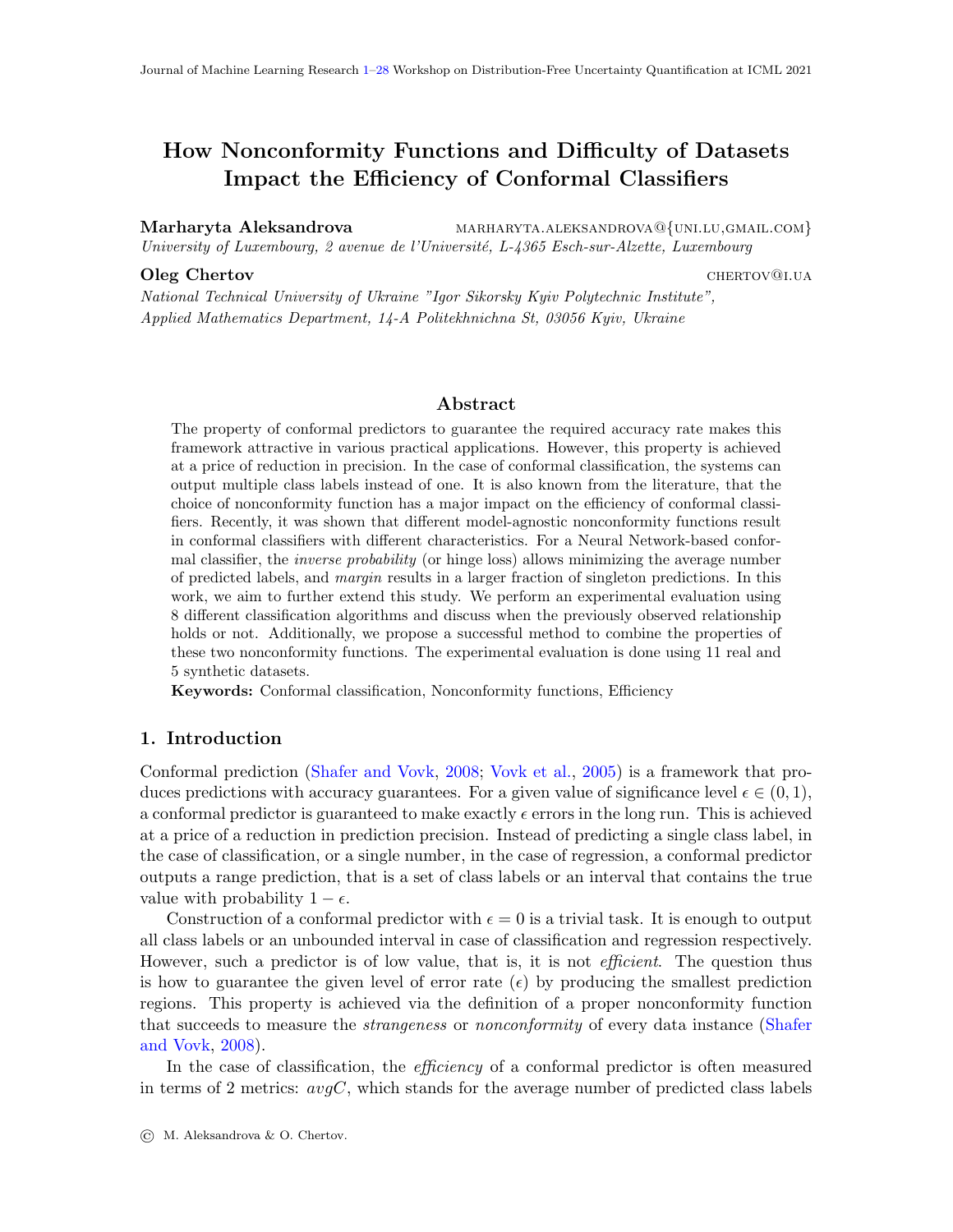<span id="page-10-1"></span><span id="page-10-0"></span>

<span id="page-10-2"></span>Figure 2:  $\sigma = 0.2$ : M - dashed line, IP - dash and dot line, IP\_M - thin solid line.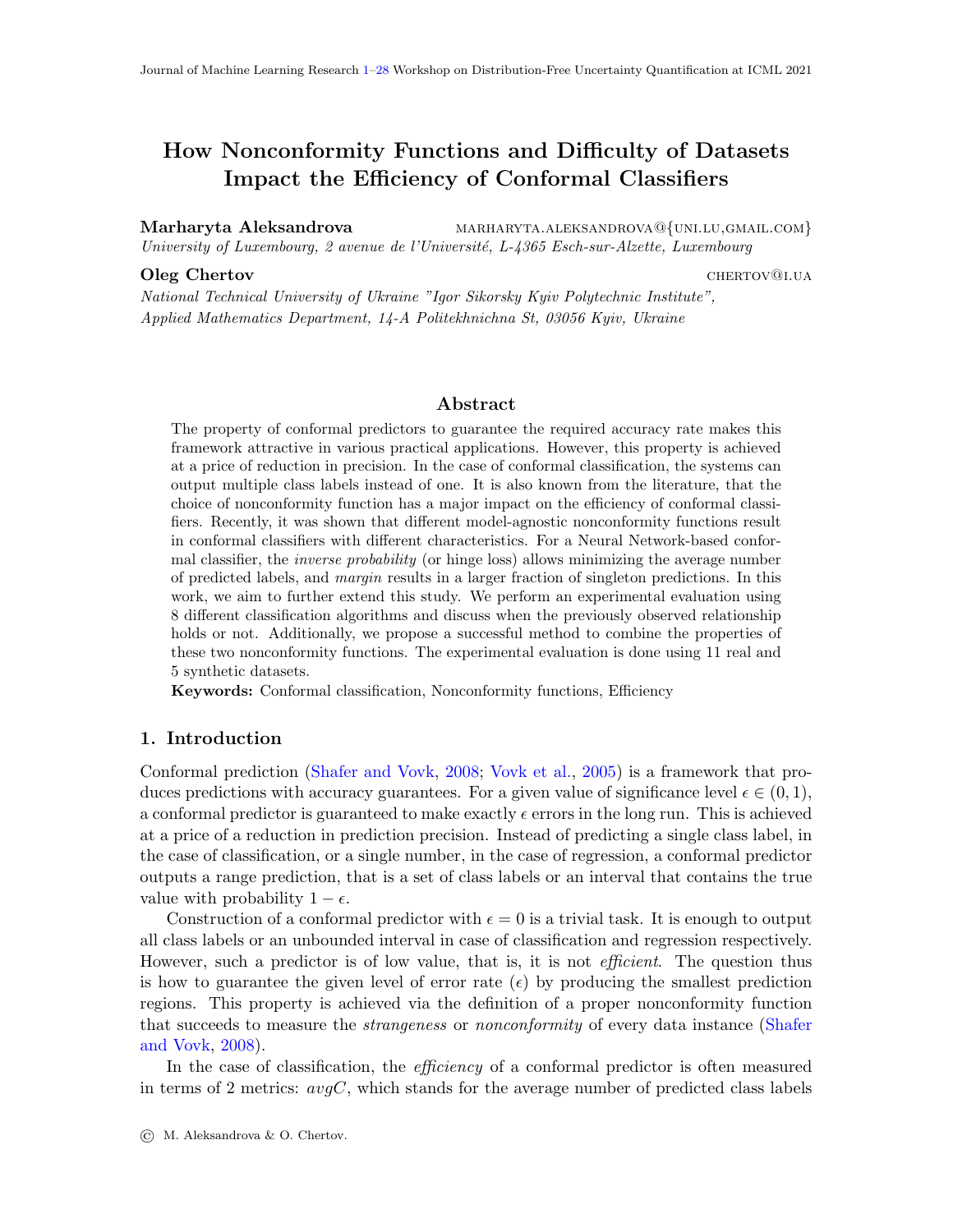|                         |                         |    | $\epsilon=0.01$ |           |    | $\epsilon=0.05$ |           |    | $\epsilon = 0.1$ |           |    | $\epsilon=0.15$ |   |        | $\epsilon = 0.2$ |                             |
|-------------------------|-------------------------|----|-----------------|-----------|----|-----------------|-----------|----|------------------|-----------|----|-----------------|---|--------|------------------|-----------------------------|
| $oneC$                  | ip<br>ip_m<br>${\bf m}$ |    |                 |           |    |                 |           |    |                  |           |    |                 |   | $\ast$ | $\ast$           | $+\ast$<br>$+^*$            |
| GNB                     |                         | ip | ip_m            | m         | ip | ip_m            | m         | ip | ip_m             | ${\bf m}$ | ip | $ip_m$          | m | ip     | ip_m             | ${\rm m}$                   |
| $avgC$                  | ip<br>ip_m<br>${\bf m}$ |    |                 |           |    |                 |           |    |                  |           |    |                 |   | $+^*$  | $+^{\ast}$       | $\overline{\ast}$<br>$\ast$ |
| Ξ<br>$oneC$             | ip<br>ip_m<br>${\bf m}$ |    |                 |           |    |                 |           |    |                  |           |    |                 |   | $\ast$ | $\ast$           | $+^*$<br>$+^*$              |
| $\overline{\text{RF}}$  |                         | ip | ip_m            | ${\bf m}$ | ip | ip_m            | ${\bf m}$ | ip | ip_m             | ${\bf m}$ | ip | ip_m            | m | ip     | ip_m             | ${\bf m}$                   |
| $avgC$                  | ip<br>ip_m<br>m         |    |                 |           |    |                 |           |    |                  |           |    |                 |   | $+^*$  | $+^*$            | $\overline{\ast}$<br>$\ast$ |
| $oneC$                  | ip<br>ip_m<br>${\bf m}$ |    |                 |           |    |                 |           |    |                  |           |    |                 |   | $\ast$ | $\ast$           | $+^*$<br>$+^*$              |
| $\overline{\text{QDA}}$ |                         | ip | ip_m            | ${\bf m}$ | ip | ip_m            | m         | ip | ip_m             | m         | ip | ip_m            | m | ip     | ip_m             | ${\bf m}$                   |
| $avgC$                  | ip<br>ip_m<br>${\rm m}$ |    |                 |           |    |                 |           |    |                  |           |    |                 |   | $+^*$  | $+^*$            | $\overline{\ast}$<br>$\ast$ |

<span id="page-11-0"></span>Table 4: Significance of results for  $\sigma = 0.2$ . An empty cell indicates similar performance, see Section [5.1.4.](#page-8-0)

*inverse probability* nonconformity function or does not change it  $(IP \t M \ge IP)$  pattern). In none of the cells of Table  $5$  IP\_M is dominated by IP. This is also visually visible for the Ada classifier. As shown in Figs.  $3(e)$  and  $3(f)$ , IP M substantially increases oneC and decreases avgC. Additionally, for all values of  $\epsilon$  except 0.01, IP M results in the lowest avgC as compared to both inverse probability and margin. Finally, we can observe a decrease in the values of oneC after  $\epsilon$  reaches the value close to the baseline error of the underlying classifier. The values of  $avgC$  approach 1 and then further decreases at the same time. This is observed for all classifiers except Ada in the corresponding plots of Fig. [3.](#page-12-2) It happens because we do not perform experiments for  $\epsilon > 0.2$ , which corresponds to *b\_err* of this classifier. This observation can be explained by the fact that when  $\epsilon \approx b\_err$ , the conformal classifier is allowed to make as many errors as the baseline model would, thus resulting in the maximum number of singleton predictors. Further increase of the value of error rate can be achieved only at the increase of empty predictors. This results in the decrease of oneC and the further decrease of  $avgC$  below 1.

The results for the synthetic dataset with  $\sigma = 0.6$  are presented in Fig. [4](#page-15-2) and Table [6.](#page-16-0) The difficulty of the dataset increases as indicated by the visualization in Fig. [4\(a\)](#page-15-0) and the values of  $b_error$  in Fig. [4\(b\).](#page-15-1) Now for all conformal classifiers, we can observe a clear visual difference between nonconformity functions. As indicated in section 3 of Table [2,](#page-6-0) for more than 60% of setups the deviation is above the 2% threshold and in more than 80% the difference is statistically significant. As in the previous case, the performance in the baseline mode tends to correlate with the efficiency of the resulting conformal classifiers. This is illustrated for the 2 least accurate classifiers KNN and Ada in Figs.  $4(e)$  and  $4(f)$ . For this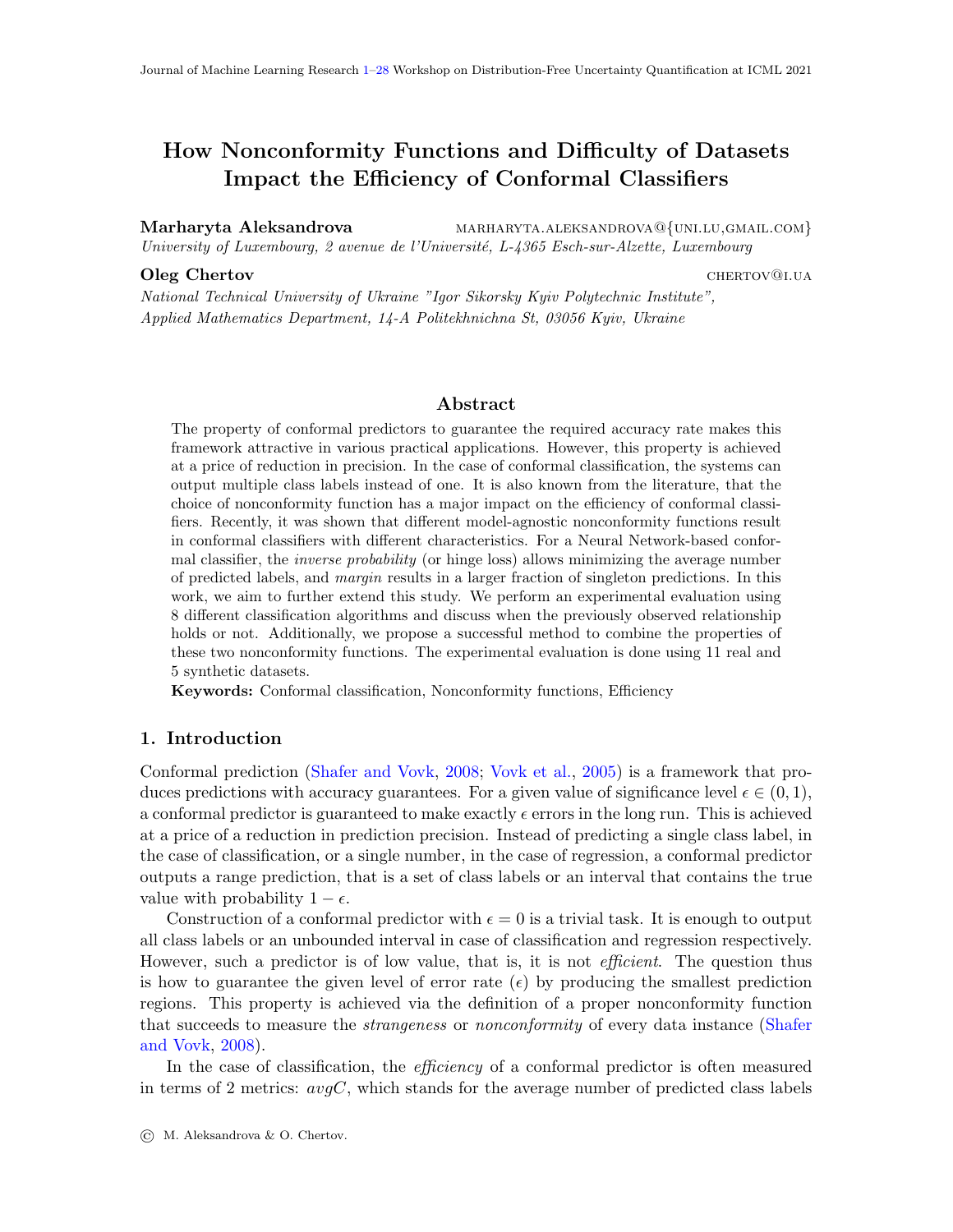<span id="page-12-1"></span><span id="page-12-0"></span>

<span id="page-12-4"></span><span id="page-12-3"></span><span id="page-12-2"></span>Figure 3:  $\sigma = 0.4$ : M - dashed line, IP - dash and dot line, IP M - thin solid line.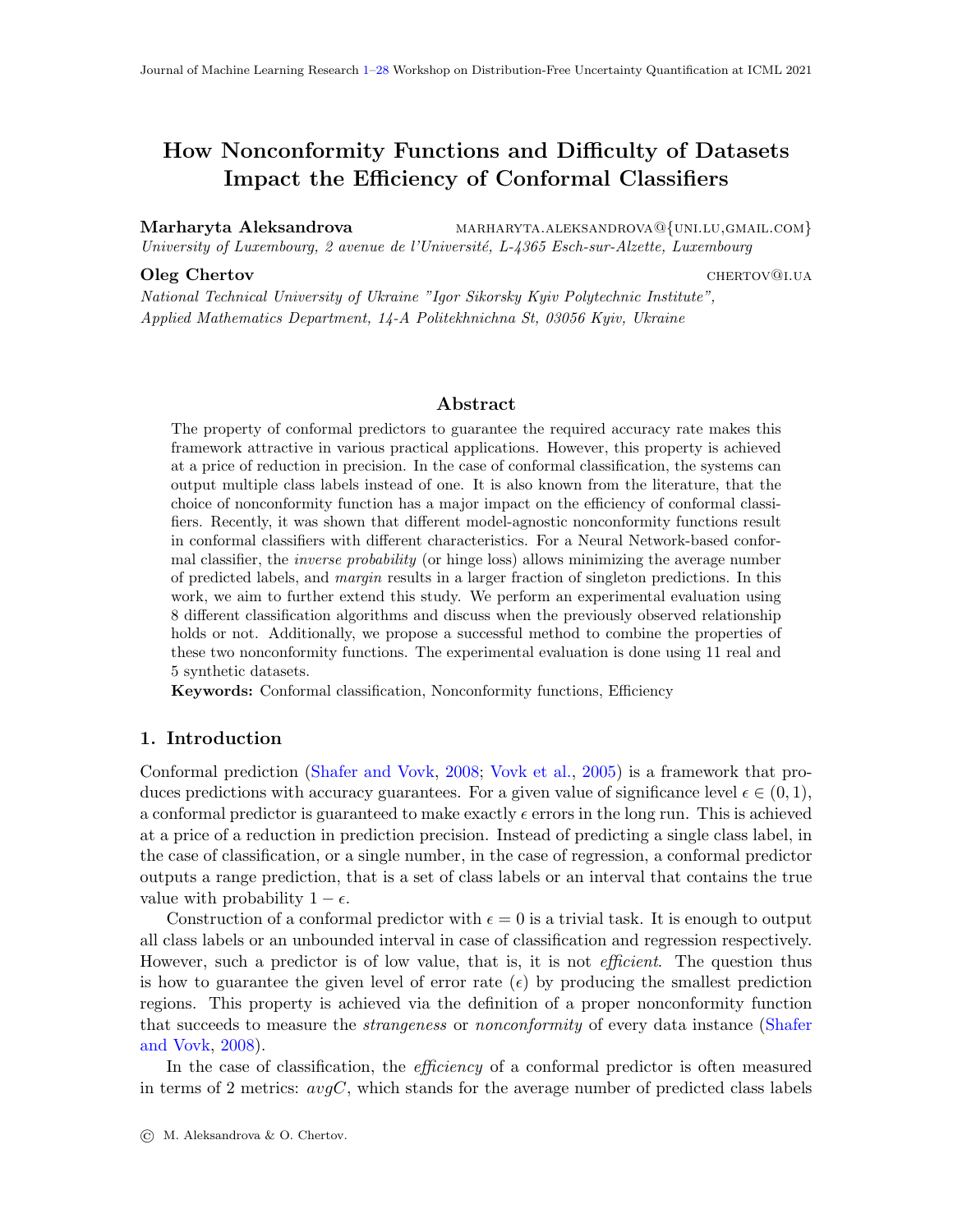|                                  |                       |            | $\epsilon=0.01$   |                   |                | $\epsilon=0.05$   |                   |         | $\epsilon=0.1$    |                   |            | $\epsilon=0.15$   |                   |            | $\epsilon=0.2$    |                   |
|----------------------------------|-----------------------|------------|-------------------|-------------------|----------------|-------------------|-------------------|---------|-------------------|-------------------|------------|-------------------|-------------------|------------|-------------------|-------------------|
|                                  |                       |            |                   | $\overline{\ast}$ |                |                   |                   |         |                   |                   |            |                   |                   |            |                   |                   |
| $oneC$                           | ip                    |            |                   | $\ast$            |                |                   |                   |         |                   |                   |            |                   |                   |            |                   |                   |
|                                  | ip_m                  |            |                   |                   |                |                   |                   |         |                   |                   |            |                   |                   |            |                   |                   |
|                                  | m                     | $+^{\ast}$ | $+^{\ast}$        |                   |                |                   |                   |         |                   |                   |            |                   |                   |            |                   |                   |
| $\mathbf{SVM}$                   |                       | ip         | ip_m              | m                 | ip             | ip_m              | ${\rm m}$         | ip      | ip_m              | m                 | ip         | ip_m              | ${\rm m}$         | ip         | ip_m              | ${\rm m}$         |
|                                  | ip                    |            |                   | $+^*$             |                |                   |                   |         |                   |                   |            |                   |                   |            |                   |                   |
| $avgC$                           | ip_m                  |            |                   | $+^*$             |                |                   |                   |         |                   |                   |            |                   |                   |            |                   |                   |
|                                  | ${\rm m}$             | $\ast$     | $\ast$            |                   |                |                   |                   |         |                   |                   |            |                   |                   |            |                   |                   |
|                                  |                       |            |                   |                   |                |                   |                   |         |                   |                   |            |                   |                   |            |                   |                   |
|                                  | ip                    |            |                   | $\ast$            |                |                   | $\ast$            |         |                   |                   |            |                   |                   |            |                   |                   |
|                                  | ip_m                  |            |                   | $\ast$            |                |                   | $\ast$            |         |                   |                   |            |                   |                   |            |                   |                   |
| $oneC$                           | m                     | $+^*$      | $+^*$             |                   | $+^*$          | $+^*$             |                   |         |                   |                   |            |                   |                   |            |                   |                   |
| $\overline{DT}$                  |                       | ip         | ip_m              | m                 | ip             | ip_m              | ${\rm m}$         | ip      | ip_m              | ${\rm m}$         | ip         | ip_m              | ${\rm m}$         | ip         | ip_m              | ${\bf m}$         |
|                                  |                       |            |                   | $+^*$             |                |                   |                   |         |                   |                   |            |                   |                   |            |                   |                   |
| $\boldsymbol{avg}\boldsymbol{C}$ | ip                    |            |                   |                   |                |                   | $+^*$             |         |                   |                   |            |                   |                   |            |                   |                   |
|                                  | ip_m                  |            |                   | $+^*$             |                |                   | $+^*$             |         |                   |                   |            |                   |                   |            |                   |                   |
|                                  | ${\bf m}$             | $\ast$     | $\ast$            |                   | $\ast$         | $\ast$            |                   |         |                   |                   |            |                   |                   |            |                   |                   |
|                                  |                       |            |                   |                   |                |                   | $\overline{\ast}$ |         |                   |                   |            |                   |                   |            |                   |                   |
|                                  | ip                    |            |                   |                   |                |                   | $\ast$            |         |                   |                   |            |                   |                   |            |                   |                   |
|                                  | ip_m                  |            |                   |                   |                |                   |                   |         |                   |                   |            |                   |                   |            |                   |                   |
|                                  | m                     |            |                   |                   | $+^*$          | $+^*$             |                   |         |                   |                   |            |                   |                   |            |                   |                   |
|                                  |                       | ip         | ip_m              | ${\rm m}$         | ip             | ip_m              | m                 | ip      | ip_m              | ${\rm m}$         | ip         | ip_m              | ${\rm m}$         | ip         | ip_m              | ${\rm m}$         |
|                                  | ip                    |            |                   |                   |                |                   | $\overline{\ast}$ |         |                   |                   |            |                   |                   |            |                   |                   |
| $avgC$                           | ip_m                  |            |                   |                   |                |                   | $\ast$            |         |                   |                   |            |                   |                   |            |                   |                   |
|                                  | ${\bf m}$             |            |                   |                   | $+^{\ast}$     | $+^*$             |                   |         |                   |                   |            |                   |                   |            |                   |                   |
|                                  |                       |            |                   |                   |                |                   |                   |         |                   |                   |            |                   |                   |            |                   |                   |
|                                  | ip                    |            | $\ast$            | $\ast$            |                | $\overline{\ast}$ | $\ast$            |         | $\ast$            | $\ast$            |            | $\overline{\ast}$ | $\ast$            |            | $\overline{\ast}$ | $\ast$            |
| $rac{C}{\frac{8}{\text{Ada}}}$   | ip_m                  | $+^*$      |                   | $\ast$            | $+^*$          |                   | $\ast$            | $+^*$   |                   | $\ast$            | $+^*$      |                   | $\ast$            | $+^*$      |                   | $\ast$            |
|                                  | m                     | $+^*$      | $+^*$             |                   | $+^*$          | $+^*$             |                   | $+^*$   | $+^*$             |                   | $+^*$      | $+^*$             |                   | $+^{\ast}$ | $+^{\ast}$        |                   |
|                                  |                       |            |                   |                   |                |                   |                   |         |                   |                   |            |                   |                   |            |                   |                   |
|                                  |                       | ip         | ip_m              | ${\bf m}$         | ip             | ip_m              | ${\bf m}$         | ip      | ip_m              | ${\bf m}$         | ip         | ip_m              | ${\bf m}$         | ip         | ip_m              | m                 |
| $avgC$                           | ip                    |            | $\overline{\ast}$ | $\overline{\ast}$ |                | $\overline{\ast}$ | $\overline{\ast}$ |         | $\overline{\ast}$ | $\overline{\ast}$ |            | $\overline{\ast}$ | $\overline{\ast}$ |            | ∗                 | $\overline{\ast}$ |
|                                  | ip_m                  | $+^*$      |                   |                   | $+^*$          |                   |                   | $+^*$   |                   |                   | $+^*$      |                   |                   | $+^{\ast}$ |                   |                   |
|                                  | ${\bf m}$             | $+^*$      |                   |                   | $+^*$          |                   |                   |         |                   |                   |            |                   |                   | $+^*$      |                   |                   |
|                                  |                       |            |                   |                   |                |                   |                   | $+^*$   |                   |                   | $+^{\ast}$ |                   |                   |            |                   |                   |
|                                  |                       |            |                   |                   |                |                   |                   |         |                   |                   |            |                   |                   |            |                   |                   |
|                                  | ip                    |            |                   | $\overline{\ast}$ |                |                   |                   |         |                   |                   |            |                   |                   |            |                   |                   |
|                                  | ip_m                  |            |                   | $\ast$            |                |                   |                   |         |                   |                   |            |                   |                   |            |                   |                   |
| $oneC$                           | m                     | $+^{\ast}$ | $+^*$             |                   |                |                   |                   |         |                   |                   |            |                   |                   |            |                   |                   |
|                                  |                       |            |                   | ${\bf m}$         |                |                   | ${\bf m}$         |         |                   | ${\bf m}$         |            |                   | $\, {\rm m}$      |            |                   | ${\bf m}$         |
| $\overline{\text{GNB}}$          |                       | ip         | ip_m              |                   | ip             | ip_m              |                   | ip      | ip_m              |                   | ip         | ip_m              |                   | ip         | ip_m              |                   |
|                                  | ip                    |            |                   | $+\ast$           |                |                   |                   |         |                   |                   |            |                   |                   |            |                   |                   |
|                                  | ip_m                  |            |                   | $+^*$             |                |                   |                   |         |                   |                   |            |                   |                   |            |                   |                   |
| $avgC$                           | ${\bf m}$             | $\ast$     | $\ast$            |                   |                |                   |                   |         |                   |                   |            |                   |                   |            |                   |                   |
|                                  |                       |            |                   | $\overline{\ast}$ |                |                   |                   |         |                   |                   |            |                   |                   |            |                   |                   |
|                                  | ip                    |            |                   | $\ast$            |                |                   |                   |         |                   |                   |            |                   |                   |            |                   |                   |
|                                  | ip_m                  |            |                   |                   |                |                   |                   |         |                   |                   |            |                   |                   |            |                   |                   |
| $oneC$                           | m                     | $+^*$      | $+^*$             |                   |                |                   |                   |         |                   |                   |            |                   |                   |            |                   |                   |
| $\overline{\text{MPR}}$          |                       | ip         | ip_m              | ${\bf m}$         | ip             | ip_m              | ${\bf m}$         | ip      | ip_m              | ${\bf m}$         | ip         | ip_m              | ${\bf m}$         | ip         | ip_m              | ${\bf m}$         |
|                                  | ip                    |            |                   | $+^*$             |                |                   |                   |         |                   |                   |            |                   |                   |            |                   |                   |
|                                  | ip_m                  |            |                   | $+^*$             |                |                   |                   |         |                   |                   |            |                   |                   |            |                   |                   |
| $avgC$                           | ${\bf m}$             | $\ast$     | $\ast$            |                   |                |                   |                   |         |                   |                   |            |                   |                   |            |                   |                   |
|                                  |                       |            |                   |                   |                |                   |                   |         |                   |                   |            |                   |                   |            |                   |                   |
|                                  | ip                    |            | ж                 |                   |                | ж                 |                   |         | ж                 |                   |            |                   |                   |            |                   |                   |
|                                  | ip_m                  | $+^*$      |                   |                   |                |                   |                   | $+^*$   |                   | $\ast$            |            |                   |                   |            |                   |                   |
|                                  | ${\bf m}$             |            |                   |                   |                |                   |                   | .<br>+* | $+^*$             |                   |            |                   |                   |            |                   |                   |
|                                  |                       | $+^*$      |                   | ${\bf m}$         | $+$ *<br>$+$ * |                   | ${\bf m}$         |         |                   | ${\bf m}$         |            |                   | ${\bf m}$         |            |                   | ${\bf m}$         |
| $\frac{C}{\mathbf{R}\mathbf{F}}$ |                       | ip         | $ip_{m}$          |                   | ip             | ip_m<br>$\ast$    |                   | ip      | ip_m              |                   | ip         | ip_m              |                   | ip         | ip_m              |                   |
|                                  | ip                    |            |                   | $+^*$             |                |                   |                   |         |                   |                   |            |                   |                   |            |                   |                   |
|                                  | ip_m                  |            |                   | $+^*$             | $+^*$          |                   | $+^*$             |         |                   |                   |            |                   |                   |            |                   |                   |
| $\log_{2}C$                      | $\mathbf m$           | $\ast$     | $\ast$            |                   |                | $\ast$            |                   |         |                   |                   |            |                   |                   |            |                   |                   |
|                                  |                       |            |                   | $\overline{\ast}$ |                |                   |                   |         |                   |                   |            |                   |                   |            |                   |                   |
|                                  | ip                    |            |                   |                   |                |                   |                   |         |                   |                   |            |                   |                   |            |                   |                   |
|                                  | ip_m                  |            |                   | $\ast$            |                |                   |                   |         |                   |                   |            |                   |                   |            |                   |                   |
|                                  | m                     | $+^*$      | $+^*$             |                   |                |                   |                   |         |                   |                   |            |                   |                   |            |                   |                   |
|                                  |                       | ip         | ip_m              | ${\bf m}$         | ip             | ip_m              | ${\bf m}$         | ip      | ip_m              | ${\bf m}$         | ip         | ip_m              | ${\bf m}$         | ip         | ip_m              | ${\bf m}$         |
|                                  |                       |            |                   | $\overline{+^*}$  |                |                   |                   |         |                   |                   |            |                   |                   |            |                   |                   |
|                                  | ip                    |            |                   |                   |                |                   |                   |         |                   |                   |            |                   |                   |            |                   |                   |
| logC                             | $ip_{m}$<br>${\rm m}$ | $\ast$     | $\ast$            | $+^*$             |                |                   |                   |         |                   |                   |            |                   |                   |            |                   |                   |

<span id="page-13-0"></span>Table 5: Significance of results for  $\sigma = 0.4$ . An empty cell indicates similar performance, see Section [5.1.4.](#page-8-0)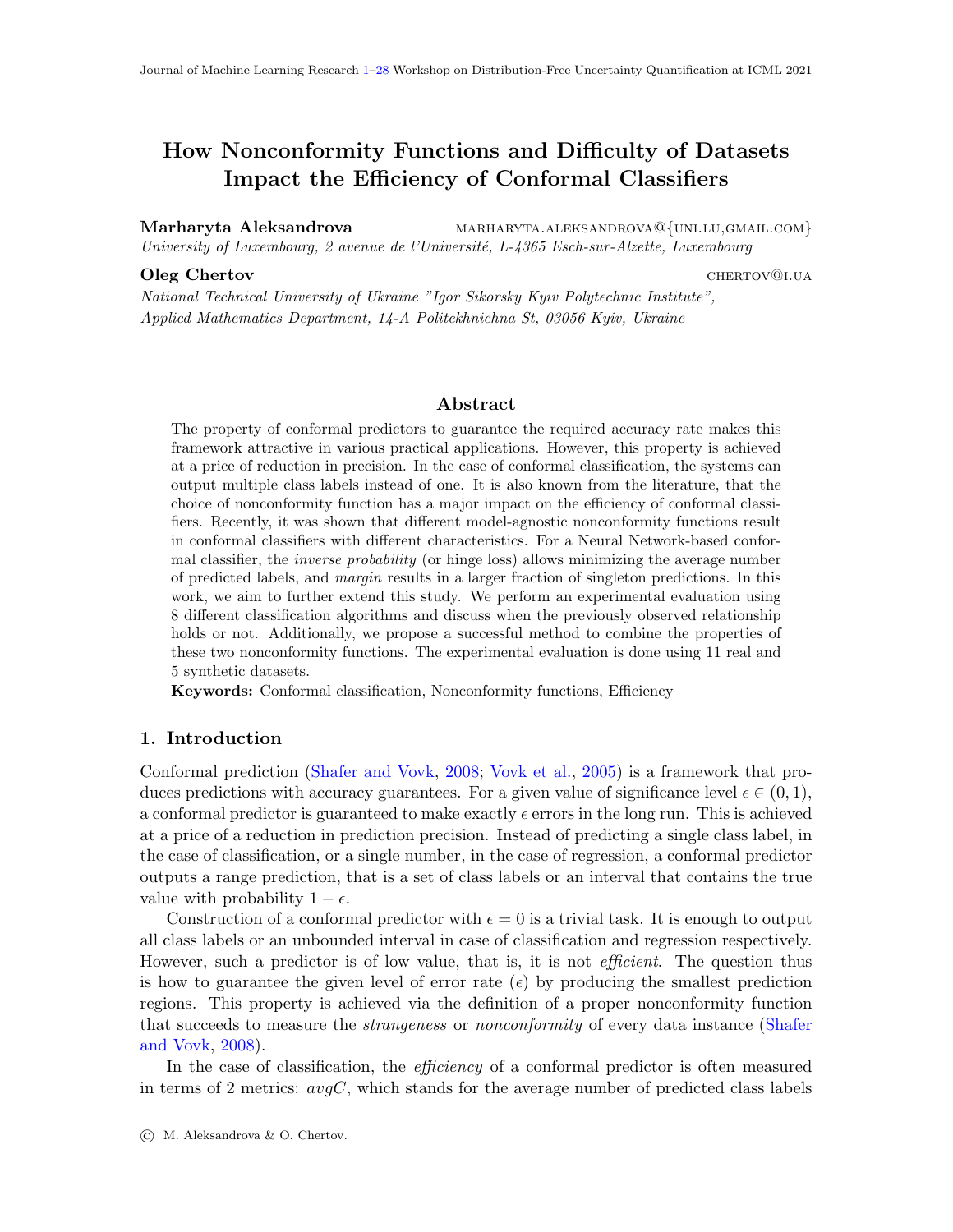dataset, *inverse probability* nonconformity function is the best choice for KNN with  $\epsilon = 0.1$ , see the corresponding matrix in Table [6.](#page-16-0) Additionally, *margin* nonconformity function is the best choice for Ada, KNN with  $\epsilon \in \{0.05, 0.15\}$ , GNB, MPR and QDA with  $\epsilon = 0.2$ .

In Fig. [5](#page-17-2) and Table [7](#page-18-0) we present the results for the synthetic dataset with  $\sigma = 0.8$ . The difficulty of the dataset increases even further with a median of  $b$ -err now reaching  $33.8\%$ , see Fig.  $5(b)$ . Again, we observe a correlation between the accuracy of a classifier in the baseline mode and the efficiency of the resulting conformal predictor. Less accurate classifiers produce conformal predictors with lower values of oneC and larger values of  $avgC$ , see the results for KNN and Ada in Figs.  $5(e)$  and  $5(f)$  for a prominent example. The difference between different nonconformity functions is visible for all algorithms. In 95% of setups the observed differences are statistically significant, see Table [2.](#page-6-0) For this dataset, we again observe M is the best pattern. This is true for SVM with  $\epsilon = 0.01$ , Ada with  $\epsilon \in \{0.05, 0.1\}$  and KNN will all values of  $\epsilon$  except 0.01 and 0.15<sup>[7](#page-14-1)</sup>. This is visible for KNN classifier in Figs.  $5(e)$  and  $5(f)$  and confirmed by the corresponding matrices in Table [7.](#page-18-0)

Finally, the results for the last synthetic dataset with  $\sigma = 1.0$  are presented in Fig. [6](#page-19-2) and Table [8.](#page-20-0) From Fig.  $6(a)$  we can see that a large portion of classes now overlap resulting in values of  $b\_err$  surpassing  $40\%$ , see Fig.  $6(b)$ . With the increase in dataset complexity, the difference between the performance of different nonconformity functions becomes more prominent. As in previous cases, the least accurate classifiers KNN and Ada produce conformal predictors of lower efficiency. Finally, margin nonconformity function results in the best performance for SVM with  $\epsilon = 0.01$  and KNN with all values of  $\epsilon$  except 0.01, see Figs.  $6(c)$  to  $6(f)$  and the corresponding cells in Table [8.](#page-20-0)

There is also an interesting trend shared by most synthetic datasets: the observed relationships stay identical for all values of  $\epsilon$  for some baseline algorithms. It means that for the relative algorithms, the dominance relationship between nonconformity functions does not change with  $\epsilon$ . This tendency was not observed only for the dataset with  $\sigma = 0.2$ , which is also an unrealistically easy dataset. This observation holds for the following cases:

- $\sigma = 0.4$ : Ada classifier for both oneC and avgC all corresponding matrices for oneC and  $avgC$  are identical in Table [5;](#page-13-0)
- $\sigma = 0.6$ : Ada for *oneC* and DT for *avgC*, see Table [6;](#page-16-0)
- $\sigma = 0.8$ : Ada and RF for *oneC*, see Table [7;](#page-18-0)
- $\sigma = 1.0$ : DT, GNB, RF, QDA for oneC and MPR for both oneC and  $avgC$ , see Table [8.](#page-20-0)

#### <span id="page-14-0"></span>5.2. Real-world datasets

We performed the same set of experiments for the real-world datasets from Table [9](#page-22-0) as for the synthetic datasets. To avoid redundancy and reduce the size of this paper, in this section we discuss only aggregated results presented in Table [9](#page-22-0) and do not present plots and significance tables like Fig. [2](#page-10-2) and Table [4](#page-11-0) for individual datasets.

<span id="page-14-1"></span><sup>7.</sup> If a particular pattern is not observed for some small number of values of  $\epsilon$ , we indicate it with strikethrough text in Tables [2](#page-6-0) and [9.](#page-22-0)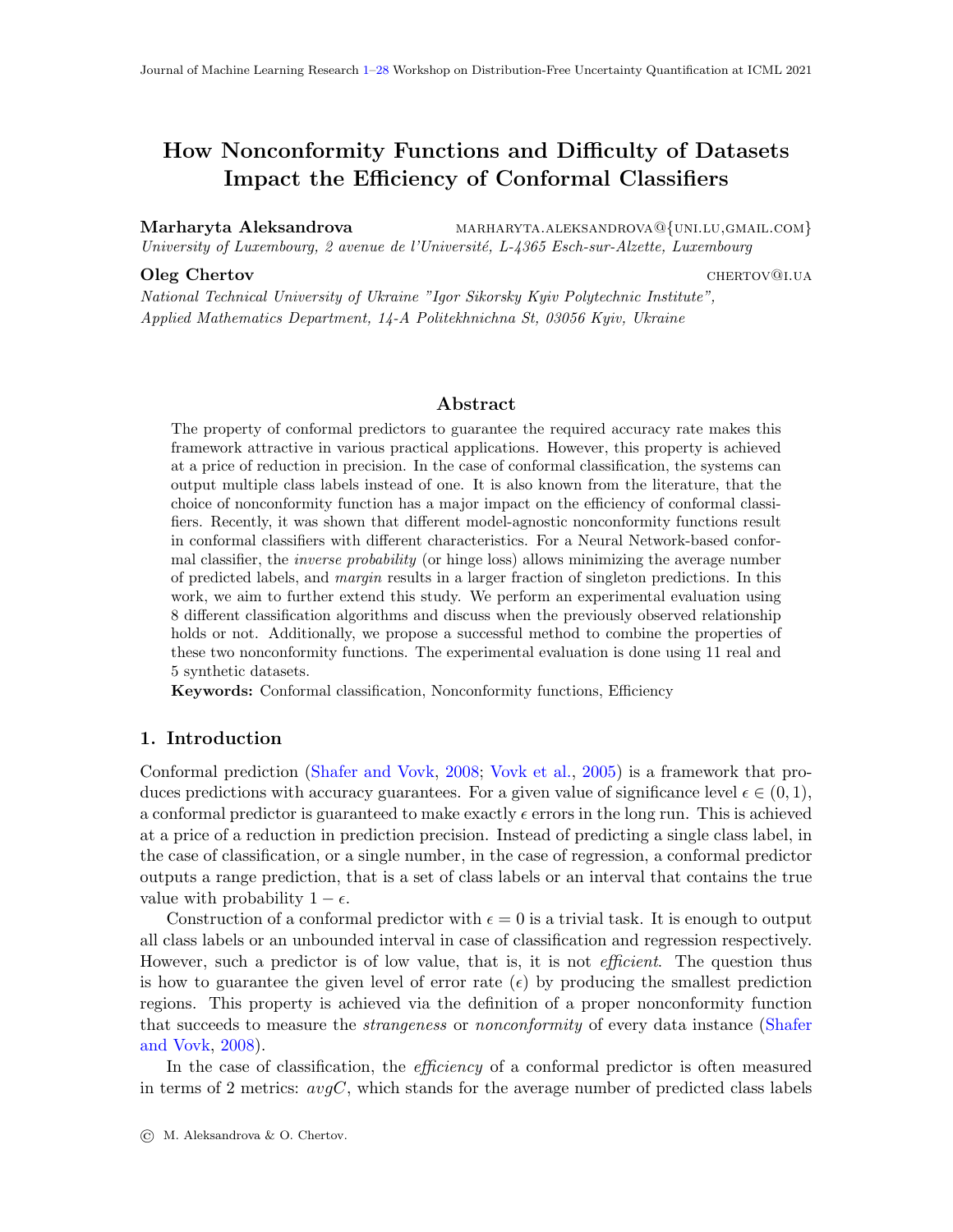<span id="page-15-1"></span><span id="page-15-0"></span>

<span id="page-15-4"></span><span id="page-15-3"></span><span id="page-15-2"></span>Figure 4:  $\sigma = 0.6$ :  $M$  - dashed line,  $IP$  - dash and dot line,  $IP_M$  - thin solid line.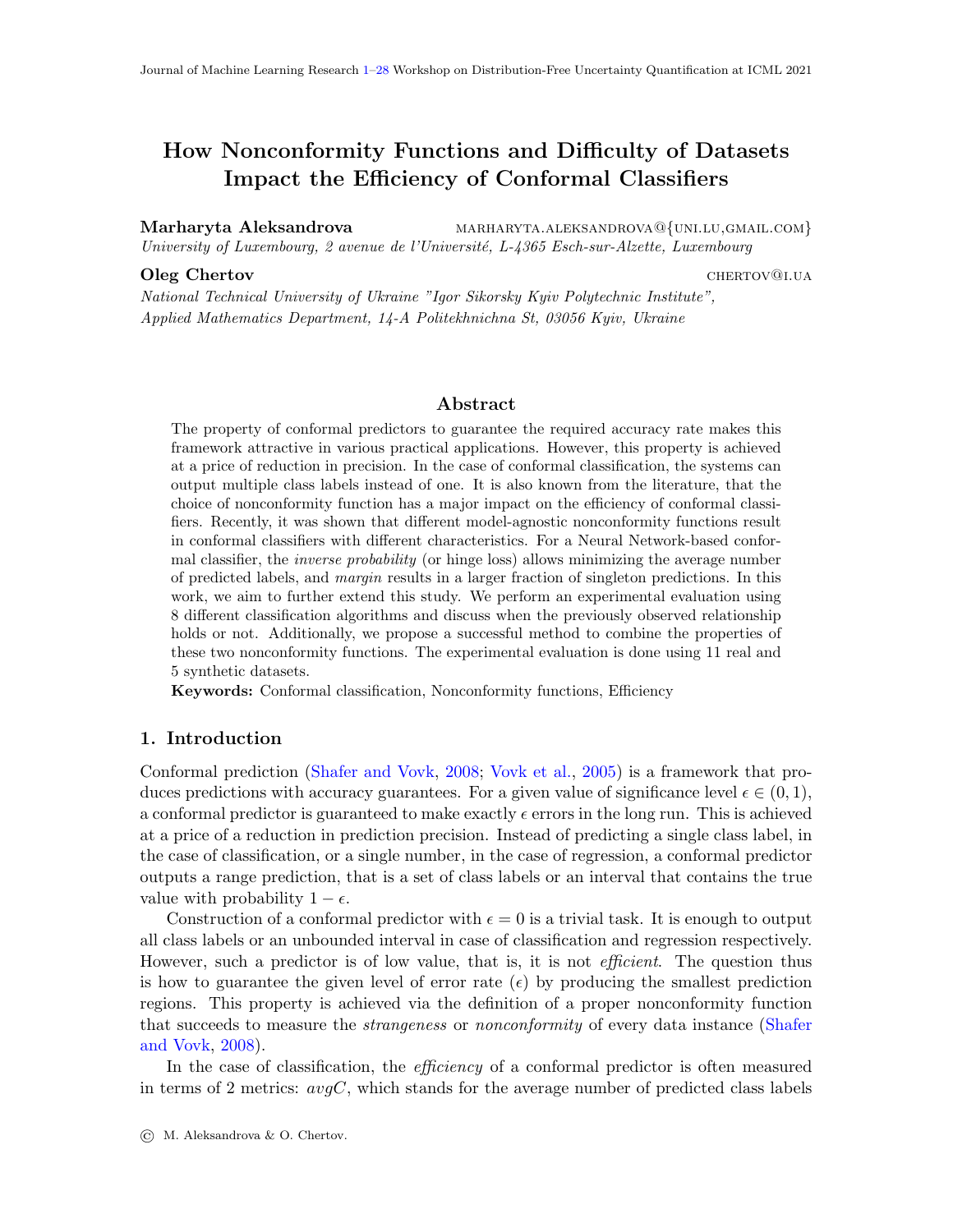| $\overline{\ast}$<br>$\overline{\ast}$<br>$\overline{\ast}$<br>$\overline{\ast}$<br>$\overline{\ast}$<br>ip<br>$oneC$<br>$\ast$<br>$\ast$<br>$\ast$<br>$\ast$<br>$+^*$<br>ip_m<br>$+^{\ast}$<br>$+^*$<br>$+^*$<br>$+^*$<br>$+^{\ast}$<br>$+^*$<br>$+^*$<br>$+^*$<br>${\rm m}$<br>$\overline{\mathrm{SVM}}$<br>ip<br>ip<br>ip<br>ip<br>ip_m<br>ip_m<br>${\rm m}$<br>ip_m<br>${\bf m}$<br>ip_m<br>${\bf m}$<br>${\bf m}$<br>ip<br>ip_m<br>m<br>$+^*$<br>$+\ast$<br>$+\ast$<br>$+\ast$<br>ip<br>$avgC$<br>$+^*$<br>$+^*$<br>$+^*$<br>$+^*$<br>ip_m<br>$\ast$<br>$\ast$<br>$\ast$<br>$\ast$<br>$\ast$<br>$\ast$<br>$\ast$<br>$\ast$<br>${\bf m}$<br>$\ast$<br>$\ast$<br>$\ast$<br>$\ast$<br>$\ast$<br>$\ast$<br>ip<br>oneC<br>$\ast$<br>$\ast$<br>$\ast$<br>$\ast$<br>$+^*$<br>$\ast$<br>$+^*$<br>ip_m<br>$+^{\ast}$<br>$+^*$<br>$+^{\ast}$<br>$+^*$<br>$+^*$<br>$+^*$<br>$+^{\ast}$<br>$+^*$<br>$+^*$<br>$+^*$<br>m<br>$\overline{DT}$<br>$\overline{ip}$<br>$\overline{ip}$<br>$\overline{ip}$<br>ip<br>ip<br>ip_m<br>ip_m<br>ip_m<br>ip_m<br>ip_m<br>${\bf m}$<br>${\bf m}$<br>${\bf m}$<br>${\rm m}$<br>m<br>$+^*$<br>$+^*$<br>$+^*$<br>$+^*$<br>$+^*$<br>ip<br>$avgC$<br>$+^*$<br>$+^*$<br>$+^*$<br>$+^*$<br>$+^{\ast}$<br>ip_m<br>$\ast$<br>$\ast$<br>$\ast$<br>$\ast$<br>$\ast$<br>$\ast$<br>$\ast$<br>$\ast$<br>$\ast$<br>$\ast$<br>${\bf m}$<br>$\overline{\ast}$<br>$\overline{\ast}$<br>ip<br>oneC<br>$\ast$<br>$\ast$<br>ip_m<br>$+^{\ast}$<br>$+^*$<br>$+^{\ast}$<br>$+^*$<br>${\rm m}$<br>$\overline{\text{KNN}}$<br>ip<br>ip<br>$ip_m$<br>ip_m<br>ip_m<br>ip_m<br>ip<br>${\bf m}$<br>ip<br>${\bf m}$<br>${\bf m}$<br>ip<br>ip_m<br>m<br>m<br>$+^*$<br>$\overline{\ast}$<br>₮<br>ip<br>$avgC$<br>$\ast$<br>$\ast$<br>$+^*$<br>ip_m<br>$+^*$<br>$+^*$<br>$+^*$<br>$\ast$<br>$\ast$<br>$+^*$<br>${\bf m}$<br>$\overline{\ast}$<br>$\overline{\ast}$<br>$\overline{\ast}$<br>$\ast$<br>$\ast$<br>$\overline{\ast}$<br>$\ast$<br>$\ast$<br>$\ast$<br>ip<br>$\sqrt{\frac{C}{\frac{8}{\text{Ada}}}}$<br>$\ast$<br>$\ast$<br>$\ast$<br>$\ast$<br>$\ast$<br>$+^*$<br>$+^*$<br>$+^*$<br>$+^*$<br>$+^*$<br>ip_m<br>$+^*$<br>$+^*$<br>$+^*$<br>$+^*$<br>$+^*$<br>$+^*$<br>$+^*$<br>$+^{\ast}$<br>$+^*$<br>$+^*$<br>${\rm m}$<br>ip<br>ip<br>ip<br>ip<br>ip<br>ip_m<br>ip_m<br>ip_m<br>ip_m<br>ip_m<br>${\bf m}$<br>m<br>${\bf m}$<br>${\rm m}$<br>${\bf m}$<br>$\overline{\ast}$<br>$\overline{\ast}$<br>$\overline{\ast}$<br>$\overline{\ast}$<br>$\overline{\ast}$<br>₮<br>ip<br>$avgC$<br>$+^*$<br>$+^*$<br>$+^{\ast}$<br>$+^*$<br>ip_m<br>$+^*$<br>$+^*$<br>$+^*$<br>$+^*$<br>${\bf m}$<br>$\overline{\ast}$<br>$\overline{\ast}$<br>$\overline{\ast}$<br>$\overline{\ast}$<br>$\overline{\ast}$<br>$\ast$<br>ip<br>oneC<br>$\ast$<br>$\ast$<br>$\ast$<br>$\ast$<br>$\ast$<br>$+^*$<br>ip_m<br>$+^*$<br>$+^{\ast}$<br>$+^*$<br>$+^{\ast}$<br>$+^{\ast}$<br>$+^{\ast}$<br>$+^{\ast}$<br>$+^{\ast}$<br>$+^*$<br>$+^*$<br>m<br>$\overline{\textbf{GNB}}$<br>$\overline{ip}$<br>$\overline{ip}$<br>ip<br>ip<br>ip<br>ip_m<br>ip_m<br>ip_m<br>ip_m<br>${\bf m}$<br>ip_m<br>${\bf m}$<br>${\bf m}$<br>$\, {\rm m}$<br>m<br>$\overline{\ast}$<br>$+\ast$<br>$+^*$<br>$+^*$<br>$+^*$<br>ip<br>$avgC$<br>$+^*$<br>$+^*$<br>$+^*$<br>$+^*$<br>$+^*$<br>ip_m<br>$\ast$<br>$\ast$<br>$\ast$<br>$\ast$<br>$\ast$<br>$\ast$<br>$\ast$<br>$\ast$<br>${\bf m}$<br>$\overline{\ast}$<br>$\overline{\ast}$<br>$\overline{\ast}$<br>$\overline{\ast}$<br>$\overline{\ast}$<br>$\ast$<br>ip<br>oneC<br>$\ast$<br>$\ast$<br>$\ast$<br>$\ast$<br>$\ast$<br>$+^*$<br>ip_m<br>$+^{\ast}$<br>$+^*$<br>$+^*$<br>$+^*$<br>$+^*$<br>$+^*$<br>$+^{\ast}$<br>$+^*$<br>$+^{\ast}$<br>$+^*$<br>m<br>$\overline{\text{MPR}}$<br>ip<br>ip<br>ip<br>ip<br>ip<br>ip_m<br>ip_m<br>ip_m<br>ip_m<br>${\bf m}$<br>ip_m<br>${\bf m}$<br>${\bf m}$<br>m<br>m<br>$\overline{\ast}$<br>$+^*$<br>$+^*$<br>$+^*$<br>$+\ast$<br>ip<br>$avgC$<br>$+^*$<br>$+^*$<br>$+^{\ast}$<br>$+^*$<br>$+^*$<br>ip_m<br>$\ast$<br>$\ast$<br>$\ast$<br>$\ast$<br>$\ast$<br>$\ast$<br>$\ast$<br>$\ast$<br>${\rm m}$<br>$\ast$<br>$\ast$<br>$\ast$<br>$\ast$<br>$\ast$<br>$\ast$<br>$\ast$<br>$\ast$<br>$\ast$<br>ip<br>$rac{C}{\text{RF}}$<br>$\ast$<br>$\ast$<br>$\ast$<br>$\ast$<br>$\ast$<br>$+{*\atop +}$<br>$+^*$<br>$+{*\atop +}$<br>ip_m<br>$+$<br><br><br><br><br><br><br><br><br><br><br><br><br><br><br><br><br>$+$ *<br>$+$ *<br>$+$ *<br>$+$ *<br>$+^*$<br>$+^*$<br>$\pm^*$<br>$\mathbf m$<br>$\overline{ip}$<br>$\overline{ip}$<br>ip<br>ip<br>ip_m<br>$ip_m$<br>ip<br>$ip_m$<br>ip_m<br>ip_m<br>${\bf m}$<br>${\bf m}$<br>${\bf m}$<br>${\bf m}$<br>${\bf m}$<br>$\overline{\ast}$<br>$\ast$<br>$\ast$<br>$+^*$<br>$+^*$<br>$+^*$<br>$+^*$<br>$+^*$<br>ip<br>$\begin{array}{c}\n\hline\n-\hline\n\end{array}$ $\begin{array}{c}\n\hline\n\end{array}$ $\begin{array}{c}\n\hline\n\end{array}$ $\begin{array}{c}\n\hline\n\end{array}$ $\begin{array}{c}\n\hline\n\end{array}$ $\begin{array}{c}\n\hline\n\end{array}$ $\begin{array}{c}\n\hline\n\end{array}$ $\begin{array}{c}\n\hline\n\end{array}$ $\begin{array}{c}\n\hline\n\end{array}$<br>$+^*$<br>$+^*$<br>$+^*$<br>$+^\ast_\ast$<br>$+^*$<br>$+^*$<br>$+^{\ast}$<br>$+^{\ast}$<br>ip_m<br>$\ast$<br>$\ast$<br>$\ast$<br>$\ast$<br>$\ast$<br>$\ast$<br>$\ast$<br>$\ast$<br>${\bf m}$<br>$\overline{\ast}$<br>$\overline{\ast}$<br>$\overline{\ast}$<br>$\overline{\ast}$<br>$\overline{\ast}$<br>$\overline{\ast}$<br>ip<br>$\ast$<br>$\ast$<br>$\ast$<br>$\ast$<br>$\ast$<br>$+$<br><br><br><br><br><br><br><br><br><br><br><br><br><br><br><br><br>ip_m<br>$+^*$<br>$+^{\ast}$<br>$+^*$<br>$+^*$<br>$+^*$<br>$+^*$<br>$+^*$<br>$+^*$<br>$+^*$<br>$\mathbf{m}$<br>$\overline{ip}$<br>$\overline{ip}$<br>$ip_m$<br>$\overline{ip}$<br>ip<br>$ip_{m}$<br>$ip_{m}$<br>ip_m<br>ip<br>ip_m<br>${\bf m}$<br>${\bf m}$<br>${\bf m}$<br>m<br>${\bf m}$<br>$\overline{\ast}$<br>$+\ast$<br>$+^*$<br>$+\ast$<br>$+\ast$<br>ip<br>$ log_{10}$<br>$+^*$<br>$+^*$<br>$+^{\ast}$<br>$+^*$<br>ip_m<br>$+^\ast_\ast$<br>$\ast$<br>$\ast$<br>$\ast$<br>$\ast$<br>$\ast$<br>$\ast$<br>$\ast$<br>${\rm m}$ |  | $\epsilon=0.01$ |  | $\epsilon=0.05$ |  | $\epsilon=0.1$ |  | $\epsilon=0.15$ |  | $\epsilon=0.2$ |  |
|----------------------------------------------------------------------------------------------------------------------------------------------------------------------------------------------------------------------------------------------------------------------------------------------------------------------------------------------------------------------------------------------------------------------------------------------------------------------------------------------------------------------------------------------------------------------------------------------------------------------------------------------------------------------------------------------------------------------------------------------------------------------------------------------------------------------------------------------------------------------------------------------------------------------------------------------------------------------------------------------------------------------------------------------------------------------------------------------------------------------------------------------------------------------------------------------------------------------------------------------------------------------------------------------------------------------------------------------------------------------------------------------------------------------------------------------------------------------------------------------------------------------------------------------------------------------------------------------------------------------------------------------------------------------------------------------------------------------------------------------------------------------------------------------------------------------------------------------------------------------------------------------------------------------------------------------------------------------------------------------------------------------------------------------------------------------------------------------------------------------------------------------------------------------------------------------------------------------------------------------------------------------------------------------------------------------------------------------------------------------------------------------------------------------------------------------------------------------------------------------------------------------------------------------------------------------------------------------------------------------------------------------------------------------------------------------------------------------------------------------------------------------------------------------------------------------------------------------------------------------------------------------------------------------------------------------------------------------------------------------------------------------------------------------------------------------------------------------------------------------------------------------------------------------------------------------------------------------------------------------------------------------------------------------------------------------------------------------------------------------------------------------------------------------------------------------------------------------------------------------------------------------------------------------------------------------------------------------------------------------------------------------------------------------------------------------------------------------------------------------------------------------------------------------------------------------------------------------------------------------------------------------------------------------------------------------------------------------------------------------------------------------------------------------------------------------------------------------------------------------------------------------------------------------------------------------------------------------------------------------------------------------------------------------------------------------------------------------------------------------------------------------------------------------------------------------------------------------------------------------------------------------------------------------------------------------------------------------------------------------------------------------------------------------------------------------------------------------------------------------------------------------------------------------------------------------------------------------------------------------------------------------------------------------------------------------------------------------------------------------------------------------------------------------------------------------------------------------------------------------------------------------------------------------------------------------------------------------------------------------------------------------------------------------------------------------------------------------------------------------------------------------------------------------------------------------------------------------------------------------------------------------------------------------------------------------------------------------------------------------------------------------------------------------------------------------------------------------------------------------------------------------------------------------------------------------------------------------------------------------------------------------------------------------------------------------------------------------------------------------------------------------------------------------------------------------------------------------------|--|-----------------|--|-----------------|--|----------------|--|-----------------|--|----------------|--|
|                                                                                                                                                                                                                                                                                                                                                                                                                                                                                                                                                                                                                                                                                                                                                                                                                                                                                                                                                                                                                                                                                                                                                                                                                                                                                                                                                                                                                                                                                                                                                                                                                                                                                                                                                                                                                                                                                                                                                                                                                                                                                                                                                                                                                                                                                                                                                                                                                                                                                                                                                                                                                                                                                                                                                                                                                                                                                                                                                                                                                                                                                                                                                                                                                                                                                                                                                                                                                                                                                                                                                                                                                                                                                                                                                                                                                                                                                                                                                                                                                                                                                                                                                                                                                                                                                                                                                                                                                                                                                                                                                                                                                                                                                                                                                                                                                                                                                                                                                                                                                                                                                                                                                                                                                                                                                                                                                                                                                                                                                                                                                                                                                                                                                                                                                                                                                                                                                                                                                                                                                                                                                                    |  |                 |  |                 |  |                |  |                 |  |                |  |
|                                                                                                                                                                                                                                                                                                                                                                                                                                                                                                                                                                                                                                                                                                                                                                                                                                                                                                                                                                                                                                                                                                                                                                                                                                                                                                                                                                                                                                                                                                                                                                                                                                                                                                                                                                                                                                                                                                                                                                                                                                                                                                                                                                                                                                                                                                                                                                                                                                                                                                                                                                                                                                                                                                                                                                                                                                                                                                                                                                                                                                                                                                                                                                                                                                                                                                                                                                                                                                                                                                                                                                                                                                                                                                                                                                                                                                                                                                                                                                                                                                                                                                                                                                                                                                                                                                                                                                                                                                                                                                                                                                                                                                                                                                                                                                                                                                                                                                                                                                                                                                                                                                                                                                                                                                                                                                                                                                                                                                                                                                                                                                                                                                                                                                                                                                                                                                                                                                                                                                                                                                                                                                    |  |                 |  |                 |  |                |  |                 |  |                |  |
|                                                                                                                                                                                                                                                                                                                                                                                                                                                                                                                                                                                                                                                                                                                                                                                                                                                                                                                                                                                                                                                                                                                                                                                                                                                                                                                                                                                                                                                                                                                                                                                                                                                                                                                                                                                                                                                                                                                                                                                                                                                                                                                                                                                                                                                                                                                                                                                                                                                                                                                                                                                                                                                                                                                                                                                                                                                                                                                                                                                                                                                                                                                                                                                                                                                                                                                                                                                                                                                                                                                                                                                                                                                                                                                                                                                                                                                                                                                                                                                                                                                                                                                                                                                                                                                                                                                                                                                                                                                                                                                                                                                                                                                                                                                                                                                                                                                                                                                                                                                                                                                                                                                                                                                                                                                                                                                                                                                                                                                                                                                                                                                                                                                                                                                                                                                                                                                                                                                                                                                                                                                                                                    |  |                 |  |                 |  |                |  |                 |  |                |  |
|                                                                                                                                                                                                                                                                                                                                                                                                                                                                                                                                                                                                                                                                                                                                                                                                                                                                                                                                                                                                                                                                                                                                                                                                                                                                                                                                                                                                                                                                                                                                                                                                                                                                                                                                                                                                                                                                                                                                                                                                                                                                                                                                                                                                                                                                                                                                                                                                                                                                                                                                                                                                                                                                                                                                                                                                                                                                                                                                                                                                                                                                                                                                                                                                                                                                                                                                                                                                                                                                                                                                                                                                                                                                                                                                                                                                                                                                                                                                                                                                                                                                                                                                                                                                                                                                                                                                                                                                                                                                                                                                                                                                                                                                                                                                                                                                                                                                                                                                                                                                                                                                                                                                                                                                                                                                                                                                                                                                                                                                                                                                                                                                                                                                                                                                                                                                                                                                                                                                                                                                                                                                                                    |  |                 |  |                 |  |                |  |                 |  |                |  |
|                                                                                                                                                                                                                                                                                                                                                                                                                                                                                                                                                                                                                                                                                                                                                                                                                                                                                                                                                                                                                                                                                                                                                                                                                                                                                                                                                                                                                                                                                                                                                                                                                                                                                                                                                                                                                                                                                                                                                                                                                                                                                                                                                                                                                                                                                                                                                                                                                                                                                                                                                                                                                                                                                                                                                                                                                                                                                                                                                                                                                                                                                                                                                                                                                                                                                                                                                                                                                                                                                                                                                                                                                                                                                                                                                                                                                                                                                                                                                                                                                                                                                                                                                                                                                                                                                                                                                                                                                                                                                                                                                                                                                                                                                                                                                                                                                                                                                                                                                                                                                                                                                                                                                                                                                                                                                                                                                                                                                                                                                                                                                                                                                                                                                                                                                                                                                                                                                                                                                                                                                                                                                                    |  |                 |  |                 |  |                |  |                 |  |                |  |
|                                                                                                                                                                                                                                                                                                                                                                                                                                                                                                                                                                                                                                                                                                                                                                                                                                                                                                                                                                                                                                                                                                                                                                                                                                                                                                                                                                                                                                                                                                                                                                                                                                                                                                                                                                                                                                                                                                                                                                                                                                                                                                                                                                                                                                                                                                                                                                                                                                                                                                                                                                                                                                                                                                                                                                                                                                                                                                                                                                                                                                                                                                                                                                                                                                                                                                                                                                                                                                                                                                                                                                                                                                                                                                                                                                                                                                                                                                                                                                                                                                                                                                                                                                                                                                                                                                                                                                                                                                                                                                                                                                                                                                                                                                                                                                                                                                                                                                                                                                                                                                                                                                                                                                                                                                                                                                                                                                                                                                                                                                                                                                                                                                                                                                                                                                                                                                                                                                                                                                                                                                                                                                    |  |                 |  |                 |  |                |  |                 |  |                |  |
|                                                                                                                                                                                                                                                                                                                                                                                                                                                                                                                                                                                                                                                                                                                                                                                                                                                                                                                                                                                                                                                                                                                                                                                                                                                                                                                                                                                                                                                                                                                                                                                                                                                                                                                                                                                                                                                                                                                                                                                                                                                                                                                                                                                                                                                                                                                                                                                                                                                                                                                                                                                                                                                                                                                                                                                                                                                                                                                                                                                                                                                                                                                                                                                                                                                                                                                                                                                                                                                                                                                                                                                                                                                                                                                                                                                                                                                                                                                                                                                                                                                                                                                                                                                                                                                                                                                                                                                                                                                                                                                                                                                                                                                                                                                                                                                                                                                                                                                                                                                                                                                                                                                                                                                                                                                                                                                                                                                                                                                                                                                                                                                                                                                                                                                                                                                                                                                                                                                                                                                                                                                                                                    |  |                 |  |                 |  |                |  |                 |  |                |  |
|                                                                                                                                                                                                                                                                                                                                                                                                                                                                                                                                                                                                                                                                                                                                                                                                                                                                                                                                                                                                                                                                                                                                                                                                                                                                                                                                                                                                                                                                                                                                                                                                                                                                                                                                                                                                                                                                                                                                                                                                                                                                                                                                                                                                                                                                                                                                                                                                                                                                                                                                                                                                                                                                                                                                                                                                                                                                                                                                                                                                                                                                                                                                                                                                                                                                                                                                                                                                                                                                                                                                                                                                                                                                                                                                                                                                                                                                                                                                                                                                                                                                                                                                                                                                                                                                                                                                                                                                                                                                                                                                                                                                                                                                                                                                                                                                                                                                                                                                                                                                                                                                                                                                                                                                                                                                                                                                                                                                                                                                                                                                                                                                                                                                                                                                                                                                                                                                                                                                                                                                                                                                                                    |  |                 |  |                 |  |                |  |                 |  |                |  |
|                                                                                                                                                                                                                                                                                                                                                                                                                                                                                                                                                                                                                                                                                                                                                                                                                                                                                                                                                                                                                                                                                                                                                                                                                                                                                                                                                                                                                                                                                                                                                                                                                                                                                                                                                                                                                                                                                                                                                                                                                                                                                                                                                                                                                                                                                                                                                                                                                                                                                                                                                                                                                                                                                                                                                                                                                                                                                                                                                                                                                                                                                                                                                                                                                                                                                                                                                                                                                                                                                                                                                                                                                                                                                                                                                                                                                                                                                                                                                                                                                                                                                                                                                                                                                                                                                                                                                                                                                                                                                                                                                                                                                                                                                                                                                                                                                                                                                                                                                                                                                                                                                                                                                                                                                                                                                                                                                                                                                                                                                                                                                                                                                                                                                                                                                                                                                                                                                                                                                                                                                                                                                                    |  |                 |  |                 |  |                |  |                 |  |                |  |
|                                                                                                                                                                                                                                                                                                                                                                                                                                                                                                                                                                                                                                                                                                                                                                                                                                                                                                                                                                                                                                                                                                                                                                                                                                                                                                                                                                                                                                                                                                                                                                                                                                                                                                                                                                                                                                                                                                                                                                                                                                                                                                                                                                                                                                                                                                                                                                                                                                                                                                                                                                                                                                                                                                                                                                                                                                                                                                                                                                                                                                                                                                                                                                                                                                                                                                                                                                                                                                                                                                                                                                                                                                                                                                                                                                                                                                                                                                                                                                                                                                                                                                                                                                                                                                                                                                                                                                                                                                                                                                                                                                                                                                                                                                                                                                                                                                                                                                                                                                                                                                                                                                                                                                                                                                                                                                                                                                                                                                                                                                                                                                                                                                                                                                                                                                                                                                                                                                                                                                                                                                                                                                    |  |                 |  |                 |  |                |  |                 |  |                |  |
|                                                                                                                                                                                                                                                                                                                                                                                                                                                                                                                                                                                                                                                                                                                                                                                                                                                                                                                                                                                                                                                                                                                                                                                                                                                                                                                                                                                                                                                                                                                                                                                                                                                                                                                                                                                                                                                                                                                                                                                                                                                                                                                                                                                                                                                                                                                                                                                                                                                                                                                                                                                                                                                                                                                                                                                                                                                                                                                                                                                                                                                                                                                                                                                                                                                                                                                                                                                                                                                                                                                                                                                                                                                                                                                                                                                                                                                                                                                                                                                                                                                                                                                                                                                                                                                                                                                                                                                                                                                                                                                                                                                                                                                                                                                                                                                                                                                                                                                                                                                                                                                                                                                                                                                                                                                                                                                                                                                                                                                                                                                                                                                                                                                                                                                                                                                                                                                                                                                                                                                                                                                                                                    |  |                 |  |                 |  |                |  |                 |  |                |  |
|                                                                                                                                                                                                                                                                                                                                                                                                                                                                                                                                                                                                                                                                                                                                                                                                                                                                                                                                                                                                                                                                                                                                                                                                                                                                                                                                                                                                                                                                                                                                                                                                                                                                                                                                                                                                                                                                                                                                                                                                                                                                                                                                                                                                                                                                                                                                                                                                                                                                                                                                                                                                                                                                                                                                                                                                                                                                                                                                                                                                                                                                                                                                                                                                                                                                                                                                                                                                                                                                                                                                                                                                                                                                                                                                                                                                                                                                                                                                                                                                                                                                                                                                                                                                                                                                                                                                                                                                                                                                                                                                                                                                                                                                                                                                                                                                                                                                                                                                                                                                                                                                                                                                                                                                                                                                                                                                                                                                                                                                                                                                                                                                                                                                                                                                                                                                                                                                                                                                                                                                                                                                                                    |  |                 |  |                 |  |                |  |                 |  |                |  |
|                                                                                                                                                                                                                                                                                                                                                                                                                                                                                                                                                                                                                                                                                                                                                                                                                                                                                                                                                                                                                                                                                                                                                                                                                                                                                                                                                                                                                                                                                                                                                                                                                                                                                                                                                                                                                                                                                                                                                                                                                                                                                                                                                                                                                                                                                                                                                                                                                                                                                                                                                                                                                                                                                                                                                                                                                                                                                                                                                                                                                                                                                                                                                                                                                                                                                                                                                                                                                                                                                                                                                                                                                                                                                                                                                                                                                                                                                                                                                                                                                                                                                                                                                                                                                                                                                                                                                                                                                                                                                                                                                                                                                                                                                                                                                                                                                                                                                                                                                                                                                                                                                                                                                                                                                                                                                                                                                                                                                                                                                                                                                                                                                                                                                                                                                                                                                                                                                                                                                                                                                                                                                                    |  |                 |  |                 |  |                |  |                 |  |                |  |
|                                                                                                                                                                                                                                                                                                                                                                                                                                                                                                                                                                                                                                                                                                                                                                                                                                                                                                                                                                                                                                                                                                                                                                                                                                                                                                                                                                                                                                                                                                                                                                                                                                                                                                                                                                                                                                                                                                                                                                                                                                                                                                                                                                                                                                                                                                                                                                                                                                                                                                                                                                                                                                                                                                                                                                                                                                                                                                                                                                                                                                                                                                                                                                                                                                                                                                                                                                                                                                                                                                                                                                                                                                                                                                                                                                                                                                                                                                                                                                                                                                                                                                                                                                                                                                                                                                                                                                                                                                                                                                                                                                                                                                                                                                                                                                                                                                                                                                                                                                                                                                                                                                                                                                                                                                                                                                                                                                                                                                                                                                                                                                                                                                                                                                                                                                                                                                                                                                                                                                                                                                                                                                    |  |                 |  |                 |  |                |  |                 |  |                |  |
|                                                                                                                                                                                                                                                                                                                                                                                                                                                                                                                                                                                                                                                                                                                                                                                                                                                                                                                                                                                                                                                                                                                                                                                                                                                                                                                                                                                                                                                                                                                                                                                                                                                                                                                                                                                                                                                                                                                                                                                                                                                                                                                                                                                                                                                                                                                                                                                                                                                                                                                                                                                                                                                                                                                                                                                                                                                                                                                                                                                                                                                                                                                                                                                                                                                                                                                                                                                                                                                                                                                                                                                                                                                                                                                                                                                                                                                                                                                                                                                                                                                                                                                                                                                                                                                                                                                                                                                                                                                                                                                                                                                                                                                                                                                                                                                                                                                                                                                                                                                                                                                                                                                                                                                                                                                                                                                                                                                                                                                                                                                                                                                                                                                                                                                                                                                                                                                                                                                                                                                                                                                                                                    |  |                 |  |                 |  |                |  |                 |  |                |  |
|                                                                                                                                                                                                                                                                                                                                                                                                                                                                                                                                                                                                                                                                                                                                                                                                                                                                                                                                                                                                                                                                                                                                                                                                                                                                                                                                                                                                                                                                                                                                                                                                                                                                                                                                                                                                                                                                                                                                                                                                                                                                                                                                                                                                                                                                                                                                                                                                                                                                                                                                                                                                                                                                                                                                                                                                                                                                                                                                                                                                                                                                                                                                                                                                                                                                                                                                                                                                                                                                                                                                                                                                                                                                                                                                                                                                                                                                                                                                                                                                                                                                                                                                                                                                                                                                                                                                                                                                                                                                                                                                                                                                                                                                                                                                                                                                                                                                                                                                                                                                                                                                                                                                                                                                                                                                                                                                                                                                                                                                                                                                                                                                                                                                                                                                                                                                                                                                                                                                                                                                                                                                                                    |  |                 |  |                 |  |                |  |                 |  |                |  |
|                                                                                                                                                                                                                                                                                                                                                                                                                                                                                                                                                                                                                                                                                                                                                                                                                                                                                                                                                                                                                                                                                                                                                                                                                                                                                                                                                                                                                                                                                                                                                                                                                                                                                                                                                                                                                                                                                                                                                                                                                                                                                                                                                                                                                                                                                                                                                                                                                                                                                                                                                                                                                                                                                                                                                                                                                                                                                                                                                                                                                                                                                                                                                                                                                                                                                                                                                                                                                                                                                                                                                                                                                                                                                                                                                                                                                                                                                                                                                                                                                                                                                                                                                                                                                                                                                                                                                                                                                                                                                                                                                                                                                                                                                                                                                                                                                                                                                                                                                                                                                                                                                                                                                                                                                                                                                                                                                                                                                                                                                                                                                                                                                                                                                                                                                                                                                                                                                                                                                                                                                                                                                                    |  |                 |  |                 |  |                |  |                 |  |                |  |
|                                                                                                                                                                                                                                                                                                                                                                                                                                                                                                                                                                                                                                                                                                                                                                                                                                                                                                                                                                                                                                                                                                                                                                                                                                                                                                                                                                                                                                                                                                                                                                                                                                                                                                                                                                                                                                                                                                                                                                                                                                                                                                                                                                                                                                                                                                                                                                                                                                                                                                                                                                                                                                                                                                                                                                                                                                                                                                                                                                                                                                                                                                                                                                                                                                                                                                                                                                                                                                                                                                                                                                                                                                                                                                                                                                                                                                                                                                                                                                                                                                                                                                                                                                                                                                                                                                                                                                                                                                                                                                                                                                                                                                                                                                                                                                                                                                                                                                                                                                                                                                                                                                                                                                                                                                                                                                                                                                                                                                                                                                                                                                                                                                                                                                                                                                                                                                                                                                                                                                                                                                                                                                    |  |                 |  |                 |  |                |  |                 |  |                |  |
|                                                                                                                                                                                                                                                                                                                                                                                                                                                                                                                                                                                                                                                                                                                                                                                                                                                                                                                                                                                                                                                                                                                                                                                                                                                                                                                                                                                                                                                                                                                                                                                                                                                                                                                                                                                                                                                                                                                                                                                                                                                                                                                                                                                                                                                                                                                                                                                                                                                                                                                                                                                                                                                                                                                                                                                                                                                                                                                                                                                                                                                                                                                                                                                                                                                                                                                                                                                                                                                                                                                                                                                                                                                                                                                                                                                                                                                                                                                                                                                                                                                                                                                                                                                                                                                                                                                                                                                                                                                                                                                                                                                                                                                                                                                                                                                                                                                                                                                                                                                                                                                                                                                                                                                                                                                                                                                                                                                                                                                                                                                                                                                                                                                                                                                                                                                                                                                                                                                                                                                                                                                                                                    |  |                 |  |                 |  |                |  |                 |  |                |  |
|                                                                                                                                                                                                                                                                                                                                                                                                                                                                                                                                                                                                                                                                                                                                                                                                                                                                                                                                                                                                                                                                                                                                                                                                                                                                                                                                                                                                                                                                                                                                                                                                                                                                                                                                                                                                                                                                                                                                                                                                                                                                                                                                                                                                                                                                                                                                                                                                                                                                                                                                                                                                                                                                                                                                                                                                                                                                                                                                                                                                                                                                                                                                                                                                                                                                                                                                                                                                                                                                                                                                                                                                                                                                                                                                                                                                                                                                                                                                                                                                                                                                                                                                                                                                                                                                                                                                                                                                                                                                                                                                                                                                                                                                                                                                                                                                                                                                                                                                                                                                                                                                                                                                                                                                                                                                                                                                                                                                                                                                                                                                                                                                                                                                                                                                                                                                                                                                                                                                                                                                                                                                                                    |  |                 |  |                 |  |                |  |                 |  |                |  |
|                                                                                                                                                                                                                                                                                                                                                                                                                                                                                                                                                                                                                                                                                                                                                                                                                                                                                                                                                                                                                                                                                                                                                                                                                                                                                                                                                                                                                                                                                                                                                                                                                                                                                                                                                                                                                                                                                                                                                                                                                                                                                                                                                                                                                                                                                                                                                                                                                                                                                                                                                                                                                                                                                                                                                                                                                                                                                                                                                                                                                                                                                                                                                                                                                                                                                                                                                                                                                                                                                                                                                                                                                                                                                                                                                                                                                                                                                                                                                                                                                                                                                                                                                                                                                                                                                                                                                                                                                                                                                                                                                                                                                                                                                                                                                                                                                                                                                                                                                                                                                                                                                                                                                                                                                                                                                                                                                                                                                                                                                                                                                                                                                                                                                                                                                                                                                                                                                                                                                                                                                                                                                                    |  |                 |  |                 |  |                |  |                 |  |                |  |
|                                                                                                                                                                                                                                                                                                                                                                                                                                                                                                                                                                                                                                                                                                                                                                                                                                                                                                                                                                                                                                                                                                                                                                                                                                                                                                                                                                                                                                                                                                                                                                                                                                                                                                                                                                                                                                                                                                                                                                                                                                                                                                                                                                                                                                                                                                                                                                                                                                                                                                                                                                                                                                                                                                                                                                                                                                                                                                                                                                                                                                                                                                                                                                                                                                                                                                                                                                                                                                                                                                                                                                                                                                                                                                                                                                                                                                                                                                                                                                                                                                                                                                                                                                                                                                                                                                                                                                                                                                                                                                                                                                                                                                                                                                                                                                                                                                                                                                                                                                                                                                                                                                                                                                                                                                                                                                                                                                                                                                                                                                                                                                                                                                                                                                                                                                                                                                                                                                                                                                                                                                                                                                    |  |                 |  |                 |  |                |  |                 |  |                |  |
|                                                                                                                                                                                                                                                                                                                                                                                                                                                                                                                                                                                                                                                                                                                                                                                                                                                                                                                                                                                                                                                                                                                                                                                                                                                                                                                                                                                                                                                                                                                                                                                                                                                                                                                                                                                                                                                                                                                                                                                                                                                                                                                                                                                                                                                                                                                                                                                                                                                                                                                                                                                                                                                                                                                                                                                                                                                                                                                                                                                                                                                                                                                                                                                                                                                                                                                                                                                                                                                                                                                                                                                                                                                                                                                                                                                                                                                                                                                                                                                                                                                                                                                                                                                                                                                                                                                                                                                                                                                                                                                                                                                                                                                                                                                                                                                                                                                                                                                                                                                                                                                                                                                                                                                                                                                                                                                                                                                                                                                                                                                                                                                                                                                                                                                                                                                                                                                                                                                                                                                                                                                                                                    |  |                 |  |                 |  |                |  |                 |  |                |  |
|                                                                                                                                                                                                                                                                                                                                                                                                                                                                                                                                                                                                                                                                                                                                                                                                                                                                                                                                                                                                                                                                                                                                                                                                                                                                                                                                                                                                                                                                                                                                                                                                                                                                                                                                                                                                                                                                                                                                                                                                                                                                                                                                                                                                                                                                                                                                                                                                                                                                                                                                                                                                                                                                                                                                                                                                                                                                                                                                                                                                                                                                                                                                                                                                                                                                                                                                                                                                                                                                                                                                                                                                                                                                                                                                                                                                                                                                                                                                                                                                                                                                                                                                                                                                                                                                                                                                                                                                                                                                                                                                                                                                                                                                                                                                                                                                                                                                                                                                                                                                                                                                                                                                                                                                                                                                                                                                                                                                                                                                                                                                                                                                                                                                                                                                                                                                                                                                                                                                                                                                                                                                                                    |  |                 |  |                 |  |                |  |                 |  |                |  |
|                                                                                                                                                                                                                                                                                                                                                                                                                                                                                                                                                                                                                                                                                                                                                                                                                                                                                                                                                                                                                                                                                                                                                                                                                                                                                                                                                                                                                                                                                                                                                                                                                                                                                                                                                                                                                                                                                                                                                                                                                                                                                                                                                                                                                                                                                                                                                                                                                                                                                                                                                                                                                                                                                                                                                                                                                                                                                                                                                                                                                                                                                                                                                                                                                                                                                                                                                                                                                                                                                                                                                                                                                                                                                                                                                                                                                                                                                                                                                                                                                                                                                                                                                                                                                                                                                                                                                                                                                                                                                                                                                                                                                                                                                                                                                                                                                                                                                                                                                                                                                                                                                                                                                                                                                                                                                                                                                                                                                                                                                                                                                                                                                                                                                                                                                                                                                                                                                                                                                                                                                                                                                                    |  |                 |  |                 |  |                |  |                 |  |                |  |
|                                                                                                                                                                                                                                                                                                                                                                                                                                                                                                                                                                                                                                                                                                                                                                                                                                                                                                                                                                                                                                                                                                                                                                                                                                                                                                                                                                                                                                                                                                                                                                                                                                                                                                                                                                                                                                                                                                                                                                                                                                                                                                                                                                                                                                                                                                                                                                                                                                                                                                                                                                                                                                                                                                                                                                                                                                                                                                                                                                                                                                                                                                                                                                                                                                                                                                                                                                                                                                                                                                                                                                                                                                                                                                                                                                                                                                                                                                                                                                                                                                                                                                                                                                                                                                                                                                                                                                                                                                                                                                                                                                                                                                                                                                                                                                                                                                                                                                                                                                                                                                                                                                                                                                                                                                                                                                                                                                                                                                                                                                                                                                                                                                                                                                                                                                                                                                                                                                                                                                                                                                                                                                    |  |                 |  |                 |  |                |  |                 |  |                |  |
|                                                                                                                                                                                                                                                                                                                                                                                                                                                                                                                                                                                                                                                                                                                                                                                                                                                                                                                                                                                                                                                                                                                                                                                                                                                                                                                                                                                                                                                                                                                                                                                                                                                                                                                                                                                                                                                                                                                                                                                                                                                                                                                                                                                                                                                                                                                                                                                                                                                                                                                                                                                                                                                                                                                                                                                                                                                                                                                                                                                                                                                                                                                                                                                                                                                                                                                                                                                                                                                                                                                                                                                                                                                                                                                                                                                                                                                                                                                                                                                                                                                                                                                                                                                                                                                                                                                                                                                                                                                                                                                                                                                                                                                                                                                                                                                                                                                                                                                                                                                                                                                                                                                                                                                                                                                                                                                                                                                                                                                                                                                                                                                                                                                                                                                                                                                                                                                                                                                                                                                                                                                                                                    |  |                 |  |                 |  |                |  |                 |  |                |  |
|                                                                                                                                                                                                                                                                                                                                                                                                                                                                                                                                                                                                                                                                                                                                                                                                                                                                                                                                                                                                                                                                                                                                                                                                                                                                                                                                                                                                                                                                                                                                                                                                                                                                                                                                                                                                                                                                                                                                                                                                                                                                                                                                                                                                                                                                                                                                                                                                                                                                                                                                                                                                                                                                                                                                                                                                                                                                                                                                                                                                                                                                                                                                                                                                                                                                                                                                                                                                                                                                                                                                                                                                                                                                                                                                                                                                                                                                                                                                                                                                                                                                                                                                                                                                                                                                                                                                                                                                                                                                                                                                                                                                                                                                                                                                                                                                                                                                                                                                                                                                                                                                                                                                                                                                                                                                                                                                                                                                                                                                                                                                                                                                                                                                                                                                                                                                                                                                                                                                                                                                                                                                                                    |  |                 |  |                 |  |                |  |                 |  |                |  |
|                                                                                                                                                                                                                                                                                                                                                                                                                                                                                                                                                                                                                                                                                                                                                                                                                                                                                                                                                                                                                                                                                                                                                                                                                                                                                                                                                                                                                                                                                                                                                                                                                                                                                                                                                                                                                                                                                                                                                                                                                                                                                                                                                                                                                                                                                                                                                                                                                                                                                                                                                                                                                                                                                                                                                                                                                                                                                                                                                                                                                                                                                                                                                                                                                                                                                                                                                                                                                                                                                                                                                                                                                                                                                                                                                                                                                                                                                                                                                                                                                                                                                                                                                                                                                                                                                                                                                                                                                                                                                                                                                                                                                                                                                                                                                                                                                                                                                                                                                                                                                                                                                                                                                                                                                                                                                                                                                                                                                                                                                                                                                                                                                                                                                                                                                                                                                                                                                                                                                                                                                                                                                                    |  |                 |  |                 |  |                |  |                 |  |                |  |
|                                                                                                                                                                                                                                                                                                                                                                                                                                                                                                                                                                                                                                                                                                                                                                                                                                                                                                                                                                                                                                                                                                                                                                                                                                                                                                                                                                                                                                                                                                                                                                                                                                                                                                                                                                                                                                                                                                                                                                                                                                                                                                                                                                                                                                                                                                                                                                                                                                                                                                                                                                                                                                                                                                                                                                                                                                                                                                                                                                                                                                                                                                                                                                                                                                                                                                                                                                                                                                                                                                                                                                                                                                                                                                                                                                                                                                                                                                                                                                                                                                                                                                                                                                                                                                                                                                                                                                                                                                                                                                                                                                                                                                                                                                                                                                                                                                                                                                                                                                                                                                                                                                                                                                                                                                                                                                                                                                                                                                                                                                                                                                                                                                                                                                                                                                                                                                                                                                                                                                                                                                                                                                    |  |                 |  |                 |  |                |  |                 |  |                |  |
|                                                                                                                                                                                                                                                                                                                                                                                                                                                                                                                                                                                                                                                                                                                                                                                                                                                                                                                                                                                                                                                                                                                                                                                                                                                                                                                                                                                                                                                                                                                                                                                                                                                                                                                                                                                                                                                                                                                                                                                                                                                                                                                                                                                                                                                                                                                                                                                                                                                                                                                                                                                                                                                                                                                                                                                                                                                                                                                                                                                                                                                                                                                                                                                                                                                                                                                                                                                                                                                                                                                                                                                                                                                                                                                                                                                                                                                                                                                                                                                                                                                                                                                                                                                                                                                                                                                                                                                                                                                                                                                                                                                                                                                                                                                                                                                                                                                                                                                                                                                                                                                                                                                                                                                                                                                                                                                                                                                                                                                                                                                                                                                                                                                                                                                                                                                                                                                                                                                                                                                                                                                                                                    |  |                 |  |                 |  |                |  |                 |  |                |  |
|                                                                                                                                                                                                                                                                                                                                                                                                                                                                                                                                                                                                                                                                                                                                                                                                                                                                                                                                                                                                                                                                                                                                                                                                                                                                                                                                                                                                                                                                                                                                                                                                                                                                                                                                                                                                                                                                                                                                                                                                                                                                                                                                                                                                                                                                                                                                                                                                                                                                                                                                                                                                                                                                                                                                                                                                                                                                                                                                                                                                                                                                                                                                                                                                                                                                                                                                                                                                                                                                                                                                                                                                                                                                                                                                                                                                                                                                                                                                                                                                                                                                                                                                                                                                                                                                                                                                                                                                                                                                                                                                                                                                                                                                                                                                                                                                                                                                                                                                                                                                                                                                                                                                                                                                                                                                                                                                                                                                                                                                                                                                                                                                                                                                                                                                                                                                                                                                                                                                                                                                                                                                                                    |  |                 |  |                 |  |                |  |                 |  |                |  |
|                                                                                                                                                                                                                                                                                                                                                                                                                                                                                                                                                                                                                                                                                                                                                                                                                                                                                                                                                                                                                                                                                                                                                                                                                                                                                                                                                                                                                                                                                                                                                                                                                                                                                                                                                                                                                                                                                                                                                                                                                                                                                                                                                                                                                                                                                                                                                                                                                                                                                                                                                                                                                                                                                                                                                                                                                                                                                                                                                                                                                                                                                                                                                                                                                                                                                                                                                                                                                                                                                                                                                                                                                                                                                                                                                                                                                                                                                                                                                                                                                                                                                                                                                                                                                                                                                                                                                                                                                                                                                                                                                                                                                                                                                                                                                                                                                                                                                                                                                                                                                                                                                                                                                                                                                                                                                                                                                                                                                                                                                                                                                                                                                                                                                                                                                                                                                                                                                                                                                                                                                                                                                                    |  |                 |  |                 |  |                |  |                 |  |                |  |
|                                                                                                                                                                                                                                                                                                                                                                                                                                                                                                                                                                                                                                                                                                                                                                                                                                                                                                                                                                                                                                                                                                                                                                                                                                                                                                                                                                                                                                                                                                                                                                                                                                                                                                                                                                                                                                                                                                                                                                                                                                                                                                                                                                                                                                                                                                                                                                                                                                                                                                                                                                                                                                                                                                                                                                                                                                                                                                                                                                                                                                                                                                                                                                                                                                                                                                                                                                                                                                                                                                                                                                                                                                                                                                                                                                                                                                                                                                                                                                                                                                                                                                                                                                                                                                                                                                                                                                                                                                                                                                                                                                                                                                                                                                                                                                                                                                                                                                                                                                                                                                                                                                                                                                                                                                                                                                                                                                                                                                                                                                                                                                                                                                                                                                                                                                                                                                                                                                                                                                                                                                                                                                    |  |                 |  |                 |  |                |  |                 |  |                |  |
|                                                                                                                                                                                                                                                                                                                                                                                                                                                                                                                                                                                                                                                                                                                                                                                                                                                                                                                                                                                                                                                                                                                                                                                                                                                                                                                                                                                                                                                                                                                                                                                                                                                                                                                                                                                                                                                                                                                                                                                                                                                                                                                                                                                                                                                                                                                                                                                                                                                                                                                                                                                                                                                                                                                                                                                                                                                                                                                                                                                                                                                                                                                                                                                                                                                                                                                                                                                                                                                                                                                                                                                                                                                                                                                                                                                                                                                                                                                                                                                                                                                                                                                                                                                                                                                                                                                                                                                                                                                                                                                                                                                                                                                                                                                                                                                                                                                                                                                                                                                                                                                                                                                                                                                                                                                                                                                                                                                                                                                                                                                                                                                                                                                                                                                                                                                                                                                                                                                                                                                                                                                                                                    |  |                 |  |                 |  |                |  |                 |  |                |  |
|                                                                                                                                                                                                                                                                                                                                                                                                                                                                                                                                                                                                                                                                                                                                                                                                                                                                                                                                                                                                                                                                                                                                                                                                                                                                                                                                                                                                                                                                                                                                                                                                                                                                                                                                                                                                                                                                                                                                                                                                                                                                                                                                                                                                                                                                                                                                                                                                                                                                                                                                                                                                                                                                                                                                                                                                                                                                                                                                                                                                                                                                                                                                                                                                                                                                                                                                                                                                                                                                                                                                                                                                                                                                                                                                                                                                                                                                                                                                                                                                                                                                                                                                                                                                                                                                                                                                                                                                                                                                                                                                                                                                                                                                                                                                                                                                                                                                                                                                                                                                                                                                                                                                                                                                                                                                                                                                                                                                                                                                                                                                                                                                                                                                                                                                                                                                                                                                                                                                                                                                                                                                                                    |  |                 |  |                 |  |                |  |                 |  |                |  |
|                                                                                                                                                                                                                                                                                                                                                                                                                                                                                                                                                                                                                                                                                                                                                                                                                                                                                                                                                                                                                                                                                                                                                                                                                                                                                                                                                                                                                                                                                                                                                                                                                                                                                                                                                                                                                                                                                                                                                                                                                                                                                                                                                                                                                                                                                                                                                                                                                                                                                                                                                                                                                                                                                                                                                                                                                                                                                                                                                                                                                                                                                                                                                                                                                                                                                                                                                                                                                                                                                                                                                                                                                                                                                                                                                                                                                                                                                                                                                                                                                                                                                                                                                                                                                                                                                                                                                                                                                                                                                                                                                                                                                                                                                                                                                                                                                                                                                                                                                                                                                                                                                                                                                                                                                                                                                                                                                                                                                                                                                                                                                                                                                                                                                                                                                                                                                                                                                                                                                                                                                                                                                                    |  |                 |  |                 |  |                |  |                 |  |                |  |
|                                                                                                                                                                                                                                                                                                                                                                                                                                                                                                                                                                                                                                                                                                                                                                                                                                                                                                                                                                                                                                                                                                                                                                                                                                                                                                                                                                                                                                                                                                                                                                                                                                                                                                                                                                                                                                                                                                                                                                                                                                                                                                                                                                                                                                                                                                                                                                                                                                                                                                                                                                                                                                                                                                                                                                                                                                                                                                                                                                                                                                                                                                                                                                                                                                                                                                                                                                                                                                                                                                                                                                                                                                                                                                                                                                                                                                                                                                                                                                                                                                                                                                                                                                                                                                                                                                                                                                                                                                                                                                                                                                                                                                                                                                                                                                                                                                                                                                                                                                                                                                                                                                                                                                                                                                                                                                                                                                                                                                                                                                                                                                                                                                                                                                                                                                                                                                                                                                                                                                                                                                                                                                    |  |                 |  |                 |  |                |  |                 |  |                |  |
|                                                                                                                                                                                                                                                                                                                                                                                                                                                                                                                                                                                                                                                                                                                                                                                                                                                                                                                                                                                                                                                                                                                                                                                                                                                                                                                                                                                                                                                                                                                                                                                                                                                                                                                                                                                                                                                                                                                                                                                                                                                                                                                                                                                                                                                                                                                                                                                                                                                                                                                                                                                                                                                                                                                                                                                                                                                                                                                                                                                                                                                                                                                                                                                                                                                                                                                                                                                                                                                                                                                                                                                                                                                                                                                                                                                                                                                                                                                                                                                                                                                                                                                                                                                                                                                                                                                                                                                                                                                                                                                                                                                                                                                                                                                                                                                                                                                                                                                                                                                                                                                                                                                                                                                                                                                                                                                                                                                                                                                                                                                                                                                                                                                                                                                                                                                                                                                                                                                                                                                                                                                                                                    |  |                 |  |                 |  |                |  |                 |  |                |  |
|                                                                                                                                                                                                                                                                                                                                                                                                                                                                                                                                                                                                                                                                                                                                                                                                                                                                                                                                                                                                                                                                                                                                                                                                                                                                                                                                                                                                                                                                                                                                                                                                                                                                                                                                                                                                                                                                                                                                                                                                                                                                                                                                                                                                                                                                                                                                                                                                                                                                                                                                                                                                                                                                                                                                                                                                                                                                                                                                                                                                                                                                                                                                                                                                                                                                                                                                                                                                                                                                                                                                                                                                                                                                                                                                                                                                                                                                                                                                                                                                                                                                                                                                                                                                                                                                                                                                                                                                                                                                                                                                                                                                                                                                                                                                                                                                                                                                                                                                                                                                                                                                                                                                                                                                                                                                                                                                                                                                                                                                                                                                                                                                                                                                                                                                                                                                                                                                                                                                                                                                                                                                                                    |  |                 |  |                 |  |                |  |                 |  |                |  |
|                                                                                                                                                                                                                                                                                                                                                                                                                                                                                                                                                                                                                                                                                                                                                                                                                                                                                                                                                                                                                                                                                                                                                                                                                                                                                                                                                                                                                                                                                                                                                                                                                                                                                                                                                                                                                                                                                                                                                                                                                                                                                                                                                                                                                                                                                                                                                                                                                                                                                                                                                                                                                                                                                                                                                                                                                                                                                                                                                                                                                                                                                                                                                                                                                                                                                                                                                                                                                                                                                                                                                                                                                                                                                                                                                                                                                                                                                                                                                                                                                                                                                                                                                                                                                                                                                                                                                                                                                                                                                                                                                                                                                                                                                                                                                                                                                                                                                                                                                                                                                                                                                                                                                                                                                                                                                                                                                                                                                                                                                                                                                                                                                                                                                                                                                                                                                                                                                                                                                                                                                                                                                                    |  |                 |  |                 |  |                |  |                 |  |                |  |
|                                                                                                                                                                                                                                                                                                                                                                                                                                                                                                                                                                                                                                                                                                                                                                                                                                                                                                                                                                                                                                                                                                                                                                                                                                                                                                                                                                                                                                                                                                                                                                                                                                                                                                                                                                                                                                                                                                                                                                                                                                                                                                                                                                                                                                                                                                                                                                                                                                                                                                                                                                                                                                                                                                                                                                                                                                                                                                                                                                                                                                                                                                                                                                                                                                                                                                                                                                                                                                                                                                                                                                                                                                                                                                                                                                                                                                                                                                                                                                                                                                                                                                                                                                                                                                                                                                                                                                                                                                                                                                                                                                                                                                                                                                                                                                                                                                                                                                                                                                                                                                                                                                                                                                                                                                                                                                                                                                                                                                                                                                                                                                                                                                                                                                                                                                                                                                                                                                                                                                                                                                                                                                    |  |                 |  |                 |  |                |  |                 |  |                |  |
|                                                                                                                                                                                                                                                                                                                                                                                                                                                                                                                                                                                                                                                                                                                                                                                                                                                                                                                                                                                                                                                                                                                                                                                                                                                                                                                                                                                                                                                                                                                                                                                                                                                                                                                                                                                                                                                                                                                                                                                                                                                                                                                                                                                                                                                                                                                                                                                                                                                                                                                                                                                                                                                                                                                                                                                                                                                                                                                                                                                                                                                                                                                                                                                                                                                                                                                                                                                                                                                                                                                                                                                                                                                                                                                                                                                                                                                                                                                                                                                                                                                                                                                                                                                                                                                                                                                                                                                                                                                                                                                                                                                                                                                                                                                                                                                                                                                                                                                                                                                                                                                                                                                                                                                                                                                                                                                                                                                                                                                                                                                                                                                                                                                                                                                                                                                                                                                                                                                                                                                                                                                                                                    |  |                 |  |                 |  |                |  |                 |  |                |  |
|                                                                                                                                                                                                                                                                                                                                                                                                                                                                                                                                                                                                                                                                                                                                                                                                                                                                                                                                                                                                                                                                                                                                                                                                                                                                                                                                                                                                                                                                                                                                                                                                                                                                                                                                                                                                                                                                                                                                                                                                                                                                                                                                                                                                                                                                                                                                                                                                                                                                                                                                                                                                                                                                                                                                                                                                                                                                                                                                                                                                                                                                                                                                                                                                                                                                                                                                                                                                                                                                                                                                                                                                                                                                                                                                                                                                                                                                                                                                                                                                                                                                                                                                                                                                                                                                                                                                                                                                                                                                                                                                                                                                                                                                                                                                                                                                                                                                                                                                                                                                                                                                                                                                                                                                                                                                                                                                                                                                                                                                                                                                                                                                                                                                                                                                                                                                                                                                                                                                                                                                                                                                                                    |  |                 |  |                 |  |                |  |                 |  |                |  |
|                                                                                                                                                                                                                                                                                                                                                                                                                                                                                                                                                                                                                                                                                                                                                                                                                                                                                                                                                                                                                                                                                                                                                                                                                                                                                                                                                                                                                                                                                                                                                                                                                                                                                                                                                                                                                                                                                                                                                                                                                                                                                                                                                                                                                                                                                                                                                                                                                                                                                                                                                                                                                                                                                                                                                                                                                                                                                                                                                                                                                                                                                                                                                                                                                                                                                                                                                                                                                                                                                                                                                                                                                                                                                                                                                                                                                                                                                                                                                                                                                                                                                                                                                                                                                                                                                                                                                                                                                                                                                                                                                                                                                                                                                                                                                                                                                                                                                                                                                                                                                                                                                                                                                                                                                                                                                                                                                                                                                                                                                                                                                                                                                                                                                                                                                                                                                                                                                                                                                                                                                                                                                                    |  |                 |  |                 |  |                |  |                 |  |                |  |
|                                                                                                                                                                                                                                                                                                                                                                                                                                                                                                                                                                                                                                                                                                                                                                                                                                                                                                                                                                                                                                                                                                                                                                                                                                                                                                                                                                                                                                                                                                                                                                                                                                                                                                                                                                                                                                                                                                                                                                                                                                                                                                                                                                                                                                                                                                                                                                                                                                                                                                                                                                                                                                                                                                                                                                                                                                                                                                                                                                                                                                                                                                                                                                                                                                                                                                                                                                                                                                                                                                                                                                                                                                                                                                                                                                                                                                                                                                                                                                                                                                                                                                                                                                                                                                                                                                                                                                                                                                                                                                                                                                                                                                                                                                                                                                                                                                                                                                                                                                                                                                                                                                                                                                                                                                                                                                                                                                                                                                                                                                                                                                                                                                                                                                                                                                                                                                                                                                                                                                                                                                                                                                    |  |                 |  |                 |  |                |  |                 |  |                |  |
|                                                                                                                                                                                                                                                                                                                                                                                                                                                                                                                                                                                                                                                                                                                                                                                                                                                                                                                                                                                                                                                                                                                                                                                                                                                                                                                                                                                                                                                                                                                                                                                                                                                                                                                                                                                                                                                                                                                                                                                                                                                                                                                                                                                                                                                                                                                                                                                                                                                                                                                                                                                                                                                                                                                                                                                                                                                                                                                                                                                                                                                                                                                                                                                                                                                                                                                                                                                                                                                                                                                                                                                                                                                                                                                                                                                                                                                                                                                                                                                                                                                                                                                                                                                                                                                                                                                                                                                                                                                                                                                                                                                                                                                                                                                                                                                                                                                                                                                                                                                                                                                                                                                                                                                                                                                                                                                                                                                                                                                                                                                                                                                                                                                                                                                                                                                                                                                                                                                                                                                                                                                                                                    |  |                 |  |                 |  |                |  |                 |  |                |  |
|                                                                                                                                                                                                                                                                                                                                                                                                                                                                                                                                                                                                                                                                                                                                                                                                                                                                                                                                                                                                                                                                                                                                                                                                                                                                                                                                                                                                                                                                                                                                                                                                                                                                                                                                                                                                                                                                                                                                                                                                                                                                                                                                                                                                                                                                                                                                                                                                                                                                                                                                                                                                                                                                                                                                                                                                                                                                                                                                                                                                                                                                                                                                                                                                                                                                                                                                                                                                                                                                                                                                                                                                                                                                                                                                                                                                                                                                                                                                                                                                                                                                                                                                                                                                                                                                                                                                                                                                                                                                                                                                                                                                                                                                                                                                                                                                                                                                                                                                                                                                                                                                                                                                                                                                                                                                                                                                                                                                                                                                                                                                                                                                                                                                                                                                                                                                                                                                                                                                                                                                                                                                                                    |  |                 |  |                 |  |                |  |                 |  |                |  |
|                                                                                                                                                                                                                                                                                                                                                                                                                                                                                                                                                                                                                                                                                                                                                                                                                                                                                                                                                                                                                                                                                                                                                                                                                                                                                                                                                                                                                                                                                                                                                                                                                                                                                                                                                                                                                                                                                                                                                                                                                                                                                                                                                                                                                                                                                                                                                                                                                                                                                                                                                                                                                                                                                                                                                                                                                                                                                                                                                                                                                                                                                                                                                                                                                                                                                                                                                                                                                                                                                                                                                                                                                                                                                                                                                                                                                                                                                                                                                                                                                                                                                                                                                                                                                                                                                                                                                                                                                                                                                                                                                                                                                                                                                                                                                                                                                                                                                                                                                                                                                                                                                                                                                                                                                                                                                                                                                                                                                                                                                                                                                                                                                                                                                                                                                                                                                                                                                                                                                                                                                                                                                                    |  |                 |  |                 |  |                |  |                 |  |                |  |
|                                                                                                                                                                                                                                                                                                                                                                                                                                                                                                                                                                                                                                                                                                                                                                                                                                                                                                                                                                                                                                                                                                                                                                                                                                                                                                                                                                                                                                                                                                                                                                                                                                                                                                                                                                                                                                                                                                                                                                                                                                                                                                                                                                                                                                                                                                                                                                                                                                                                                                                                                                                                                                                                                                                                                                                                                                                                                                                                                                                                                                                                                                                                                                                                                                                                                                                                                                                                                                                                                                                                                                                                                                                                                                                                                                                                                                                                                                                                                                                                                                                                                                                                                                                                                                                                                                                                                                                                                                                                                                                                                                                                                                                                                                                                                                                                                                                                                                                                                                                                                                                                                                                                                                                                                                                                                                                                                                                                                                                                                                                                                                                                                                                                                                                                                                                                                                                                                                                                                                                                                                                                                                    |  |                 |  |                 |  |                |  |                 |  |                |  |
|                                                                                                                                                                                                                                                                                                                                                                                                                                                                                                                                                                                                                                                                                                                                                                                                                                                                                                                                                                                                                                                                                                                                                                                                                                                                                                                                                                                                                                                                                                                                                                                                                                                                                                                                                                                                                                                                                                                                                                                                                                                                                                                                                                                                                                                                                                                                                                                                                                                                                                                                                                                                                                                                                                                                                                                                                                                                                                                                                                                                                                                                                                                                                                                                                                                                                                                                                                                                                                                                                                                                                                                                                                                                                                                                                                                                                                                                                                                                                                                                                                                                                                                                                                                                                                                                                                                                                                                                                                                                                                                                                                                                                                                                                                                                                                                                                                                                                                                                                                                                                                                                                                                                                                                                                                                                                                                                                                                                                                                                                                                                                                                                                                                                                                                                                                                                                                                                                                                                                                                                                                                                                                    |  |                 |  |                 |  |                |  |                 |  |                |  |

<span id="page-16-0"></span>Table 6: Significance of results for  $\sigma = 0.6$ . An empty cell indicates similar performance, see Section [5.1.4.](#page-8-0)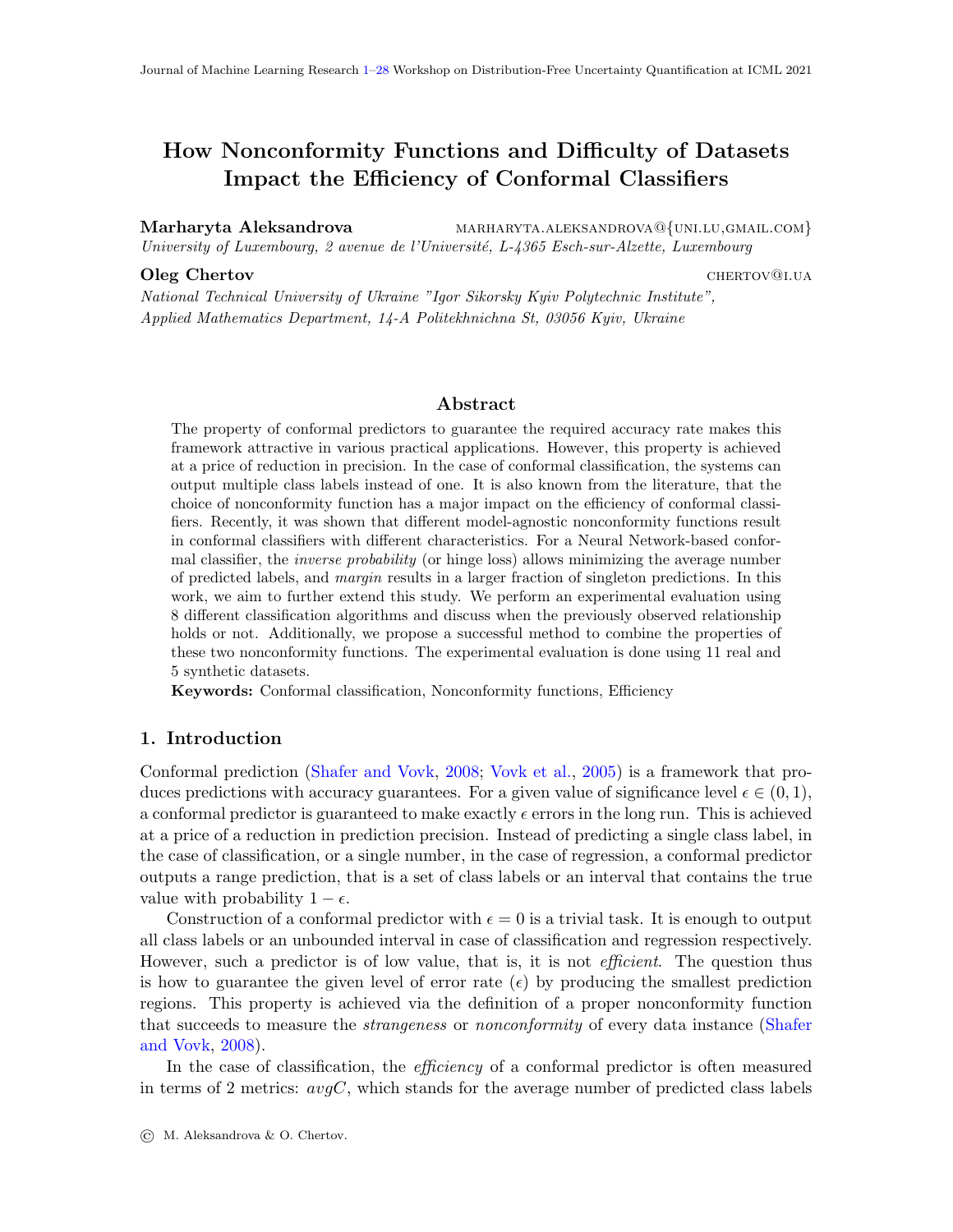<span id="page-17-1"></span><span id="page-17-0"></span>

<span id="page-17-4"></span><span id="page-17-3"></span><span id="page-17-2"></span>Figure 5:  $\sigma = 0.8$ : M - dashed line, IP - dash and dot line, IP M - thin solid line.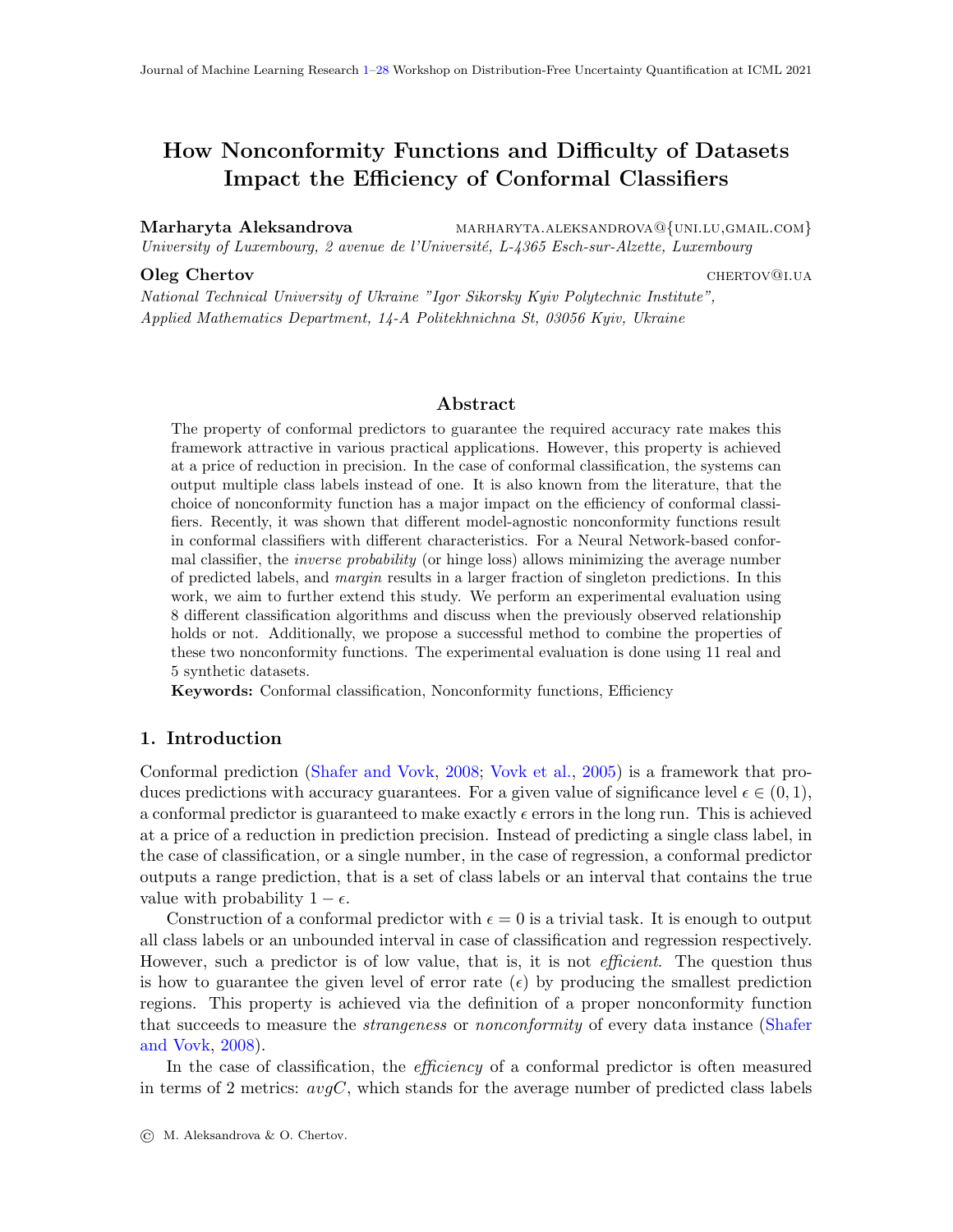|                                                                                                                              |                   |                                                             | $\epsilon=0.01$           |                             |                 | $\epsilon=0.05$                            |                                |                 | $\epsilon=0.1$            |                                   |                       | $\epsilon=0.15$   |                             |                 | $\epsilon=0.2$     |                             |
|------------------------------------------------------------------------------------------------------------------------------|-------------------|-------------------------------------------------------------|---------------------------|-----------------------------|-----------------|--------------------------------------------|--------------------------------|-----------------|---------------------------|-----------------------------------|-----------------------|-------------------|-----------------------------|-----------------|--------------------|-----------------------------|
|                                                                                                                              | ip                |                                                             | $\overline{\ast}$         | $\overline{\ast}$           |                 | $\overline{\ast}$                          | $\overline{\ast}$              |                 | $\overline{\ast}$         | $\overline{\ast}$                 |                       |                   | $\overline{\ast}$           |                 |                    |                             |
| $oneC$                                                                                                                       | ip_m              | $+^*$                                                       |                           | $\ast$                      | $+^*$           |                                            | $\ast$                         | $+^*$           |                           | $\ast$                            |                       |                   | $\ast$                      |                 |                    | $\ast$                      |
|                                                                                                                              | m                 | $+^*$                                                       | $+^{\ast}$                |                             | $+^*$           | $+^*$                                      |                                | $+^*$           | $+^*$                     |                                   | $+^{\ast}$            | $+^*$             |                             | $+^*$           | $+^*$              |                             |
| $\overline{\textbf{SVM}}$                                                                                                    |                   | ip                                                          | $ip_m$                    | m                           | ip              | ip_m<br>$\ast$                             | ${\bf m}$<br>$+^*$             | ip              | ip_m<br>$\overline{\ast}$ | ${\rm m}$<br>$+\ast$              | ip                    | ip_m              | m<br>$+\ast$                | ip              | ip_m               | ${\bf m}$<br>$+\ast$        |
| $avgC$                                                                                                                       | ip<br>ip_m        |                                                             |                           |                             | $+^{\ast}$      |                                            | $+^*$                          | $+^*$           |                           | $+^*$                             |                       |                   | $+^*$                       |                 |                    | $+^*$                       |
|                                                                                                                              | ${\bf m}$         |                                                             |                           |                             | $\ast$          | $\ast$                                     |                                | $\ast$          | $\ast$                    |                                   | $\ast$                | $\ast$            |                             | $\ast$          | $\ast$             |                             |
|                                                                                                                              |                   |                                                             | $\ast$                    | $\ast$                      |                 | $\ast$                                     | $\ast$                         |                 | $\overline{\ast}$         | $\ast$                            |                       |                   | $\ast$                      |                 |                    | $\ast$                      |
| $oneC$                                                                                                                       | ip<br>ip_m        | $+^*$                                                       |                           | $\ast$                      | $+^*$           |                                            | $\ast$                         | $+^*$           |                           | $\ast$                            |                       |                   | $\ast$                      |                 |                    | $\ast$                      |
|                                                                                                                              | m                 | $+^*$                                                       | $+^*$                     |                             | $+^*$           | $+^{\ast}$                                 |                                | $+^*$           | $+^*$                     |                                   | $+^*$                 | $+^*$             |                             | $+^*$           | $+^*$              |                             |
| $\overline{DT}$                                                                                                              |                   | ip                                                          | ip_m                      | ${\bf m}$                   | ip              | ip_m                                       | m                              | ip              | ip_m                      | ${\bf m}$                         | ip                    | ip_m              | ${\bf m}$                   | $\overline{ip}$ | ip_m               | ${\bf m}$                   |
|                                                                                                                              | ip                |                                                             |                           | $+^*$                       |                 | $\ast$                                     | $+^*$                          |                 |                           | $+^*$                             |                       |                   | $+^*$                       |                 |                    | $+^*$                       |
| $avgC$                                                                                                                       | ip_m              | $\ast$                                                      | $\ast$                    | $+^*$                       | $+^*$<br>$\ast$ | $\ast$                                     | $+^{\ast}$                     | $\ast$          | $\ast$                    | $+^{\ast}$                        | $\ast$                | $\ast$            | $+^*$                       | $\ast$          | $\ast$             | $+^*$                       |
|                                                                                                                              | ${\bf m}$         |                                                             |                           |                             |                 |                                            |                                |                 |                           |                                   |                       |                   |                             |                 |                    |                             |
|                                                                                                                              | ip                |                                                             |                           |                             |                 |                                            | $\overline{\ast}$              |                 | $\overline{\ast}$         | $\overline{\ast}$                 |                       |                   |                             |                 |                    |                             |
| oneC                                                                                                                         | ip_m              |                                                             |                           |                             |                 |                                            | $\ast$                         | $+^*$           |                           | $\ast$                            |                       |                   |                             |                 |                    | $\ast$                      |
| $\overline{\text{KNN}}$                                                                                                      | m                 |                                                             |                           |                             | $+^*$           | $+^*$                                      |                                | $+^*$           | $+^*$                     |                                   | $^{+}$                | $^{+}$            |                             | $+^*$           | $+^*$              |                             |
|                                                                                                                              | ip                | ip                                                          | ip_m                      | ${\bf m}$                   | ip              | ip_m                                       | ${\bf m}$<br>$\overline{\ast}$ | ip              | ip_m<br>₮                 | $\, {\rm m}$<br>$\overline{\ast}$ | ip                    | ip_m              | $\, {\rm m}$<br>$+^*$       | ip              | ip_m               | m<br>$\overline{\ast}$      |
| $avgC$                                                                                                                       | ip_m              |                                                             |                           |                             |                 |                                            | $\ast$                         | $+^*$           |                           | $\ast$                            |                       |                   | $+^*$                       |                 |                    | $\ast$                      |
|                                                                                                                              | ${\bf m}$         |                                                             |                           |                             | $+^*$           | $+^*$                                      |                                | $+^*$           | $+^*$                     |                                   | $\ast$                | $\ast$            |                             | $+^*$           | $+^*$              |                             |
|                                                                                                                              | ip                |                                                             | $\ast$                    | $\ast$                      |                 | $\overline{\ast}$                          | $\ast$                         |                 | $\overline{\ast}$         | $\ast$                            |                       | $\ast$            | $\overline{\ast}$           |                 | $\overline{\ast}$  | $\overline{\ast}$           |
| $oneC$                                                                                                                       | ip_m              | $+^*$                                                       |                           | $\ast$                      | $+^*$           |                                            | $\ast$                         | $+^*$           |                           | $\ast$                            | $+^*$                 |                   | $\ast$                      | $+^*$           |                    | $\ast$                      |
|                                                                                                                              | m                 | $+^*$                                                       | $+^*$                     |                             | $+^*$           | $+^*$                                      |                                | $+^*$           | $+^*$                     |                                   | $+^*$                 | $+^*$             |                             | $+^*$           | $+^*$              |                             |
| Ada                                                                                                                          |                   | ip                                                          | ip_m                      | ${\rm m}$                   | ip              | ip_m                                       | ${\rm m}$                      | ip              | ip_m                      | m                                 | ip                    | ip_m              | m                           | ip              | ip_m               | ${\bf m}$                   |
|                                                                                                                              | ip                |                                                             |                           | $+^*$                       |                 | $\overline{\ast}$                          | $\overline{\ast}$              |                 |                           | $\overline{\ast}$                 |                       | $\overline{\ast}$ | $\overline{\ast}$           |                 | $\overline{\ast}$  | $\overline{\ast}$           |
| $avgC$                                                                                                                       | ip_m              |                                                             |                           | $+^*$                       | $+^*$           |                                            |                                | $+^*$           |                           |                                   | $+^*$                 |                   | $+^*$                       | $+^*$           |                    | $+^*$                       |
|                                                                                                                              | ${\bf m}$         | $\ast$                                                      | $\ast$                    |                             | $+^*$           |                                            |                                | $+^*$           |                           |                                   |                       | $\ast$            |                             | $+^*$           | $\ast$             |                             |
|                                                                                                                              |                   |                                                             |                           |                             |                 |                                            |                                |                 |                           |                                   | $+^*$                 |                   |                             |                 |                    |                             |
|                                                                                                                              | ip                |                                                             | $\overline{\ast}$         | $\overline{\ast}$           |                 | $\overline{\ast}$                          | $\overline{\ast}$              |                 | $\overline{\ast}$         | $\overline{\ast}$                 |                       |                   | $\overline{\ast}$           |                 |                    | $\overline{\ast}$           |
|                                                                                                                              | ip_m              | $+^*$                                                       |                           | $\ast$                      | $+^*$           |                                            | $\ast$                         | $+^*$           |                           | $\ast$                            |                       |                   | $\ast$                      |                 |                    | $\ast$                      |
| oneC                                                                                                                         | m                 | $+^*$                                                       | $+^{\ast}$                |                             | $+^*$           | $+^*$                                      |                                | $+^*$           | $+^*$                     |                                   | $+^*$                 | $+^{\ast}$        |                             | $+^*$           | $+^*$              |                             |
| $\overline{\textbf{GNB}}$                                                                                                    |                   | ip                                                          | ip_m                      | ${\bf m}$                   | ip              | ip_m                                       | ${\bf m}$                      | $\overline{ip}$ | ip_m                      | $\, {\rm m}$                      | ip                    | ip_m              | $\, {\rm m}$                | ip              | ip_m               | ${\bf m}$                   |
|                                                                                                                              | ip                |                                                             | ₮                         | $+\ast$                     |                 | $\overline{\ast}$                          | $+\ast$                        |                 |                           | $+^*$                             |                       |                   | $+^*$                       |                 |                    | $+^*$                       |
| $avgC$                                                                                                                       | ip_m              | $+^*$<br>$\ast$                                             | $\ast$                    | $+^*$                       | $+^*$<br>$\ast$ | $\ast$                                     | $+^{\ast}$                     | $\ast$          | $\ast$                    | $+^{\ast}$                        | $\ast$                | $\ast$            | $+^*$                       | $\ast$          | $\ast$             | $+^*$                       |
|                                                                                                                              | ${\bf m}$         |                                                             |                           |                             |                 |                                            |                                |                 |                           |                                   |                       |                   |                             |                 |                    |                             |
|                                                                                                                              | ip                |                                                             | $\overline{\ast}$         | $\overline{\ast}$<br>$\ast$ |                 | $\overline{\ast}$                          | $\overline{\ast}$<br>$\ast$    |                 | $\overline{\ast}$         | $\overline{\ast}$<br>$\ast$       |                       |                   | $\overline{\ast}$<br>$\ast$ |                 |                    | $\overline{\ast}$<br>$\ast$ |
| oneC                                                                                                                         | ip_m              | $+^*$                                                       |                           |                             | $+^*$           |                                            |                                | $+^*$           |                           |                                   |                       |                   |                             |                 |                    |                             |
| $\overline{\text{MPR}}$                                                                                                      | m                 | $+^*$                                                       | $+^{\ast}$<br>ip_m        | ${\bf m}$                   | $+^*$           | $+^*$<br>ip_m                              | ${\rm m}$                      | $+^*$<br>ip     | $+^*$<br>ip_m             | ${\bf m}$                         | $+^*$                 | $+^*$             | ${\bf m}$                   | $+^*$<br>ip     | $+^{\ast}$<br>ip_m | ${\bf m}$                   |
|                                                                                                                              |                   | ip                                                          | ₮                         | $\overline{+^*}$            | ip              | $\overline{\ast}$                          | $+\ast$                        |                 | $\overline{\ast}$         | $+\ast$                           | ip                    | ip_m              | $+^*$                       |                 |                    | $+^*$                       |
|                                                                                                                              | ip<br>ip_m        | $+^*$                                                       |                           | $+^*$                       | $+^*$           |                                            | $+^*$                          | $+^*$           |                           | $+^{\ast}$                        |                       |                   | $+^*$                       |                 |                    | $+^*$                       |
| $avgC$                                                                                                                       | m                 | $\ast$                                                      | $\ast$                    |                             | $\ast$          | $\ast$                                     |                                | $\ast$          | $\ast$                    |                                   | $\ast$                | $\ast$            |                             | $\ast$          | $\ast$             |                             |
|                                                                                                                              |                   |                                                             | $\ast$                    | $\ast$                      |                 | $\ast$                                     | $\ast$                         |                 | $\ast$                    | $\ast$                            |                       | $\ast$            | $\ast$                      |                 | $\ast$             | $\ast$                      |
|                                                                                                                              | ip<br>ip_m        |                                                             |                           | $\ast$                      |                 |                                            | $\ast$                         | $+^*$           |                           | $\ast$                            |                       |                   | $\ast$                      |                 |                    | $\ast$                      |
|                                                                                                                              | m                 |                                                             | $+$ *                     |                             | $+{*\atop +}$   | $+$ *                                      |                                | $+^*$           | $+^*$                     |                                   | $+^*$                 | $+$ *             |                             | $+{}^{*}_{+}$   | $+^*$              |                             |
| $rac{C}{\text{RF}}$                                                                                                          |                   | $\begin{array}{c} +* \\ +* \\ \hline \text{ip} \end{array}$ | ip_m                      | ${\bf m}$                   | ip              | ip_m                                       | ${\bf m}$                      | ip              | ip_m                      | ${\bf m}$                         | $rac{+}{\mathrm{ip}}$ | ip_m              | ${\bf m}$                   | ip              | $ip_m$             | ${\bf m}$                   |
|                                                                                                                              | ip                |                                                             |                           | $+^*$                       |                 | $\overline{\ast}$                          | $+^*$                          |                 | $\ast$                    | $+^*$                             |                       | $\ast$            | $+^*$                       |                 | $\ast$             | $+^*$                       |
|                                                                                                                              | ip_m              | $\ast$                                                      |                           | $+^*$                       |                 |                                            | $+^{\ast}$                     | $+^*$<br>$\ast$ |                           | $+^{\ast}$                        | $+^*$<br>$\ast$       |                   | $+^*$                       | $+^*$<br>$\ast$ |                    | $+^*$                       |
| $\parallel avgC$                                                                                                             | ${\rm m}$         |                                                             | $\ast$                    |                             | $+^*$           | $\ast$                                     |                                |                 | $\ast$                    |                                   |                       | $\ast$            |                             |                 | $\ast$             |                             |
|                                                                                                                              | ip                |                                                             | $\overline{\ast}$         | $\overline{\ast}$           |                 | $\overline{\ast}$                          | $\overline{\ast}$              |                 | $\overline{\ast}$         | $\overline{\ast}$                 |                       |                   | $\overline{\ast}$           |                 |                    | $\overline{\ast}$           |
|                                                                                                                              | ip_m              |                                                             |                           | $\ast$                      |                 |                                            | $\ast$                         | $+^*$           |                           | $\ast$                            |                       |                   | $\ast$                      |                 |                    | $\ast$                      |
|                                                                                                                              | $\overline{m}$    | $\begin{array}{c} + \ast \\ + \ast \end{array}$             | $+^{\ast}$                |                             | $+$ *<br>$+$ *  | $+^*$                                      |                                | $+^*$           | $+$ *                     |                                   | $+^*$                 | $+$ *             |                             | $+^*$           | $+^*$              |                             |
| $\begin{array}{c}\n\hline\n\text{Q} & \text{Q} \\ \hline\n\text{Q} & \text{Q} \\ \text{Q} & \text{Q} \\ \hline\n\end{array}$ |                   | $\overline{ip}$                                             | ip_m<br>$\overline{\ast}$ | m                           | ip              |                                            | m                              | ip              | ip_m                      | ${\bf m}$                         | $\overline{ip}$       | ip_m              | ${\bf m}$                   | ip              | ip_m               | m                           |
|                                                                                                                              | ip                |                                                             |                           | $+\ast$                     |                 | $\frac{\overline{\text{ip\_m}}}{\text{*}}$ | $+\ast$                        |                 |                           | $+^*$                             |                       |                   | $+^*$                       |                 |                    | $+\ast$                     |
| avgC                                                                                                                         | ip_m<br>${\rm m}$ | $+^*$                                                       | $\ast$                    | $+^*$                       | $+^*$           | $\ast$                                     | $+^{\ast}$                     | $\ast$          | $\ast$                    | $+^{\ast}$                        | $\ast$                | $\ast$            | $+^*$                       | $\ast$          | $\ast$             | $+^*$                       |

<span id="page-18-0"></span>Table 7: Significance of results for  $\sigma = 0.8$ . An empty cell indicates similar performance, see Section [5.1.4.](#page-8-0) 19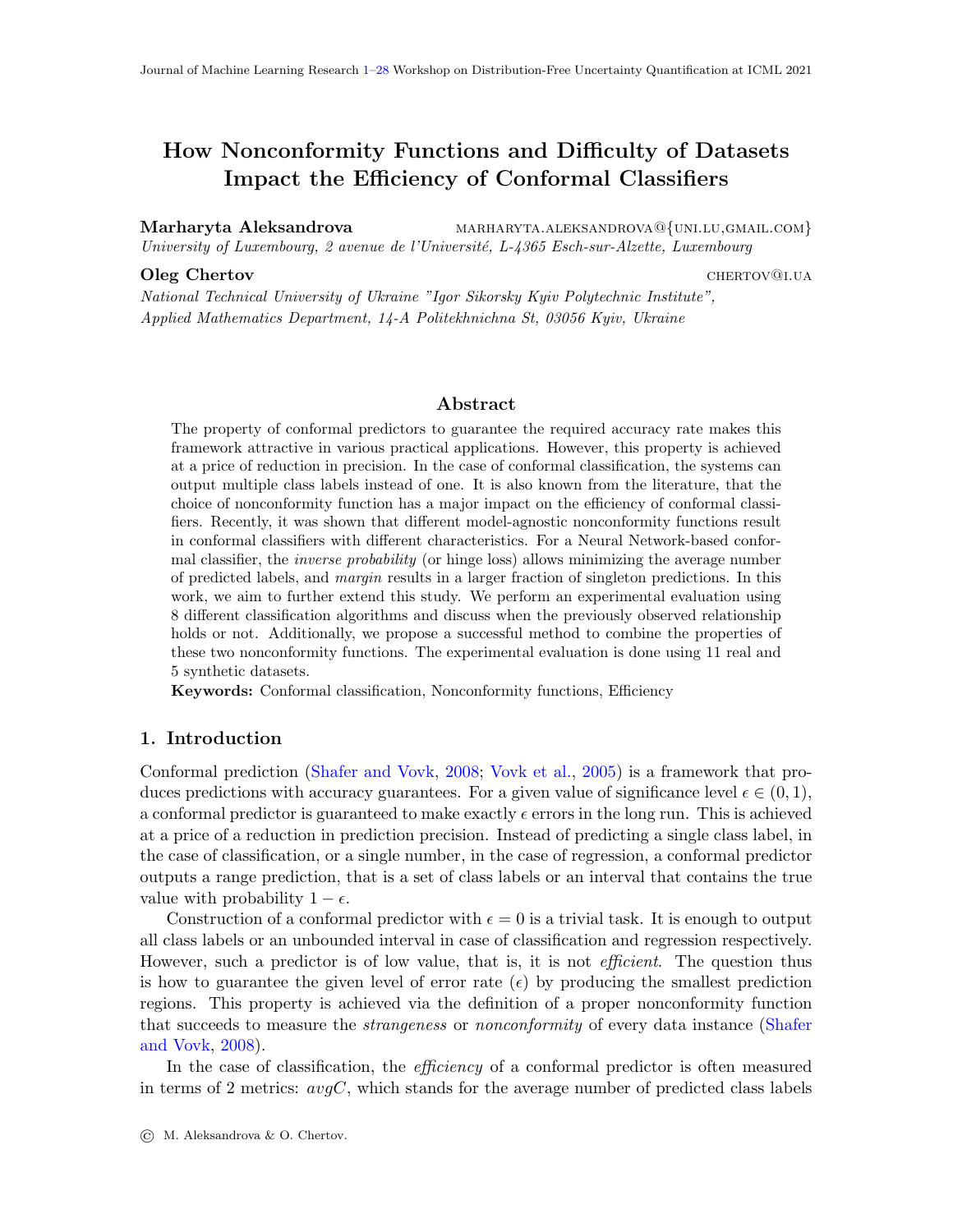<span id="page-19-3"></span><span id="page-19-1"></span><span id="page-19-0"></span>

<span id="page-19-4"></span><span id="page-19-2"></span>Figure 6:  $\sigma = 1.0$ : M - dashed line, IP - dash and dot line, IP M - thin solid line.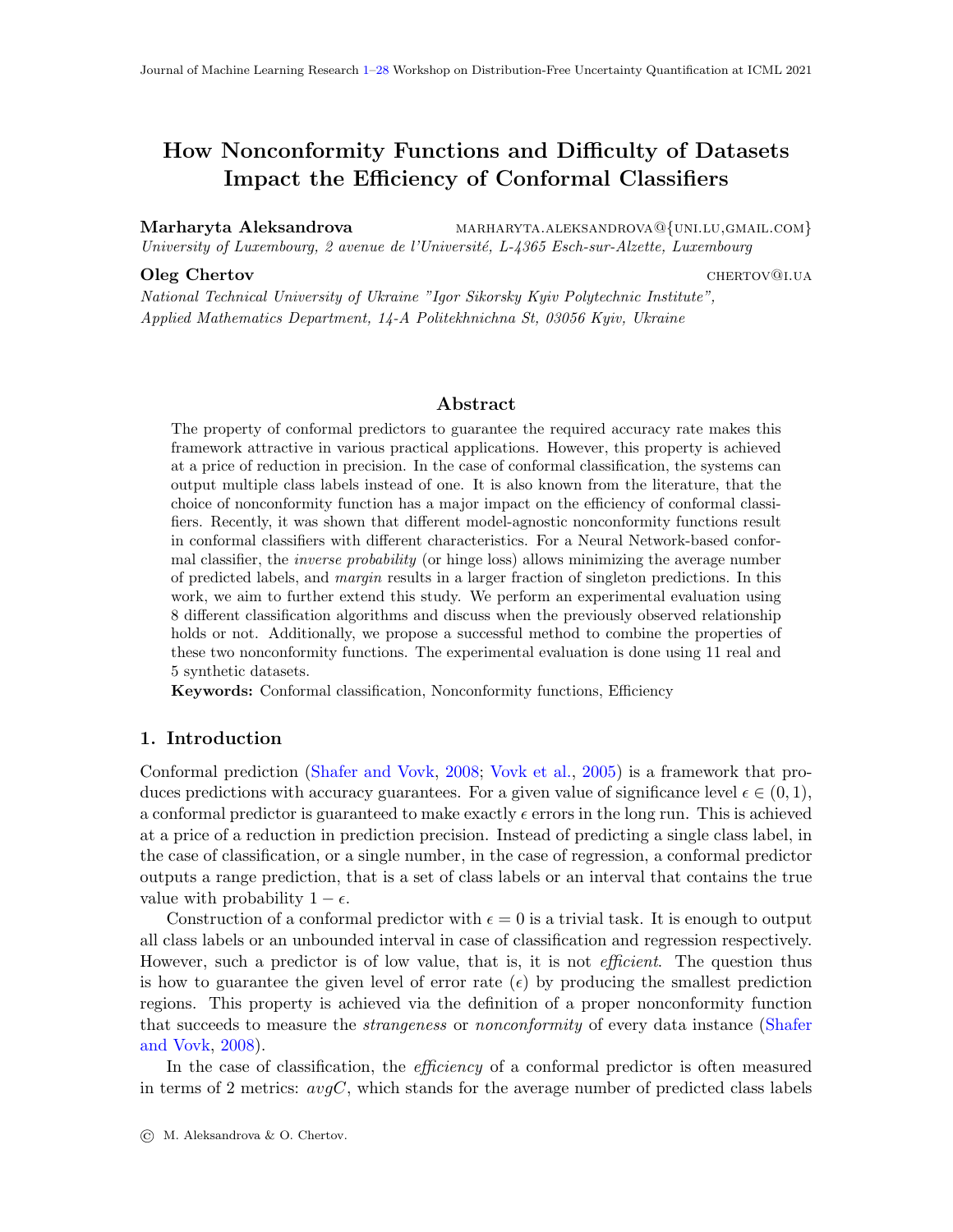|                                                                                                                              |                   |                                                     | $\epsilon=0.01$    |                             |                | $\epsilon=0.05$                            |                             |                 | $\epsilon=0.1$            |                                |                       | $\epsilon=0.15$    |                                |                 | $\epsilon=0.2$              |                    |
|------------------------------------------------------------------------------------------------------------------------------|-------------------|-----------------------------------------------------|--------------------|-----------------------------|----------------|--------------------------------------------|-----------------------------|-----------------|---------------------------|--------------------------------|-----------------------|--------------------|--------------------------------|-----------------|-----------------------------|--------------------|
|                                                                                                                              | ip                |                                                     | $\overline{\ast}$  | $\overline{\ast}$           |                | $\overline{\ast}$                          | $\overline{\ast}$           |                 | $\overline{\ast}$         | $\overline{\ast}$              |                       | $\overline{\ast}$  | $\overline{\ast}$              |                 |                             |                    |
| oneC                                                                                                                         | ip_m              | $+^*$                                               |                    | $\ast$                      | $+^*$          |                                            | $\ast$                      | $+^*$           |                           | $\ast$                         | $+^*$                 |                    | $\ast$                         |                 |                             | $\ast$             |
|                                                                                                                              | m                 | $+^*$                                               | $+^{\ast}$         |                             | $+^*$          | $+^*$                                      |                             | $+^*$           | $+^*$                     |                                | $+^*$                 | $+^{\ast}$         |                                | $+^*$           | $+^*$                       |                    |
| $\overline{\textbf{SVM}}$                                                                                                    |                   | ip                                                  | $ip_m$             | ${\bf m}$                   | ip             | ip_m                                       | m                           | ip              | ip_m<br>$\overline{\ast}$ | ${\bf m}$                      | ip                    | ip_m               | ${\bf m}$                      | ip              | ip_m                        | ${\bf m}$          |
| $avgC$                                                                                                                       | ip                |                                                     |                    | $\overline{\ast}$<br>$\ast$ |                |                                            | $+^*$                       |                 |                           | $+^*$                          |                       | ₮                  | $+^*$                          |                 |                             | $+\ast$            |
|                                                                                                                              | ip_m              |                                                     |                    |                             | $\ast$         | $\ast$                                     | $+^*$                       | $+^*$<br>$\ast$ | $\ast$                    | $+^*$                          | $+^*$<br>$\ast$       | $\ast$             | $+^*$                          | $\ast$          | $\ast$                      | $+^*$              |
|                                                                                                                              | ${\bf m}$         | $+^*$                                               | $+^*$              |                             |                |                                            |                             |                 |                           |                                |                       |                    |                                |                 |                             |                    |
|                                                                                                                              | ip                |                                                     | $\ast$             | $\ast$                      |                | $\ast$                                     | $\ast$                      |                 | $\ast$                    | $\ast$                         |                       | $\ast$             | $\ast$                         |                 | $\ast$                      | $\ast$             |
| $oneC$                                                                                                                       | ip_m              | $+^*$                                               |                    | $\ast$                      | $+^*$          |                                            | $\ast$                      | $+^*$           |                           | $\ast$                         | $+^*$                 |                    | $\ast$                         | $+^*$           |                             | $\ast$             |
|                                                                                                                              | m                 | $+^*$                                               | $+^*$              |                             | $+^*$          | $+^*$                                      |                             | $+^*$           | $+^*$                     |                                | $+^*$                 | $+^{\ast}$         |                                | $+^*$           | $+^*$                       |                    |
| $\overline{DT}$                                                                                                              |                   | ip                                                  | ip_m               | ${\bf m}$<br>$+^*$          | ip             | ip_m<br>$\ast$                             | m<br>$+$                    | ip              | ip_m<br>$\ast$            | ${\bf m}$<br>$+^*$             | $\overline{ip}$       | ip_m<br>$\ast$     | ${\bf m}$<br>$+^*$             | ip              | ip_m<br>$\ast$              | ${\bf m}$<br>$+^*$ |
| $avgC$                                                                                                                       | ip                |                                                     |                    | $+^*$                       | $+^*$          |                                            | $+^*$                       | $+^*$           |                           | $+^*$                          | $+^*$                 |                    | $+^*$                          | $+^*$           |                             | $+^*$              |
|                                                                                                                              | ip_m<br>${\bf m}$ | $\ast$                                              | $\ast$             |                             | $\ast$         | $\ast$                                     |                             | $\ast$          | $\ast$                    |                                | $\ast$                | $\ast$             |                                | $\ast$          | $\ast$                      |                    |
|                                                                                                                              |                   |                                                     |                    |                             |                |                                            |                             |                 |                           | $\overline{\ast}$              |                       | $\overline{\ast}$  | $\overline{\ast}$              |                 |                             |                    |
| oneC                                                                                                                         | ip                |                                                     |                    |                             |                | $\overline{\ast}$                          | $\overline{\ast}$<br>$\ast$ |                 |                           |                                |                       |                    |                                |                 |                             | $\ast$             |
|                                                                                                                              | ip_m              |                                                     |                    |                             | $+^*$          |                                            |                             | $+^*$           |                           |                                | $+^*$                 |                    |                                |                 |                             |                    |
| $\overline{\text{KNN}}$                                                                                                      | m                 |                                                     |                    |                             | $+^*$          | $+^{\ast}$                                 |                             | $+^*$           |                           |                                | $+^*$                 |                    |                                | $+^*$<br>ip     | $+^*$                       |                    |
|                                                                                                                              | ip                | ip                                                  | ip_m               | m                           | ip             | ip_m<br>$\overline{\ast}$                  | m<br>$\overline{\ast}$      | ip              | ip_m<br>₮                 | ${\bf m}$<br>$\overline{\ast}$ | ip                    | ip_m               | ${\bf m}$<br>$\overline{\ast}$ |                 | ip_m                        | m                  |
|                                                                                                                              | ip_m              |                                                     |                    |                             | $+^*$          |                                            | $\ast$                      | $+^*$           |                           | $\ast$                         |                       |                    | $\ast$                         |                 |                             | $\ast$             |
| $avgC$                                                                                                                       | ${\bf m}$         |                                                     |                    |                             | $+^*$          | $+^*$                                      |                             | $+^*$           | $+^*$                     |                                | $+^*$                 | $+^*$              |                                | $+^*$           | $+^*$                       |                    |
|                                                                                                                              |                   |                                                     | $\ast$             | $\ast$                      |                | $\overline{\ast}$                          | $\ast$                      |                 | $\overline{\ast}$         | $\ast$                         |                       | $\overline{\ast}$  | $\overline{\ast}$              |                 | $\overline{\ast}$           |                    |
| oneC                                                                                                                         | ip                | $+^*$                                               |                    | $\ast$                      | $+^*$          |                                            | $\ast$                      | $+^*$           |                           | $\ast$                         | $+^*$                 |                    | $\ast$                         | $+^*$           |                             |                    |
|                                                                                                                              | ip_m<br>m         | $+^*$                                               | $+^{\ast}$         |                             | $+^*$          | $+^{\ast}$                                 |                             | $+^*$           | $+^*$                     |                                | $+^*$                 | $+^*$              |                                | $+^*$           |                             |                    |
| Ada                                                                                                                          |                   | ip                                                  | ip_m               | ${\rm m}$                   | ip             | ip_m                                       | ${\bf m}$                   | ip              | ip_m                      | m                              | ip                    | ip_m               | m                              | ip              | ip_m                        | ${\bf m}$          |
|                                                                                                                              | ip                |                                                     |                    | $+^*$                       |                | $\overline{\ast}$                          | $+^*$                       |                 | ∗                         | $+$                            |                       | $\overline{\ast}$  |                                |                 | ∗                           |                    |
| $avgC$                                                                                                                       | ip_m              |                                                     |                    | $+^*$                       | $+^*$          |                                            | $+^*$                       | $+^*$           |                           | $+^*$                          | $+^*$                 |                    | $+^*$                          | $+^*$           |                             | $+^*$              |
|                                                                                                                              | ${\bf m}$         | $\ast$                                              | $\ast$             |                             | $\ast$         | $\ast$                                     |                             |                 | $\ast$                    |                                |                       | $\ast$             |                                |                 | $\ast$                      |                    |
|                                                                                                                              |                   |                                                     |                    |                             |                |                                            |                             |                 |                           |                                |                       |                    |                                |                 |                             |                    |
|                                                                                                                              |                   |                                                     | $\overline{\ast}$  | $\overline{\ast}$           |                | $\overline{\ast}$                          | $\overline{\ast}$           |                 | $\overline{\ast}$         | $\overline{\ast}$              |                       | $\overline{\ast}$  | $\overline{\ast}$              |                 | $\overline{\ast}$           | $\overline{\ast}$  |
|                                                                                                                              | ip                |                                                     |                    | $\ast$                      |                |                                            | $\ast$                      |                 |                           | $\ast$                         |                       |                    | $\ast$                         |                 |                             | $\ast$             |
| oneC                                                                                                                         | ip_m<br>m         | $+^*$                                               |                    |                             | $+^*$          |                                            |                             | $+^*$           |                           |                                | $+^*$                 |                    |                                | $+^*$           |                             |                    |
| $\overline{\textbf{GNB}}$                                                                                                    |                   | $+^*$<br>ip                                         | $+^{\ast}$<br>ip_m | ${\bf m}$                   | $+^*$<br>ip    | $+^{\ast}$<br>ip_m                         | ${\bf m}$                   | $+^*$<br>ip     | $+^{\ast}$<br>ip_m        | $\, {\rm m}$                   | $+^*$<br>ip           | $+^{\ast}$<br>ip_m | ${\bf m}$                      | $+^*$<br>ip     | $+^*$                       | ${\bf m}$          |
|                                                                                                                              |                   |                                                     |                    | $+^*$                       |                | $\overline{\ast}$                          | $+^*$                       |                 | $\ast$                    | $+^*$                          |                       | ¥                  | $+\ast$                        |                 | $ip_m$<br>$\overline{\ast}$ | $+^*$              |
|                                                                                                                              | ip<br>ip_m        |                                                     |                    | $+^*$                       | $+^*$          |                                            | $+^*$                       | $+^*$           |                           | $+^*$                          | $+^*$                 |                    | $+^*$                          | $+^*$           |                             | $+^{\ast}$         |
| $avgC$                                                                                                                       | ${\bf m}$         | $\ast$                                              | $\ast$             |                             | $\ast$         | $\ast$                                     |                             | $\ast$          | $\ast$                    |                                | $\ast$                | $\ast$             |                                | $\ast$          | $\ast$                      |                    |
|                                                                                                                              |                   |                                                     | $\ast$             | $\overline{\ast}$           |                | $\overline{\ast}$                          | $\overline{\ast}$           |                 | $\overline{\ast}$         | $\overline{\ast}$              |                       | $\overline{\ast}$  | $\overline{\ast}$              |                 | $\overline{\ast}$           | $\overline{\ast}$  |
|                                                                                                                              | ip                |                                                     |                    | $\ast$                      |                |                                            | $\ast$                      | $+^*$           |                           | $\ast$                         |                       |                    | $\ast$                         | $+^*$           |                             | $\ast$             |
| oneC                                                                                                                         | ip_m<br>m         | $+^*$                                               | $+^*$              |                             | $+^*$          |                                            |                             |                 |                           |                                | $+^*$<br>$+^*$        |                    |                                |                 |                             |                    |
| $\overline{\text{MPR}}$                                                                                                      |                   | $+^*$<br>ip                                         | ip_m               | ${\bf m}$                   | $+^*$<br>ip    | $+^*$<br>ip_m                              | ${\rm m}$                   | $+^*$<br>ip     | $+^{\ast}$<br>ip_m        | ${\bf m}$                      | ip                    | $+^{\ast}$<br>ip_m | ${\bf m}$                      | $+^*$<br>ip     | $+^*$<br>ip_m               | ${\rm m}$          |
|                                                                                                                              | ip                |                                                     | $\overline{\ast}$  | $+^*$                       |                | $\overline{\ast}$                          | $+^*$                       |                 | ∗                         | $+^*$                          |                       | $\overline{\ast}$  | $+\ast$                        |                 | $\overline{\ast}$           | $+^*$              |
|                                                                                                                              | ip_m              | $+^*$                                               |                    | $+^*$                       | $+^*$          |                                            | $+^{\ast}$                  | $+^*$           |                           | $+^{\ast}$                     | $+^*$                 |                    | $+^*$                          | $+^*$           |                             | $+^{\ast}$         |
| $avgC$                                                                                                                       | m                 | $\ast$                                              | $\ast$             |                             | $\ast$         | $\ast$                                     |                             | $\ast$          | $\ast$                    |                                | $\ast$                | $\ast$             |                                | $\ast$          | $\ast$                      |                    |
|                                                                                                                              |                   |                                                     | $\ast$             | $\ast$                      |                | $\ast$                                     | $\ast$                      |                 | $\ast$                    | $\ast$                         |                       | $\ast$             | $\ast$                         |                 | $\ast$                      | $\ast$             |
|                                                                                                                              | ip                |                                                     |                    | $\ast$                      |                |                                            | $\ast$                      |                 |                           | $\ast$                         |                       |                    | $\ast$                         |                 |                             | $\ast$             |
|                                                                                                                              | ip_m<br>m         | $+^*$                                               | $+$ *              |                             | $+{*\atop +}$  | $+$ *                                      |                             | $+^*$<br>$+^*$  | $+^*$                     |                                | $+^{\ast}$            | $+$ *              |                                | $+{}^{*}_{+}$   | $+$ *                       |                    |
| $rac{C}{\text{RF}}$                                                                                                          |                   | $rac{+}{\text{ip}}$                                 | ip_m               | ${\bf m}$                   | ip             | ip_m                                       | ${\bf m}$                   | ip              | ip_m                      | ${\bf m}$                      | $rac{+}{\mathrm{ip}}$ | ip_m               | ${\bf m}$                      | ip              | ip_m                        | ${\bf m}$          |
|                                                                                                                              | ip                |                                                     |                    | $+^*$                       |                | $\overline{\ast}$                          | $+^*$                       |                 | $\ast$                    | $+^*$                          |                       | $\ast$             | $+^*$                          |                 | $\ast$                      | $+^*$              |
|                                                                                                                              | ip_m              |                                                     |                    | $+^*$                       |                |                                            | $+^{\ast}$                  | $+^*$           |                           | $+^{\ast}$                     | $+^*$                 |                    | $+^*$                          | $+^*$           |                             | $+^{\ast}$         |
| $\parallel avgC$                                                                                                             | ${\rm m}$         | $\ast$                                              | $\ast$             |                             | $+^\ast_\ast$  | $\ast$                                     |                             | $\ast$          | $\ast$                    |                                | $\ast$                | $\ast$             |                                | $\ast$          | $\ast$                      |                    |
|                                                                                                                              | ip                |                                                     | $\overline{\ast}$  | $\overline{\ast}$           |                | $\overline{\ast}$                          | $\overline{\ast}$           |                 | $\overline{\ast}$         | $\overline{\ast}$              |                       | $\overline{\ast}$  | $\overline{\ast}$              |                 | $\overline{\ast}$           | $\overline{\ast}$  |
|                                                                                                                              | ip_m              |                                                     |                    | $\ast$                      |                |                                            | $\ast$                      | $+^*$           |                           | $\ast$                         |                       |                    | $\ast$                         | $+^*$           |                             | $\ast$             |
|                                                                                                                              | $\overline{m}$    | $\begin{array}{c} + * \\ + * \\ \hline \end{array}$ | $+^{\ast}$         |                             | $+$ *<br>$+$ * | $+^*$                                      |                             | $+^*$           | $+^*$                     |                                | $+$                   | $+^{\ast}$         |                                | $+^*$           | $+^*$                       |                    |
|                                                                                                                              |                   | $\overline{ip}$                                     | ip_m               | m                           | ip             |                                            | m                           | ip              | ip_m                      | ${\bf m}$                      | $\overline{ip}$       | ip_m               | ${\bf m}$                      | ip              | $ip_m$                      | m                  |
| $\begin{array}{c}\n\hline\n\text{Q} & \text{Q} \\ \hline\n\text{Q} & \text{Q} \\ \text{Q} & \text{Q} \\ \hline\n\end{array}$ | ip                |                                                     |                    | $+\ast$                     |                | $\frac{\overline{\text{ip\_m}}}{\text{*}}$ | $+^*$                       |                 | $\overline{\ast}$         | $+^*$                          |                       | $\overline{\ast}$  | $\overline{+^*}$               |                 | $\overline{\ast}$           | $\overline{+^*}$   |
| $ q_{0}$                                                                                                                     | ip_m<br>${\bf m}$ | $\ast$                                              | $\ast$             | $+^*$                       | $+^\ast_\ast$  | $\ast$                                     | $+^{\ast}$                  | $+^*$           | $\ast$                    | $+^{\ast}$                     | $+^*$<br>$\ast$       | $\ast$             | $+^{\ast}$                     | $+^*$<br>$\ast$ | $\ast$                      | $+^{\ast}$         |

<span id="page-20-0"></span>Table 8: Significance of results for  $\sigma = 1.0$ . An empty cell indicates similar performance, see Section [5.1.4.](#page-8-0) 21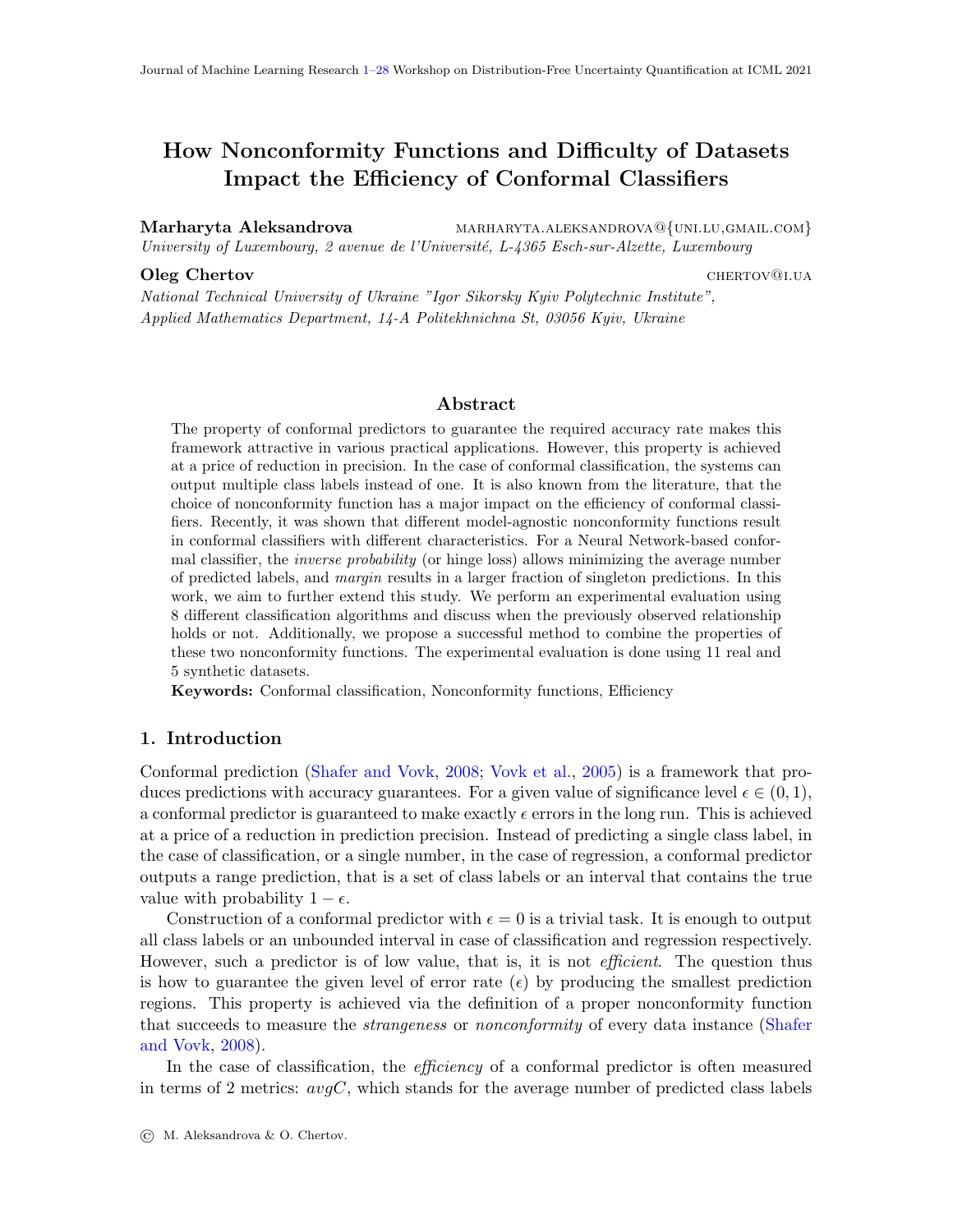# 5.2.1. DESCRIPTION

The general description of the 11 chosen real-world datasets is presented in section 1 of Table [9.](#page-22-0) As we can see, they vary significantly in their characteristics. The number of instances changes from 150 for iris dataset to 5000 for wave, the number of attributes changes from 4 to 21, and the number of classes from 3 to 10. Some datasets are perfectly balances, for example, iris dataset with exactly 50 instances per class, while others are highly unbalanced, for example, wineR and wineW.  $b_error$  range from the fifth row of section 1 in Table [9](#page-22-0) demonstrates the range of errors produced by all 8 classification algorithms in the baseline mode. We can notice that some datasets are easier to classify, for example, iris dataset for which the maximum error is 6%. At the same time, other datasets are more difficult, for example, wineW for which none of the classifiers can produce error less than 45%. The performance of classifiers is not uniformly distributed within the given ranges. This can be seen from the median of baseline error distribution, see row *b\_err median*. For example, for the cars dataset different classifiers result in errors ranging from 7% to 96%. However, the median value of 13 shows that half of them perform relatively well.

#### <span id="page-21-0"></span>5.2.2. Validity

In Table [10](#page-23-1) we demonstrate the empirical error rates averaged among all datasets. As we can see, all conformal predictors are well-calibrated, including the combination IP\_M. Similar to the synthetic datasets, the relatively lower values of empirical error rates for larger values of  $\epsilon$  are due to the disproportionally low values obtained for easy datasets like iris.

#### <span id="page-21-2"></span>5.2.3. Informativeness of oneC

Similarly to synthetic datasets, we analyze the informativeness of *oneC* metric in section 2 of Table [9.](#page-22-0) We can notice that the average value of  $E_{one}C$  is very different for different datasets ranging from 0.98 for iris to only 0.50 for wineW. This means that for wineW on average half of the produced singleton predictions do not contain the true label. In real applications, such a prediction can be more confusing than a prediction with multiple labels.

Again, there is a strong correlation between the mean value of  $E\_{one}C$  and the difficulty of the dataset for the baseline classifiers  $(b\_err)$ . The corresponding results are indicated in the third row *corr.* b acc. We can see that for 6 of 11 datasets (55%) the correlation is around 0.9 or above. This holds for iris, user, cars, wave, yeast and cool datasets. For 2 more datasets (balance and wineW), the correlation coefficient is approximately 0.8. For glass dataset, it is equal to 0.69, for heat to 0.57 and only for wineR the correlation is as low as 0.27. These results confirm a strong relationship between the baseline error of the underlying classification model and the correctness of singleton predictions as observed in Section [5.1.3.](#page-7-1) Similarly to synthetic datasets, mean-std is very low, confirming that  $E\_{one}C$ does not depend on the choice of nonconformity function.

#### <span id="page-21-1"></span>5.2.4. Efficiency of different nonconformity functions

Finally, in this section, we discuss the observed relationships between different nonconformity functions and the effectiveness of the resulting conformal predictors presented in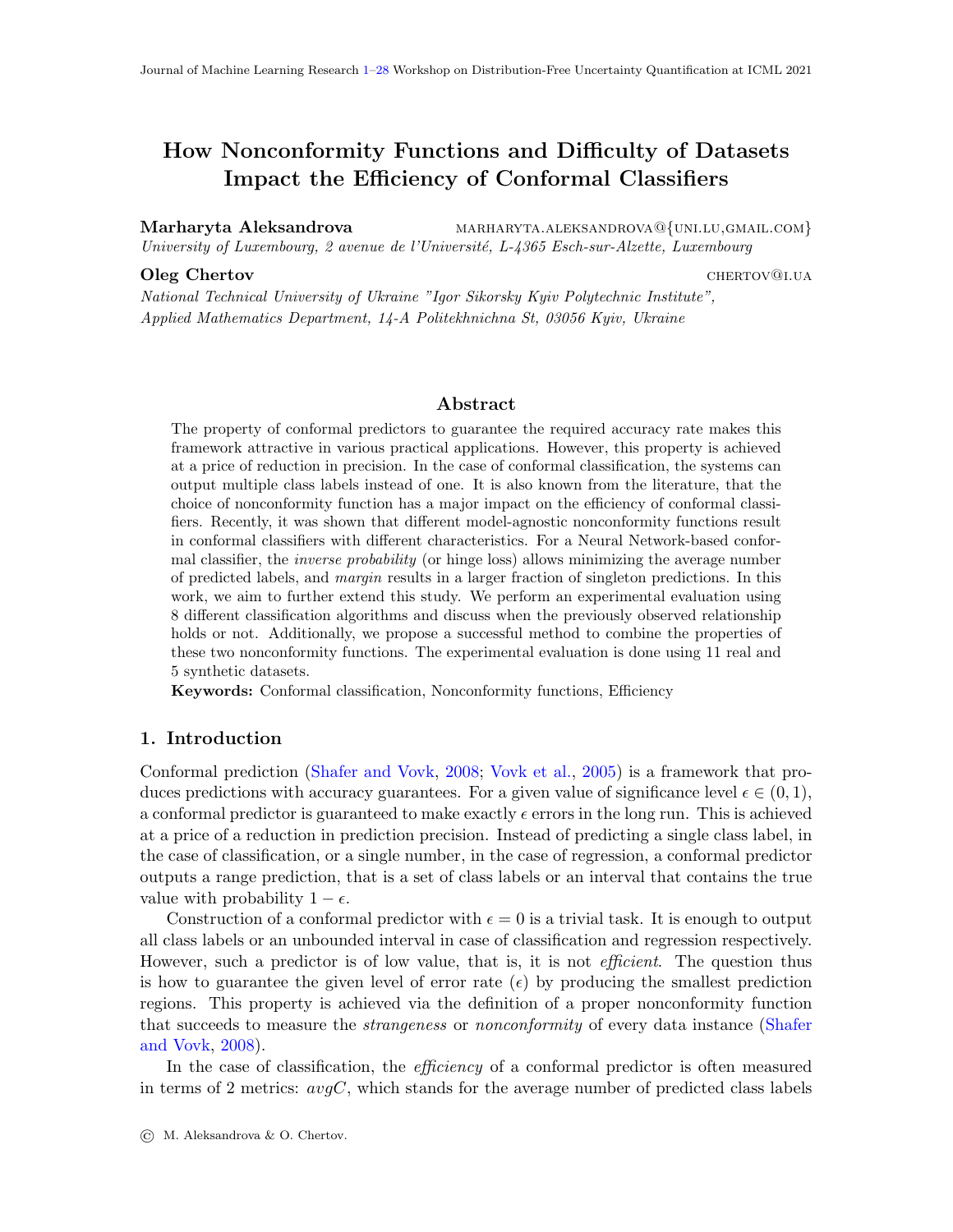| $_{\rm cool}$                                           | $\frac{8}{788}$<br>$\frac{8}{78}$<br>$\frac{8}{48}$                                                                                                                 |  |                                                                                               |                                                    |                                                                              |      |                | $\begin{array}{r} \n\boxed{63} \\ 0.58 \\ 0.0\n\end{array}$                   |                    | $\overline{\frac{60}{62.5}}$           |              | $\frac{62.5}{55}$                                            |                                  | $\begin{array}{ll} \textbf{KNN} \textcolor{black}{\leftarrow} \textbf{0.04},\\ \textbf{GNB} \end{array}$ | (0.15, 0.20)             | $\begin{aligned} & \text{DT}\ [0.01], \\ & \text{RF}\ [0.2], \end{aligned}$ |     | $\text{SVM}\ [0.2],$      | <b>SVM</b>                                                            | [0.01, 0.05],         | Ada $(\theta, 2)$ |                  | ≻                     |
|---------------------------------------------------------|---------------------------------------------------------------------------------------------------------------------------------------------------------------------|--|-----------------------------------------------------------------------------------------------|----------------------------------------------------|------------------------------------------------------------------------------|------|----------------|-------------------------------------------------------------------------------|--------------------|----------------------------------------|--------------|--------------------------------------------------------------|----------------------------------|----------------------------------------------------------------------------------------------------------|--------------------------|-----------------------------------------------------------------------------|-----|---------------------------|-----------------------------------------------------------------------|-----------------------|-------------------|------------------|-----------------------|
| heat                                                    | $\begin{array}{ c } \hline \text{SO} & \text{SO} \\\hline \text{SO} & \text{SO} \\\hline \text{SO} & \text{SO} \\\hline \text{SO} & \text{SO} \\\hline \end{array}$ |  |                                                                                               |                                                    |                                                                              |      |                | $\frac{25}{60}$<br>$\frac{5}{6}$                                              |                    | $70$<br>$65$<br>$62.5$<br>$72.5$       |              |                                                              | $KNN \nleftrightarrow$           | GNB [0.01],                                                                                              | $\rm{RF}$ $[0.2]$        |                                                                             |     |                           | $\begin{aligned} &\mathrm{DT}\ [0.01],\\ &\mathrm{Ada} \end{aligned}$ |                       | (0.15, 0.2)       | RF [0.05]        |                       |
| yeast                                                   |                                                                                                                                                                     |  |                                                                                               |                                                    | $\frac{1484}{80}$ $\frac{8}{14}$ $\frac{1484}{40}$                           |      |                | $\begin{array}{ c c }\n 56 \\  \hline\n 0.02 \\  \hline\n 0.97\n \end{array}$ |                    |                                        |              | $\frac{15}{77.5}$<br>$\frac{23}{85}$<br>$\frac{15}{77.5}$    | $\mathbf{K}\mathbf{N}\mathbf{N}$ | (0.01, 0.2)                                                                                              | $\mathrm{DT}\:[0.05],$   | Ada $[0.15, 0.2]$                                                           | QDA | $\left[0.15,\,0.2\right]$ |                                                                       |                       |                   |                  | $\blacktriangleright$ |
| $\ensuremath{\text{wine}}\xspace \ensuremath{\text{W}}$ | $\begin{array}{l} 4898 \\ 45.58 \\ 7 \times 5.58 \\ \end{array}$                                                                                                    |  |                                                                                               |                                                    |                                                                              |      |                | $\begin{vmatrix} 5 & 0 & 0 \\ 0 & 0 & 0 \\ 0 & 0 & 0 \end{vmatrix}$           |                    |                                        |              | $rac{1}{65}$<br>$rac{1}{10}$<br>$rac{1}{20}$<br>$rac{1}{20}$ |                                  | $\begin{array}{c} \textbf{KNN} \\ [0.05, \\ 0.1] \end{array}$                                            |                          |                                                                             |     |                           |                                                                       |                       |                   |                  | ≻                     |
| $\ensuremath{\text{wineR}}$                             |                                                                                                                                                                     |  |                                                                                               |                                                    | $\frac{1599}{1591}$<br>$\frac{6}{15}$ $\frac{8}{36}$ $\frac{50}{45}$         |      |                | $\begin{vmatrix} 5 & 3 & 3 \\ 0 & 0 & 3 \\ 0 & 0 & 0 \end{vmatrix}$           | 72.5               |                                        |              | $\frac{80}{82.5}$                                            |                                  |                                                                                                          | $KNN$<br>[0.05,<br>0.1], | DT [0.05]                                                                   |     |                           |                                                                       |                       |                   |                  | ≻                     |
| balance                                                 |                                                                                                                                                                     |  |                                                                                               |                                                    | $\frac{625}{9}$<br>$\frac{4}{9}$ $\approx$ $\frac{21}{9}$<br>$\frac{10}{10}$ |      |                | $\frac{96}{0.8}$                                                              |                    | $\frac{67.5}{42.5}$                    |              |                                                              |                                  | $\mathbf{KNN},\\ \mathrm{RF},\ \mathrm{DT},$                                                             | $\mbox{MPR},$            | $\begin{array}{l} \mathrm{GNP},\\ \mathrm{Ada},\\ \mathrm{QDA} \end{array}$ |     |                           |                                                                       |                       |                   |                  | $\blacktriangleright$ |
| wave                                                    | $\overline{5000}$                                                                                                                                                   |  |                                                                                               | $\frac{21}{x}$<br>$\frac{13}{x}$<br>$\frac{25}{x}$ |                                                                              |      |                | $\frac{1}{0.9}$<br>0.92                                                       |                    | $\frac{25}{27.5}$<br>$\frac{27.5}{30}$ |              |                                                              | $_{\rm Ada}$                     |                                                                                                          | (0.01, 0.06)             |                                                                             |     |                           | $_{\rm Ada}$                                                          | $\left[ 0.01\right]$  |                   | $\rm RF$         | $\blacktriangleright$ |
| $\operatorname{cars}$                                   |                                                                                                                                                                     |  |                                                                                               | $\frac{1728}{6}$<br>$\frac{4}{7}$ $\frac{5}{13}$   |                                                                              |      |                | $\begin{array}{c} 0.88 \\ 0.93 \end{array}$                                   |                    | $\frac{47.5}{37.5}$<br>45<br>45        |              |                                                              | KNN                              |                                                                                                          |                          |                                                                             |     |                           |                                                                       |                       |                   | $R$ F            | ≻                     |
| $_{\rm glass}$                                          |                                                                                                                                                                     |  |                                                                                               |                                                    | $\frac{14}{214}$<br>$\frac{6}{24}$<br>$\frac{24}{48}$                        |      |                | $\begin{array}{c} 63 \\ 63 \\ 0.69 \end{array}$                               | $\frac{2.29}{9.2}$ |                                        | $\mathbb{E}$ | 37.5                                                         | KNN,                             | Eq                                                                                                       |                          |                                                                             |     |                           |                                                                       |                       |                   | <b>MPR</b>       | $\blacktriangleright$ |
| user                                                    | $403\,$                                                                                                                                                             |  | mostly                                                                                        | $5 - 32$                                           |                                                                              | 0.93 |                | 0.98                                                                          | $\frac{15}{1}$     | 22.5                                   | ∣ഥ           | 17.5                                                         | KNN                              |                                                                                                          |                          |                                                                             |     |                           | Ada                                                                   | $\left[0.15\right]$   |                   |                  | ⋗                     |
| suri.                                                   | 150                                                                                                                                                                 |  |                                                                                               | $2-6$                                              |                                                                              | 0.98 | $\overline{0}$ | 0.92                                                                          | 5. Si              |                                        |              |                                                              |                                  |                                                                                                          |                          |                                                                             |     |                           |                                                                       |                       |                   |                  | ≻                     |
| Datasets                                                | $#$ instances                                                                                                                                                       |  | $\begin{array}{l} \# \mbox{ attributes} \\ \# \mbox{ classes} \\ \mbox{balanced} \end{array}$ | $b\_err$ range, $\%$                               | $b\_err$ med., $\%$                                                          | mean | mean-std       | $corr.$ $b_2$                                                                 | one $C, \%$        | $avgC, \%$                             | one $C, \%$  | $avgC,$ $\%$                                                 |                                  |                                                                                                          | $\cal M$ is the best     |                                                                             |     |                           |                                                                       | $\cal IP$ is the best |                   | IP_M is the best | $\wedge$<br>M         |
| Section                                                 |                                                                                                                                                                     |  | ojui                                                                                          |                                                    |                                                                              |      | $O^{300^-}H$   |                                                                               |                    | $s$ ə $\pi$                            |              | .tat.<br>patterns                                            |                                  |                                                                                                          |                          |                                                                             |     |                           |                                                                       |                       |                   |                  |                       |
|                                                         |                                                                                                                                                                     |  |                                                                                               |                                                    |                                                                              |      | $\mathcal{C}$  |                                                                               |                    | S                                      |              | 4                                                            |                                  |                                                                                                          |                          |                                                                             |     |                           |                                                                       |                       |                   |                  |                       |

Table 9: Real-world datasets: Characteristics of the datasets and summarization of results. Strikethrough text indicates those

Table 9: Real-world datasets: Characteristics of the datasets and summarization of results. Strikethrough text indicates those

<span id="page-22-0"></span>values of  $\epsilon$ , for which we do not observe a particular pattern.

values of  $\epsilon$ , for which we do not observe a particular pattern.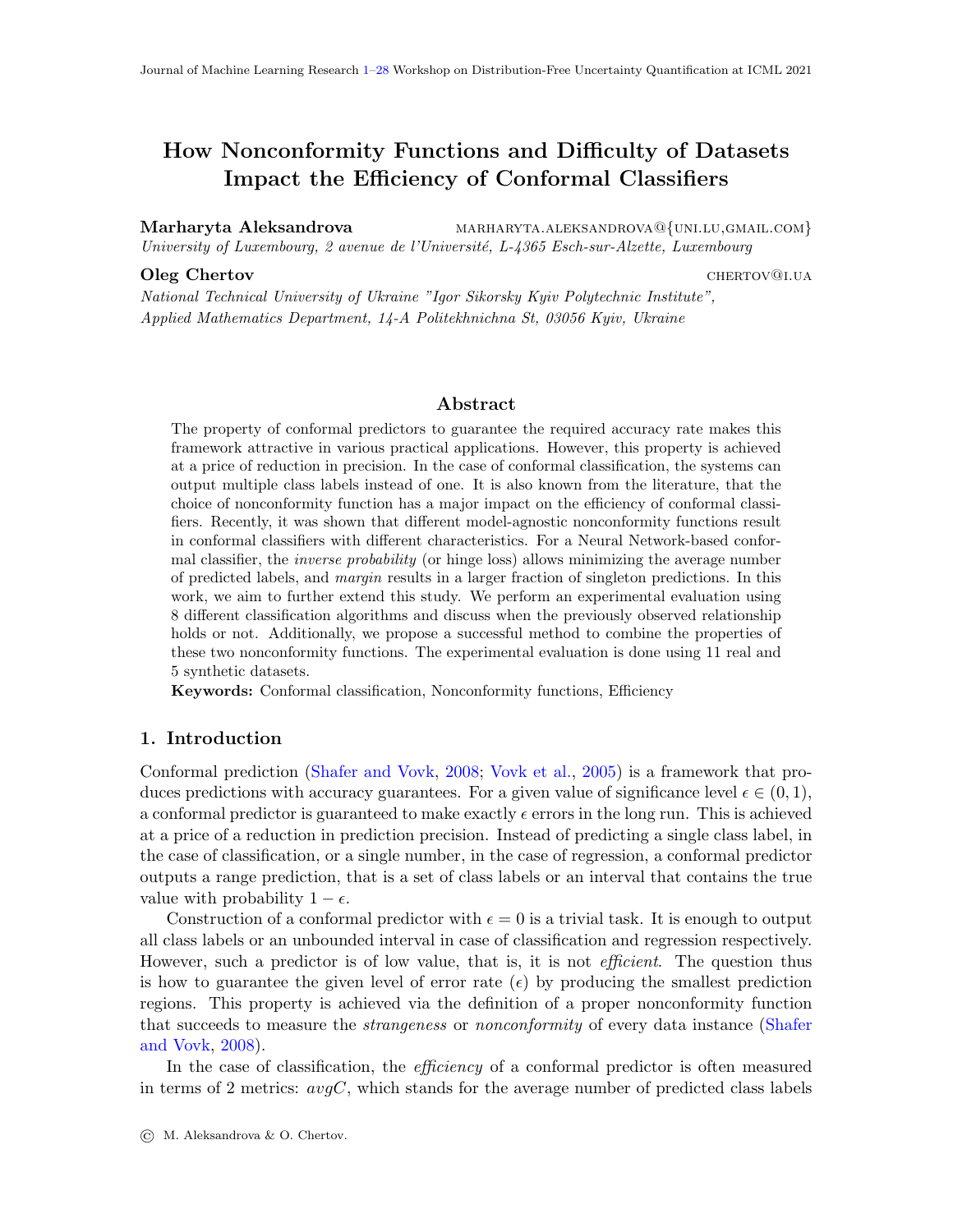| $\epsilon$                                                            |  | $\begin{array}{cccccc} 0.01 & 0.05 & 0.10 & 0.15 & 0.20 \end{array}$ |  |
|-----------------------------------------------------------------------|--|----------------------------------------------------------------------|--|
| $IP$ $\begin{array}{ l} 0.01 & 0.04 & 0.09 & 0.14 & 0.18 \end{array}$ |  |                                                                      |  |
| $IP_{-}M$ 0.01 0.05 0.09 0.14 0.18                                    |  |                                                                      |  |
| $M$ $\begin{array}{ l} 0.01 & 0.05 & 0.09 & 0.14 & 0.18 \end{array}$  |  |                                                                      |  |

<span id="page-23-1"></span>Table 10: Real-world datasets: Empirical error rates

section 4 of Table [9.](#page-22-0) First, we never observe the inverse pattern that was present for the synthetic dataset with  $\sigma = 0.2$  for GNB, RF and QDA with  $\epsilon = 0.2$ . This proves that the inverse pattern indeed is rather an exception than a rule, as was discussed in Section [5.1.4.](#page-8-0) As before, for many settings *margin* is the best choice of nonconformity function. Interestingly, it is the case for almost all real-world datasets when KNN is used as a baseline classifier. Additionally, in the case of balance dataset, almost all conformal classifiers, except the one based on SVM, perform the best when *margin* is used. We observe that *inverse probability* nonconformity function can be the best choice more often than for synthetic datasets. It is observed for 4 real-world datasets: user, wave, heat, and cool. Finally, for some settings, the combination of *inverse probability* and *margin* provides better values of both *oneC* and avgC. This holds for user dataset with MPR and for cars, wave, and heat datasets with RF. Such a pattern was never observed for synthetic datasets.

#### <span id="page-23-0"></span>5.3. Summary of results

In this subsection, we summarize the findings from our experimental results shown in Tables [2](#page-6-0) and [9.](#page-22-0)

For one unrealistically easy synthetic dataset with  $\sigma = 0.2$ , we observed the inverse **pattern**, that is *inverse probability* resulting in higher values of *oneC* and *margin* resulting in lower values of  $avgC$  at the same time. This is the case for GNB, RF and QDA classifiers with  $\epsilon = 0.2$ . For this setting, none of the nonconformity functions results in empirical error rates close to the defined value of  $\epsilon$ , see Table [3.](#page-7-0) This can be a possible explanation of the observed deviation.

As we saw, *margin* can be the best choice of nonconformity function for some datasets (balance dataset) or some algorithms. An interesting fact is that for almost all datasets KNN-based conformal predictor works best with margin in terms of both oneC and  $avgC$ . This pattern was not observed only for iris, wave and the synthetic dataset with  $\sigma = 0.1$ . In these cases, all nonconformity functions result in the same values of *oneC* and  $avgC$  when KNN is used. This observation suggests that some classification algorithms and datasets might prefer particular nonconformity functions.

Inverse probability is rarely the best nonconformity function. We observed that *margin* can results in the best conformal classifiers in terms of both efficiency metrics. However, it almost never happens with *inverse probability* function. In our experiments, this was observed for a small number of cases.

 $IP_{-}M$  improves IP. In none of our experiments, we observed IP M being outperformed by IP. IP M improves one C and  $avgC$  as compared to IP or produces the same values of these metrics. This is expected, as  $IP_{\mathcal{M}}$  is basically IP measure with some non-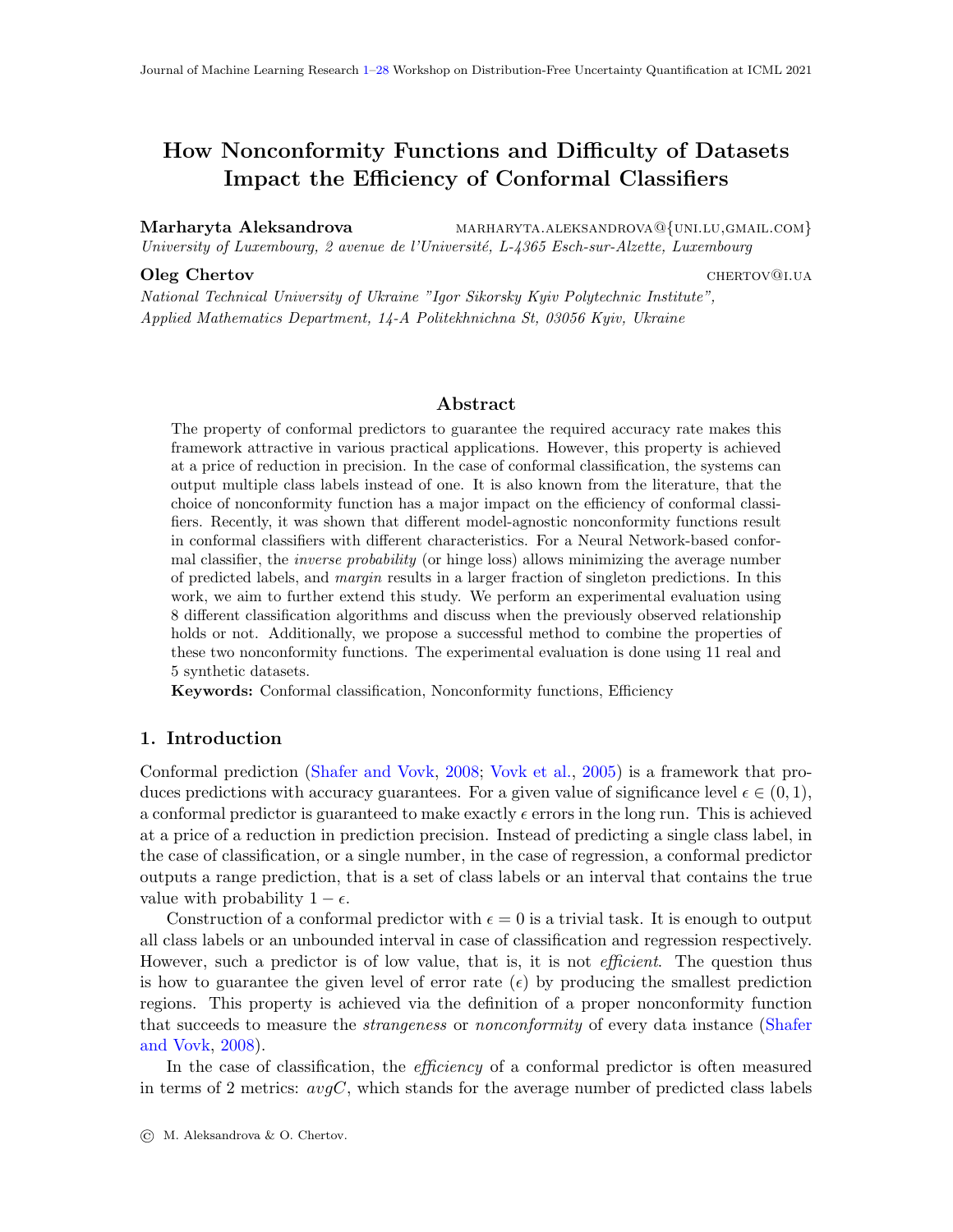singleton predictions replaced with singletons. This replacement naturally increases  $oneC$ and decreases  $avgC$ . The fact that IP M also results in valid predictions respecting the imposed value of maximum error rate  $\epsilon$ , as was demonstrated in Tables [3](#page-7-0) and [10,](#page-23-1) proves the utility of this approach. Additionally, in some cases, IP M produces better results than both margin and inverse probability in terms of both efficiency metrics. This was observed for glass dataset with MPR, and for cars, wave, and heat datasets with RF.

The baseline pattern holds for the majority of the cases. In our experimental results, we discussed only the cases which deviate from the baseline pattern. As we saw, such cases do exist. However, in most of the cases when the difference between nonconformity functions is observed, *margin* results in better values of *oneC* and *inverse probability* results in better values of  $avgC$ . This supports the main finding of the original paper by [Johansson](#page-26-2) [et al.](#page-26-2) [\(2017\)](#page-26-2).

oneC is not always useful. As was demonstrated in Section [5.2.3,](#page-21-2) the metric oneC can be misleading. For some of the datasets, only half of the singleton predictions contain the true label. In such cases, the minimization of  $avgC$  is preferred over the maximization of oneC. We also showed that the fraction of correct singleton predictions strongly correlates with the performance of the chosen classifier in the baseline scenario. It means that by analyzing this performance, we can estimate how accurate the singleton predictors will be and we can decide which efficiency metric should be considered more important. Also, it was shown that the choice of nonconformity function has little impact on the fraction of correct singleton predictions  $E\_{one}$ .

The baseline performance of the chosen classifier impacts the efficiency of the conformal predictor. In our experiments, we observed that if the performance of the baseline classifier is good, then the choice of nonconformity function tends to have no impact on the efficiency of the resulting conformal classifier. This is the case for iris and wave datasets, and the synthetic dataset with  $\sigma = 0.2$ . The baseline performance of the underlying classification model also has a direct impact on the efficiency of the resulting conformal classifier. Soon after the value of  $\epsilon$  reaches the value of  $b\_err$ , metric one C reaches its maximum and starts decreasing. At the same time, the value of  $avgC$  reaches 1 and further decreases, see the results for the synthetic dataset with  $\sigma = 0.4$  presented in Fig. [3.](#page-12-2) The same tendency was observed for many real-world datasets. This observation makes sense. When  $\epsilon > b_{\text{eff}}$ , the conformal classifier is allowed to make more mistakes than it does in the baseline scenario. This can be only achieved by generating empty predictions. For such values of  $\epsilon$ , more and more predictions will be singletons or empty what results in the decrease of oneC and  $avgC$  being below 1. Additionally, as it was observed for the synthetic datasets with increasing difficulties, the difference between different nonconformity functions becomes more prominent when the baseline classifiers are less accurate or the datasets are more 'difficult'. This is demonstrated by the increasing values in section 3 of Table [2.](#page-6-0) Also, we usually observe more deviations from the baseline pattern with the increase in  $b_error$  of the underlying classification model, see section 4 of Tables [2](#page-6-0) and [9.](#page-22-0)

# <span id="page-24-0"></span>6. Conclusions and Future Work

The objective of this paper is to further extend the recent results presented by [Johansson](#page-26-2) [et al.](#page-26-2) [\(2017\)](#page-26-2) stating that there is a relationship between different model-agnostic noncon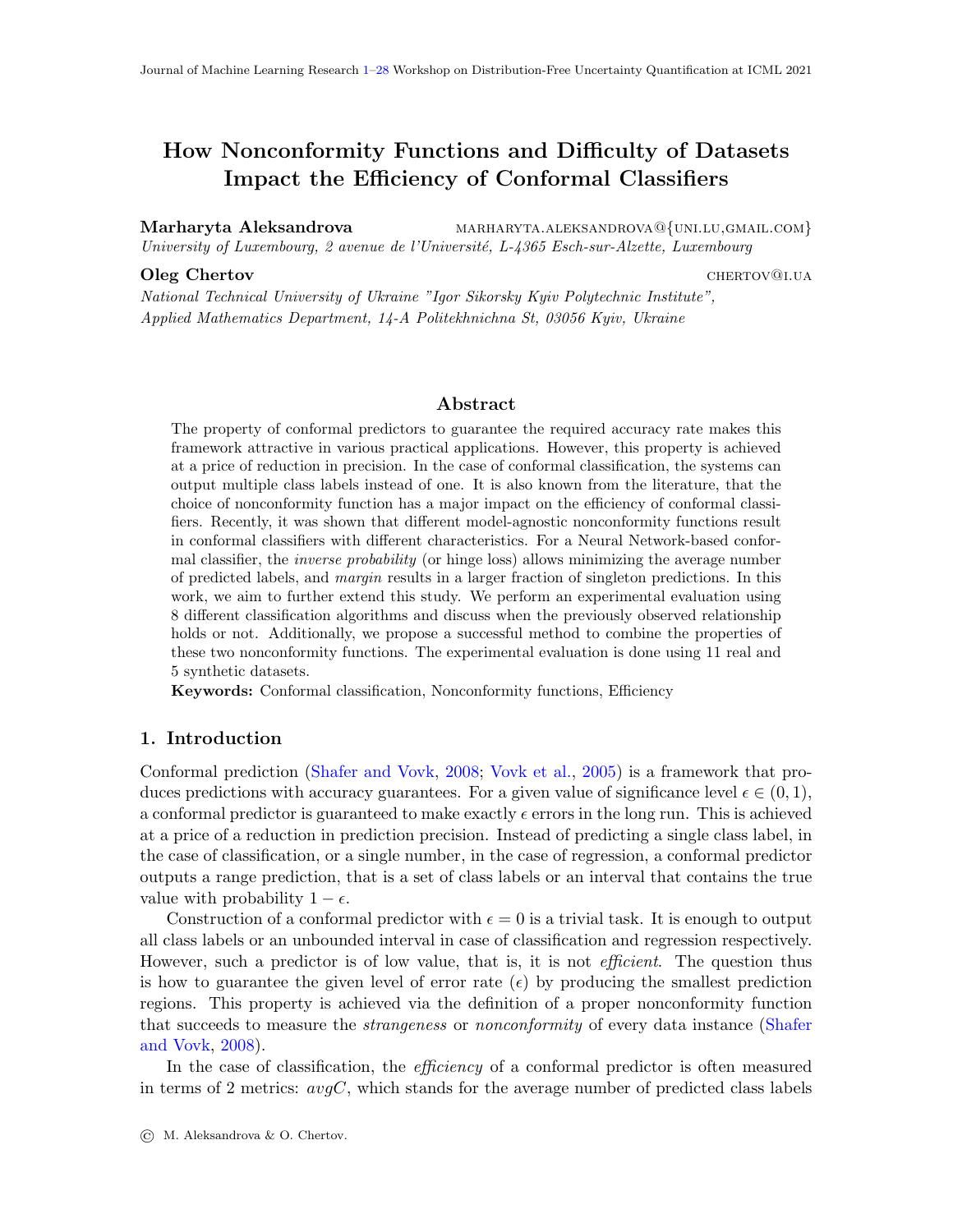formity functions and the values of *oneC* and  $avgC$ . Through an empirical evaluation with ANN-based conformal predictors, the authors showed that the usage of *margin* nonconformity function results in higher values of *oneC* and *inverse probability* nonconformity function allows to achieve lower values of  $avgC$ . Next, it is up to the user to decide which metric should be preferred and to choose an appropriate nonconformity function. We aim to check if the same pattern would be observed for other classification algorithms. Through experimental evaluation with both real-world datasets and synthetic datasets with increasing level of difficulty, we showed that the previously observed pattern is supported in most of the cases, however, some classifiers and/or datasets clearly 'prefer' margin. This was observed for the KNN classifier and balance dataset. At the same time, inverse probability is the best choice of nonconformity function only in a small number of cases. For one synthetic dataset, we also observed the inverse relationship. However, it can be considered an exception rather than a rule, see discussion in Section [5.1.4.](#page-8-0)

We also proposed a method to combine *margin* and *inverse probability* into a model that we denote by  $IP_{\mathcal{M}}$ . We showed that  $IP_{\mathcal{M}}$  can be considered as an improved version of conformal predictor based on  $IP$  making this approach preferable for minimization of  $avgC$ in most of the cases. Additionally, it was shown that  $IP_{\mathcal{M}}$  can be the best model in terms of both oneC and  $avgC$  in some cases: MPR-based conformal predictors for glass dataset, and RF-based conformal predictors for cars, wave and heat. The validity of this approach was confirmed experimentally.

Finally, we studied how the effectiveness of the baseline classification algorithm on the given dataset can impact the efficiency of the related conformal predictor. In particular, we showed that a fraction of singleton predictions that contain the true label correlates strongly with the baseline accuracy. This observation suggests that *oneC* metric can be misleading in the case of a poorly performing baseline classifier. Our experiments also demonstrate that usually classification algorithms with higher values of baseline accuracy result in more efficient conformal predictors.

Some directions for future work are the following. It can be interesting to confirm that KNN-based conformal predictors work better with margin nonconformity function in the case of other datasets. Further, we would like to study which characteristics of baseline classifiers and datasets make them work better with a particular nonconformity function. For example, for balance dataset SVM-based conformal predictor is the only one that does not 'prefer' *margin* and follows the originally observed pattern. Next, we would like to investigate if the proposed method for combining margin and inverse probability can be improved using the latest results in assembling conformal predictors such as in [\(Toccaceli,](#page-26-13) [2019\)](#page-26-13).

# Acknowledgments

This work was partially supported by the European Union Horizon 2020 research programme within the project CITIES2030 "Co-creating resilient and sustainable food towards FOOD2030", grant 101000640.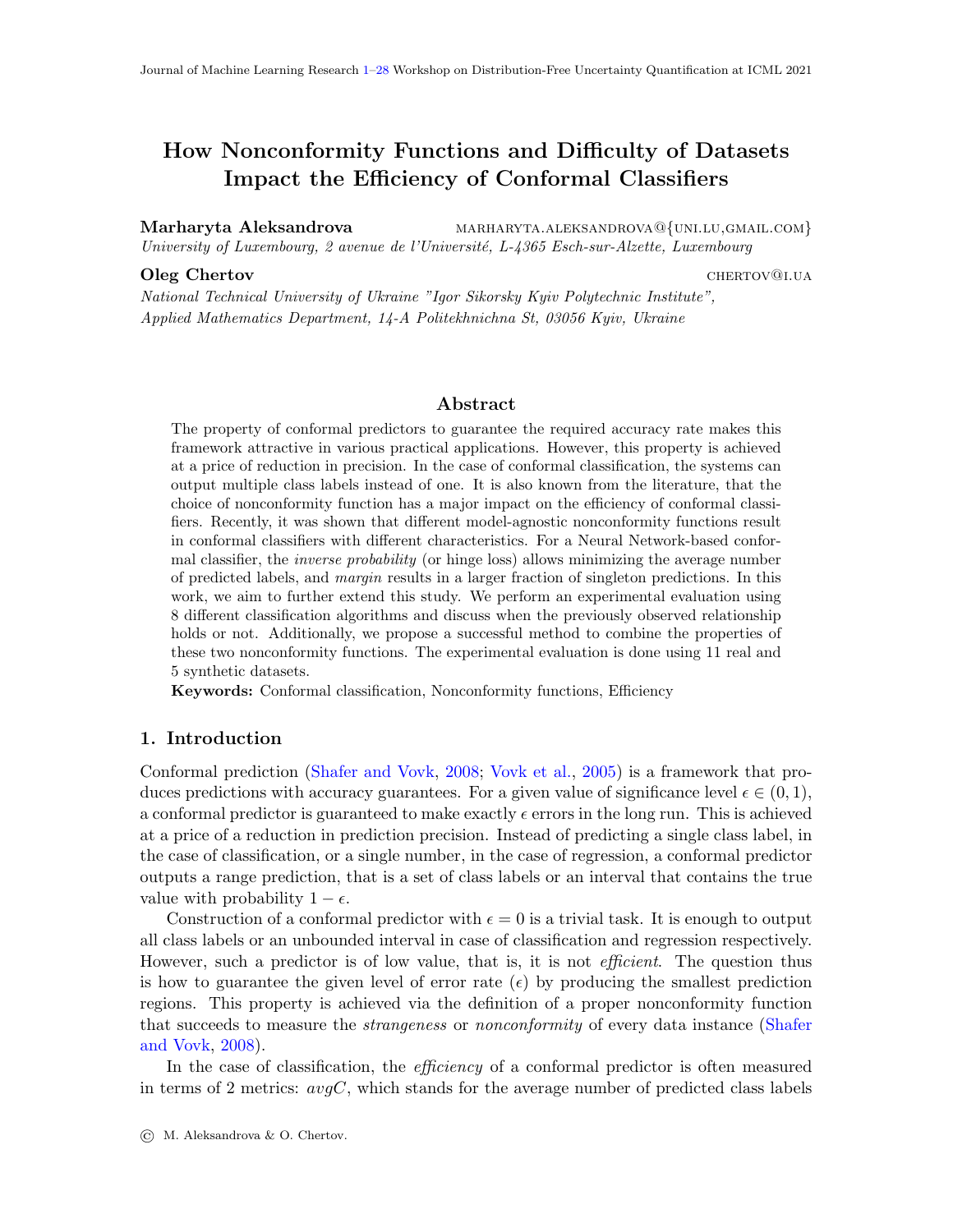# References

- <span id="page-26-6"></span>Vineeth Nallure Balasubramanian, R Gouripeddi, Sethuraman Panchanathan, J Vermillion, A Bhaskaran, and RM Siegel. Support vector machine based conformal predictors for risk of complications following a coronary drug eluting stent procedure. In 2009 36th Annual Computers in Cardiology Conference (CinC), pages 5–8. IEEE, 2009.
- <span id="page-26-11"></span>Giovanni Cherubin. Majority vote ensembles of conformal predictors. Machine Learning, 108(3):475–488, 2019.
- <span id="page-26-14"></span>Dheeru Dua and Casey Graff. UCI machine learning repository, 2017. URL [http://](http://archive.ics.uci.edu/ml) [archive.ics.uci.edu/ml](http://archive.ics.uci.edu/ml).
- <span id="page-26-10"></span>Niharika Gauraha and Ola Spjuth. Synergy conformal prediction. 2018.
- <span id="page-26-2"></span>Ulf Johansson, Henrik Linusson, Tuve Löfström, and Henrik Boström. Model-agnostic nonconformity functions for conformal classification. In 2017 International Joint Conference on Neural Networks (IJCNN), pages 2072–2079. IEEE, 2017.
- <span id="page-26-3"></span>Henrik Linusson. Nonconformity Measures and Ensemble Strategies: An Analysis of Conformal Predictor Efficiency and Validity. PhD thesis, Department of Computer and Systems Sciences, Stockholm University, 2021.
- <span id="page-26-12"></span>Henrik Linusson, Ulf Johansson, and Henrik Boström. Efficient conformal predictor ensembles. Neurocomputing, 397:266–278, 2020.
- <span id="page-26-5"></span>Harris Papadopoulos. Inductive conformal prediction: Theory and application to neural networks. In Tools in artificial intelligence. Citeseer, 2008.
- <span id="page-26-7"></span>Kostas Proedrou, Ilia Nouretdinov, Volodya Vovk, and Alex Gammerman. Transductive confidence machines for pattern recognition. In European Conference on Machine Learning, pages 381–390. Springer, 2002.
- <span id="page-26-0"></span>Glenn Shafer and Vladimir Vovk. A tutorial on conformal prediction. Journal of Machine Learning Research, 9(3), 2008.
- <span id="page-26-13"></span>Paolo Toccaceli. Conformal predictor combination using neyman–pearson lemma. In Conformal and Probabilistic Prediction and Applications, pages 66–88. PMLR, 2019.
- <span id="page-26-9"></span>Paolo Toccaceli and Alexander Gammerman. Combination of conformal predictors for classification. In Conformal and Probabilistic Prediction and Applications, pages 39–61. PMLR, 2017.
- <span id="page-26-8"></span>Paolo Toccaceli and Alexander Gammerman. Combination of inductive mondrian conformal predictors. Machine Learning, 108(3):489–510, 2019.
- <span id="page-26-4"></span>Vladimir Vovk. Transductive conformal predictors. In IFIP International Conference on Artificial Intelligence Applications and Innovations, pages 348–360. Springer, 2013.
- <span id="page-26-1"></span>Vladimir Vovk, Alex Gammerman, and Glenn Shafer. Algorithmic learning in a random world. Springer Science & Business Media, 2005.